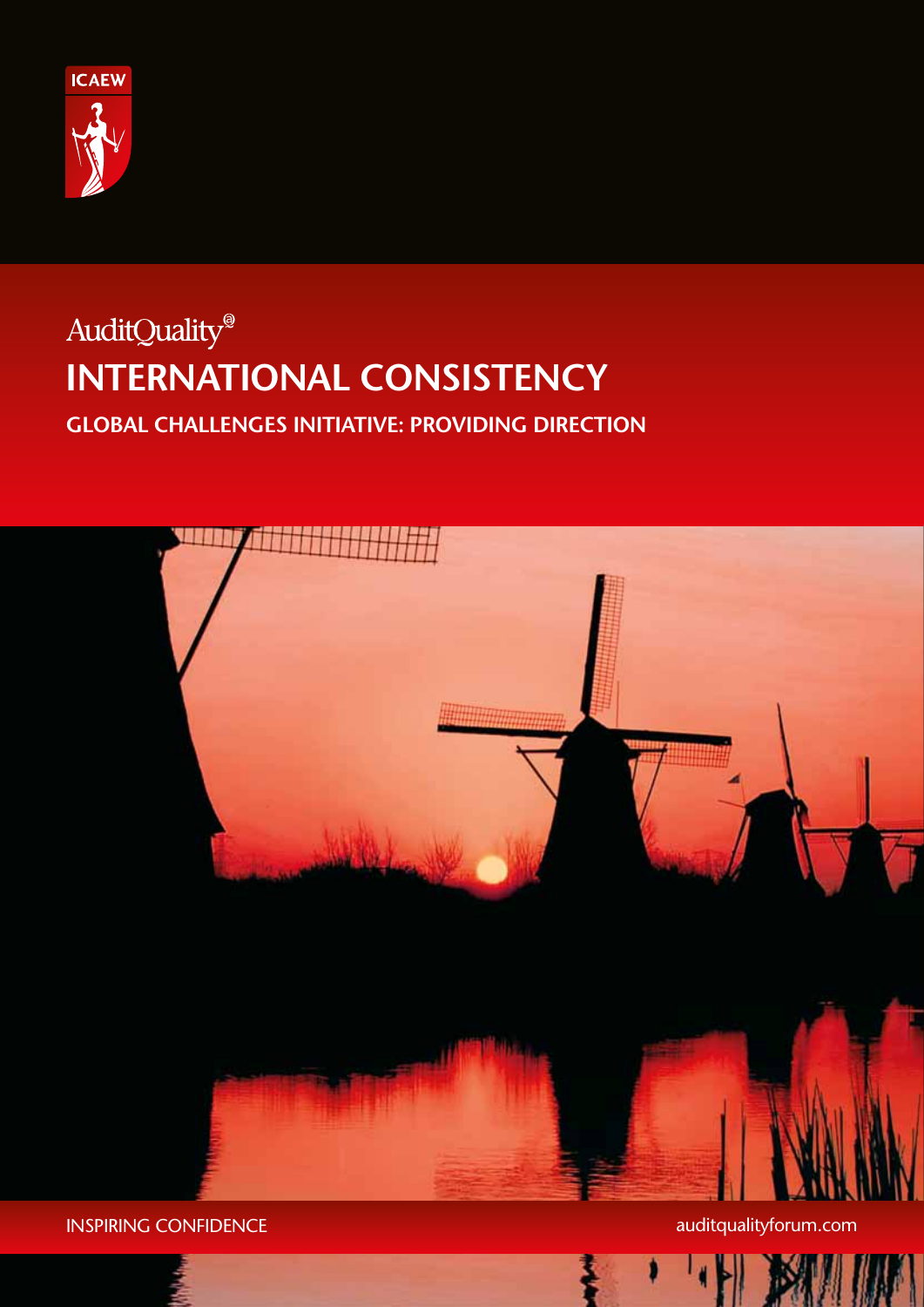Since its formation in 2004, the *Audit Quality Forum* has encouraged open and constructive debate about issues which are in the broadest sense related to audit quality. It develops viewpoints on international auditing and reporting issues, contributes to the work of governments, standard-setters and regulators and generates practical ideas for further enhancing confidence in audited financial information. Its membership is drawn from investors, business, auditors and regulatory bodies.

The programmes on *Shareholder Involvement, Fundamentals* and *Evolution* provide a platform for the current and future work of the Forum on *Global Challenges* related to providing direction and promoting dialogue on three themes: audit market needs, audit performance, and audited financial information.

This paper is aimed at providing direction on the theme of audit performance. People interested in giving feedback should send their comments to louise.sharp@icaew.com.

Further information on the *Audit Quality Forum*, the current work programme and how to get involved is available at auditqualityforum.com or telephone +44 (0)20 7920 8493.

© ICAEW 2010

Dissemination of the contents of this paper is encouraged. Please give full acknowledgement of source when reproducing extracts in other published works.

No responsibility for any persons acting or refraining to act as a result of any material in this paper can be accepted by ICAEW or the authors.

October 2010

ISBN 978-0-85760-062-2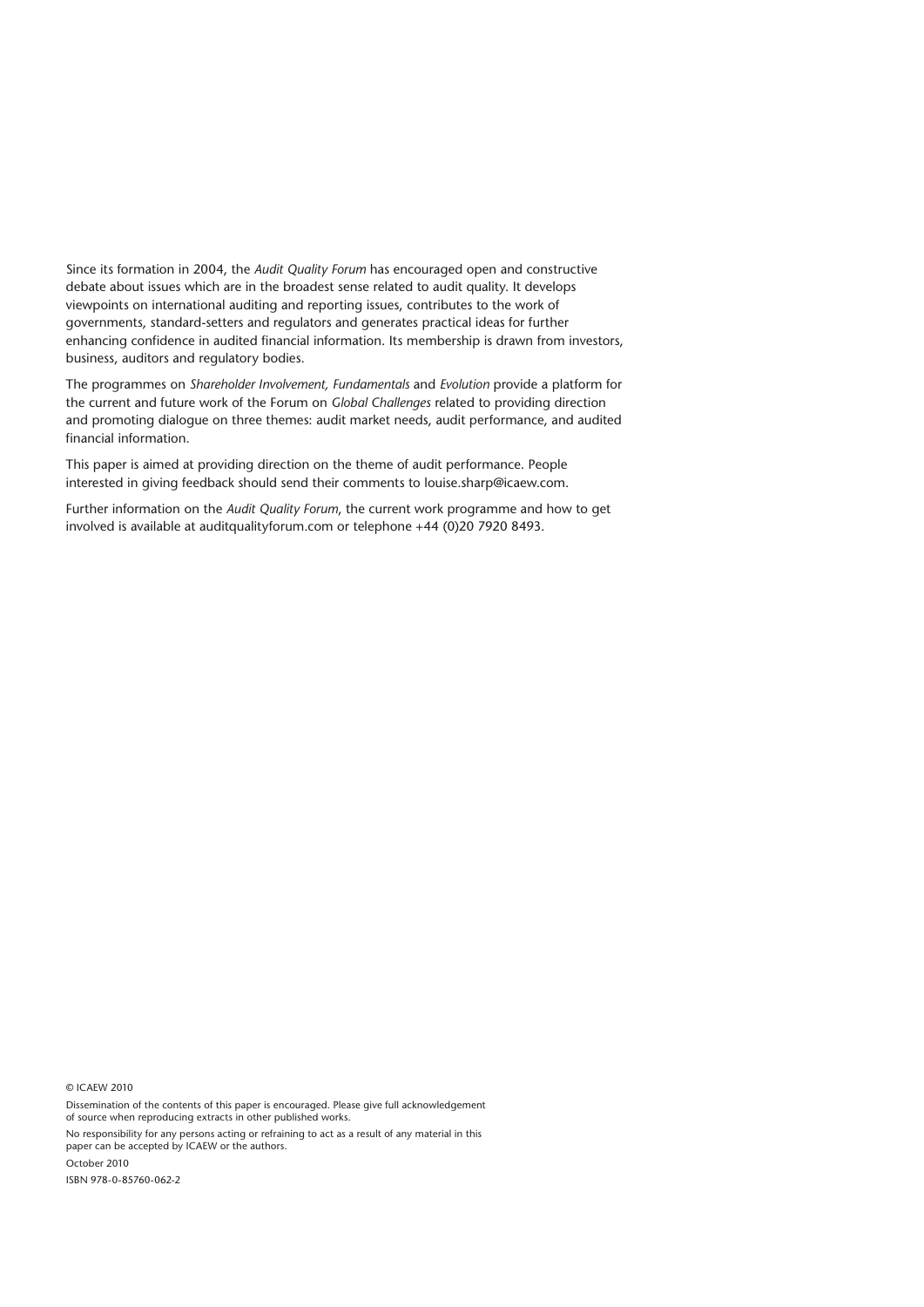# **International Consistency**

**Global Challenges initiative: Providing Direction**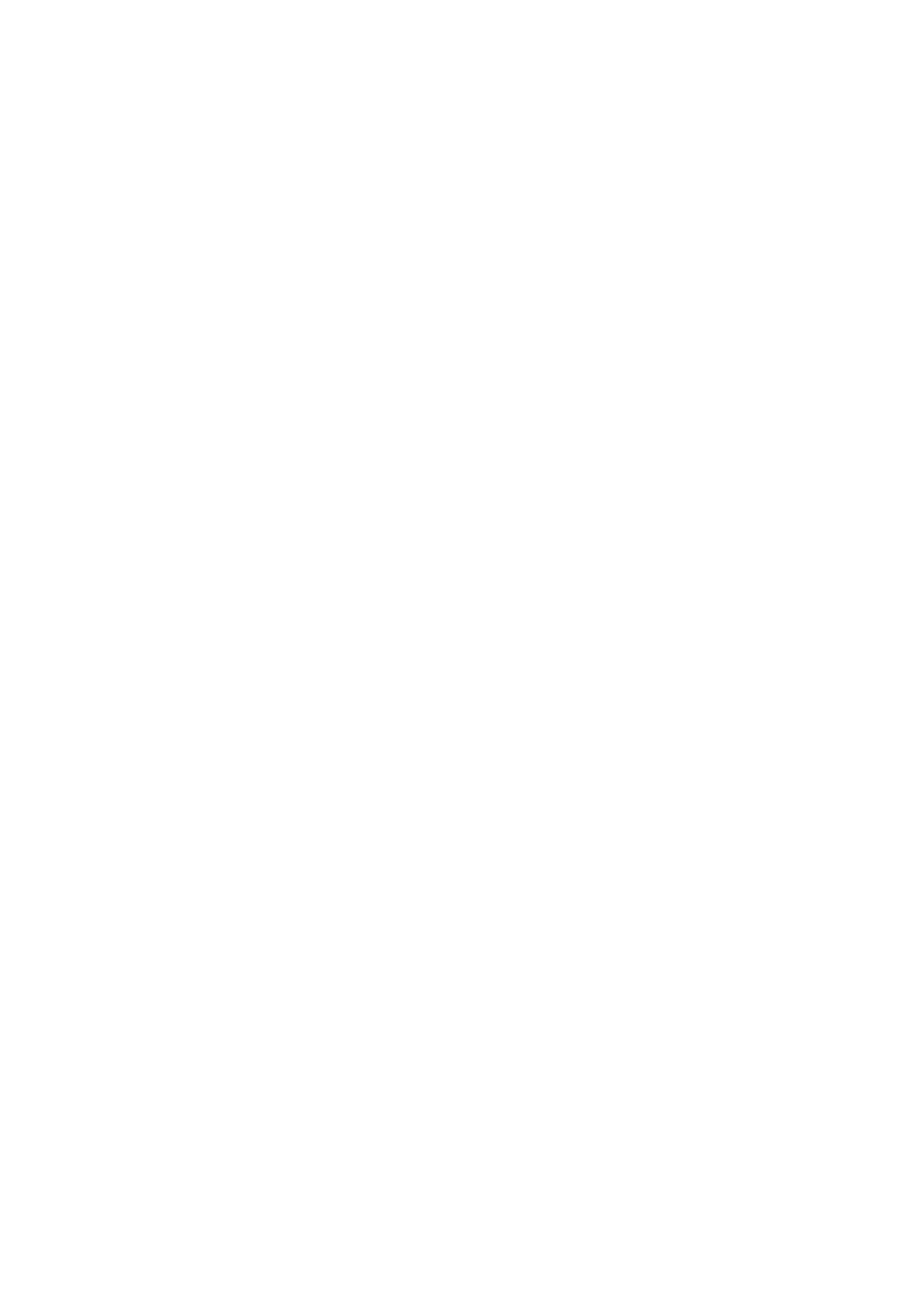## **CONTENTS**

| <b>Research findings, examples and actions</b><br><b>Executive summary</b> |                                                                                                                                                                                                                                                                                                                                                                                                         | 2                                                        |
|----------------------------------------------------------------------------|---------------------------------------------------------------------------------------------------------------------------------------------------------------------------------------------------------------------------------------------------------------------------------------------------------------------------------------------------------------------------------------------------------|----------------------------------------------------------|
|                                                                            |                                                                                                                                                                                                                                                                                                                                                                                                         | 3                                                        |
|                                                                            | 1. Introduction<br>Background<br>1.1<br>1.2 Objectives<br>1.3 Approach<br>1.4 Issues                                                                                                                                                                                                                                                                                                                    | 6<br>6<br>7<br>$\overline{7}$<br>8                       |
|                                                                            | 2. Recognising national differences<br>2.1 Limits to harmonisation<br>2.2 Political, economic and business environment<br>2.3 Legal framework<br>2.4 Education<br>2.5 Culture<br>2.6 Perceptions of audit                                                                                                                                                                                               | 9<br>9<br>9<br>10<br>11<br>12<br>14                      |
|                                                                            | 3. Quality and standards<br>3.1 Achieving audit quality<br>3.2 Role of international standards<br>3.3 International Standards on Quality Control<br>3.4 International Standards on Auditing<br>3.5 ISAs particularly affected by national differences<br>3.6 National risks                                                                                                                             | 16<br>16<br>17<br>17<br>18<br>18<br>19                   |
|                                                                            | 4. Applying standards internationally<br>Alignment with assumptions implicit in standards<br>4.1<br>4.2 Quality of economic governance<br>4.3 Nature of business relationships<br>4.4 Strength of legal system<br>4.5 Quality of record keeping<br>4.6 Extent of management authority<br>4.7 Expectations of secrecy<br>4.8 Professionalisation of auditing<br>4.9 Wider implications of national risks | 20<br>20<br>20<br>22<br>23<br>23<br>24<br>25<br>26<br>27 |
|                                                                            | 5. Responding to risks arising from national differences<br>Share experience<br>5.1<br>5.2 Acknowledge national differences<br>5.3 Promote the role of audit<br>5.4<br>Support research                                                                                                                                                                                                                 | 28<br>28<br>29<br>30<br>31                               |
|                                                                            | <b>Appendix 1 - Summary of selected ISAs</b>                                                                                                                                                                                                                                                                                                                                                            | 33                                                       |
| <b>Appendix 2 - Country indices</b>                                        |                                                                                                                                                                                                                                                                                                                                                                                                         |                                                          |
|                                                                            | <b>Bibliography</b>                                                                                                                                                                                                                                                                                                                                                                                     |                                                          |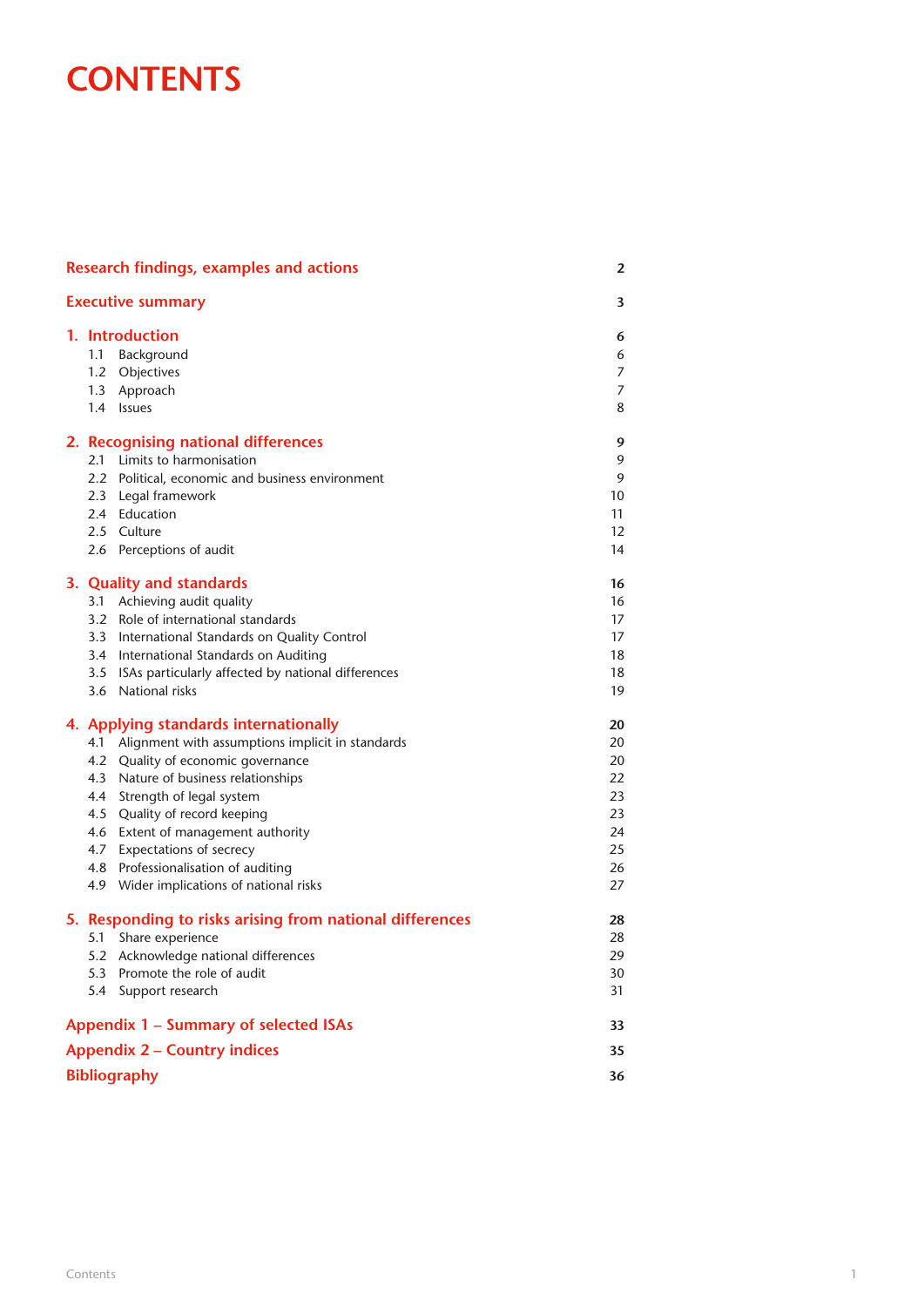## **Research findings, examples and actions**

| <b>Research findings</b>                                             |    |
|----------------------------------------------------------------------|----|
| 2.1: IFRS and accounting convergence                                 |    |
| 2.2: Incentives and the reporting environment                        | 10 |
| 2.3: Impact of legal frameworks                                      | 11 |
| 2.4: Importance of education                                         | 12 |
| 2.5: Impact of culture                                               | 13 |
| 2.6: Different perceptions of audit                                  | 15 |
| <b>Examples</b>                                                      |    |
| 4.1: International alignment risks                                   | 20 |
| 4.2: Economic governance risks                                       | 21 |
| 4.3: Business relationship risks                                     | 22 |
| 4.4: Legal system risks                                              | 23 |
| 4.5: Record-keeping risks                                            | 24 |
| 4.6: Management authority risks                                      | 25 |
| 4.7: Secrecy risks                                                   | 26 |
| 4.8: Professionalisation risks                                       | 27 |
| <b>Actions</b>                                                       |    |
| 5.1: Share experience of national differences                        | 28 |
| 5.2: Acknowledge national differences within international standards | 30 |
| 5.3: Promote the role of audit in economic development               | 31 |
| 5.4: Support research into national differences                      | 32 |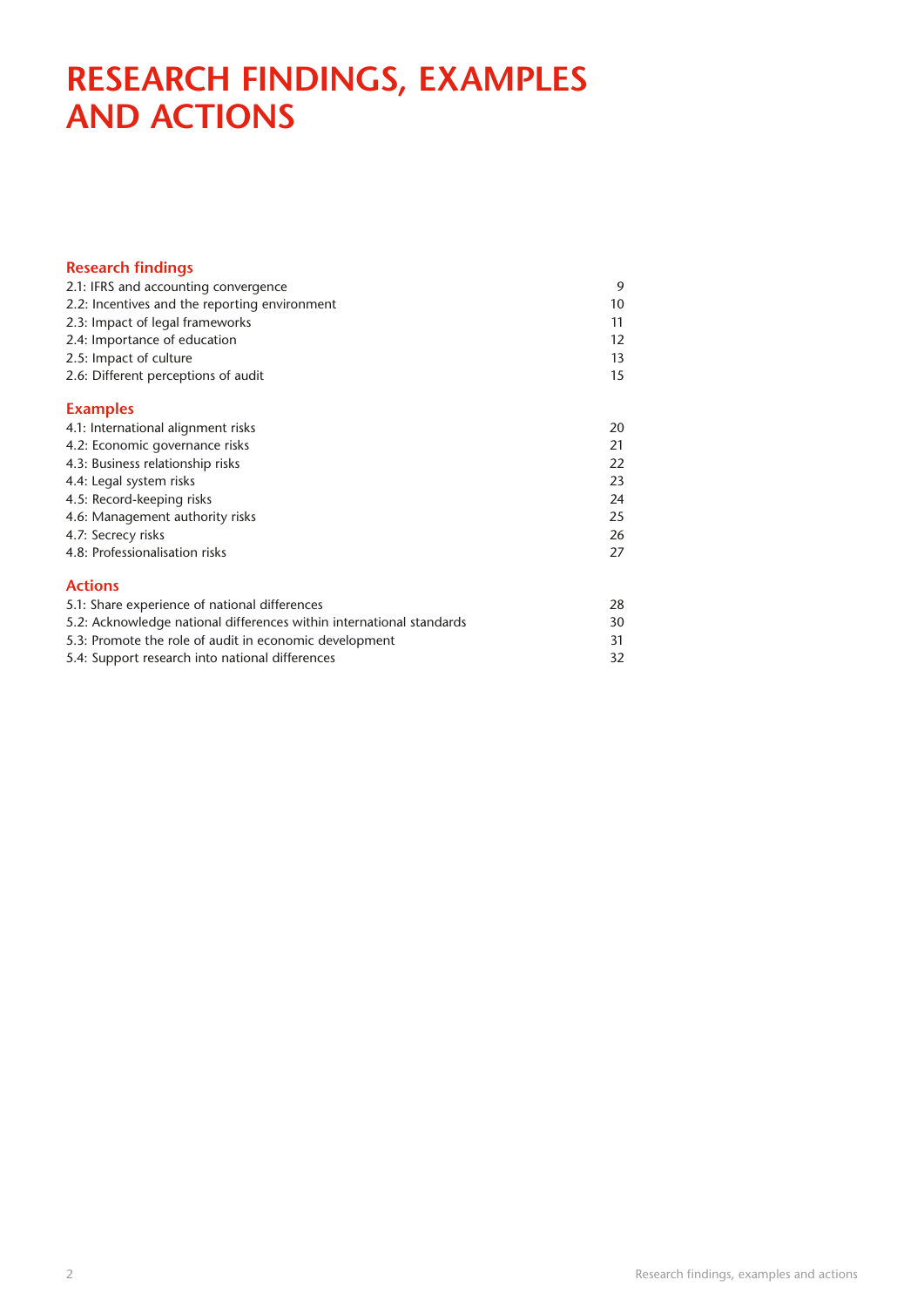## **Executive summary**

In recent years audit practitioners, standard-setters and regulators have taken significant steps to enhance confidence in the quality of financial statement audits, particularly in the light of problems encountered in major capital markets. As a result of the global financial crisis, questions continue to be asked about the future evolution of audit and further changes can be expected. Recent initiatives have been international in scope and have sought to promote consistency across countries in terms of what auditors should do and what financial statement users should expect from audit. Relevant developments include:

- strengthening and more widespread adoption of International Standards on Quality Control (ISQCs) and International Standards on Auditing (ISAs);
- updating and implementation of the EU Statutory Audit Directive;
- establishment of national independent audit oversight bodies; and
- agreements under which national regulators agree to rely on each others' work.

These developments, coupled with initiatives such as the International Federation of Accountants (IFAC) Member Body Compliance Program and the country action plans and recommendations arising out of the World Bank Reports on the Observance of Standards and Codes (ROSC) are important in enhancing audit quality. However, there are deeply embedded features of national environments that pose challenges for international consistency in audit quality. This paper explores the particular challenges posed by differences in the national environments in which financial statements are prepared and audited. Recognising and addressing these challenges is critical to the success of international efforts to promote consistency in audit quality.

Analysis of legal, political and economic differences is difficult and referring to cultural differences can prompt negative reactions because it suggests that consistent quality can only be achieved by eliminating those differences. This paper recognises that achieving audit quality in any national environment is challenging and that no country's culture guarantees either success or failure.

This paper's analysis of national differences is not intended to be definitive but it should instigate discussion and debate about whether and how differences are being addressed. It should be of practical interest to:

- policy-makers concerned with the future evolution of audit and its contribution to confidence in financial reporting and wider economic development issues;
- audit firms, whether members of international networks or not, concerned with managing their reputations for quality;
- international businesses, including their audit committees who attach importance to international consistency when selecting auditors;
- those involved in international investment and credit decisions;
- international standard-setters and national authorities charged with implementing international standards; and
- national audit regulators with responsibilities for obtaining assurance about audit quality in other countries.

Based on input from members of the *Audit Quality Forum*, discussions with individuals in audit firms, regulators, investors, businesses and other organisations, and on a review of relevant academic and other research, the paper identifies five features of national environments that affect audited financial statements:

- political, economic and business environment;
- legal framework;
- education;
- culture; and
- perceptions of audit.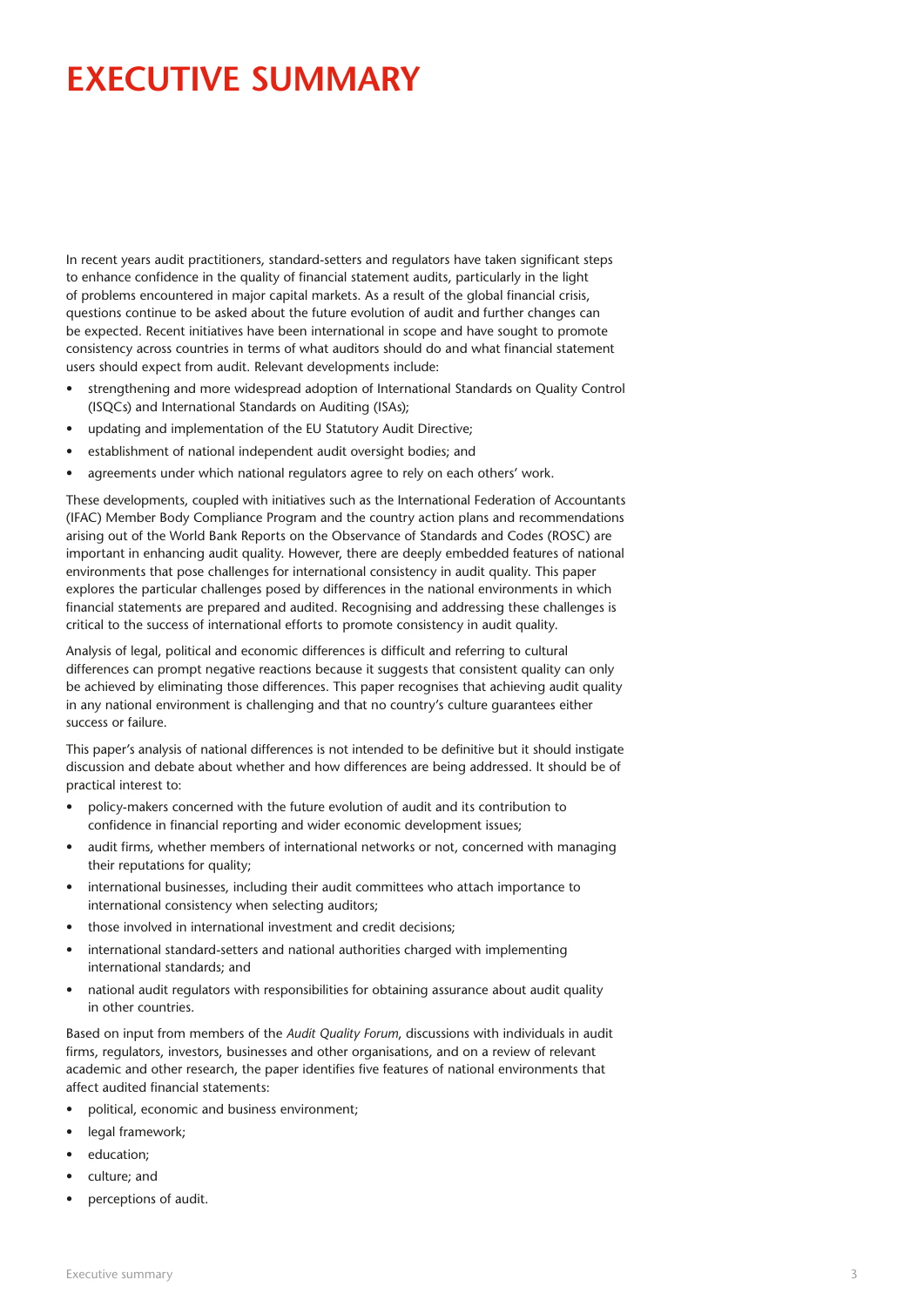Any analysis of the effect of such national differences on audit quality needs to consider what audit quality actually means. When people refer to audit quality they focus on the credibility of audited financial statements and ask whether the audit report accurately reflects whether financial statements are free from material misstatements. Although this is unobservable, one way of making the concept of audit quality real is to focus on the quality of inputs to the audit process and what auditors need to do to support an appropriate professional opinion on an individual set of financial statements.

Consistency is an important element of quality and standards set out expectations covering not just audit process and reporting but also other factors that are widely seen as drivers of audit quality such as audit firm culture and the skills and personal qualities of auditors.

This paper sees standards as providing a benchmark against which to identify the potential impact of national differences on audit quality. In order to identify challenges to achieving international consistency, the paper specifically focuses on how national differences can affect the application of standards, including the interaction of auditors with audited entities operating in different national environments. The standards considered are the ISQCs and ISAs issued by the International Auditing and Assurance Standards Board (IAASB). They already have wide international application and as ever more countries around the world are looking to apply IAASB standards, they are an appropriate point of reference.

In analysing the features of national environments that affect audited financial statements, the paper identifies the following specific sources of risk in applying ISQCs and ISAs:

- alignment with assumptions implicit in standards;
- quality of economic governance;
- nature of business relationships;
- strength of legal system;
- quality of record keeping;
- extent of management authority;
- expectations of secrecy; and
- professionalisation of auditing.

These features impact on how the IAASB standards are applied and expose some limitations in the standards themselves, particularly in relation to the interaction between auditors and audited entities and the ability of auditors to identify and address risks of material misstatement.

Auditors can legitimately be asked how they address the risks that arise from these sources and achieve international consistency in audit quality. The identified risks are expressed in technical terms as risks in applying ISAs and ISQC 1. However, this should not obscure their considerable consequences for those who are committed to promoting international consistency in audit quality. This paper suggests practical solutions to help deal with these challenges. We identify four areas for action that auditors, business, investors, standard-setters, regulators and governments and other organisations might take:

- Share experience to help to develop a consistent vision of audit quality, by building on existing practices and making use of new possibilities afforded by IT. This includes providing greater opportunities for international secondments, exchange and education programmes and discussion forums. These can take place within audit firms and audit firm networks and between national professional accountancy organisations, regulators, standard-setters, governments and national and international organisations. There is also scope at a national level to establish networks, for example, through professional accountancy organisations, to provide opportunities for people with different degrees of international experience to share problems and ideas.
- Acknowledge national differences within international standards. This means that standards would both: place more emphasis on how national differences (eg, as reflected in country indices) affect audit risk; and support auditors in exercising professional judgement to address misstatement risks in ways that suit the national environment in which those risks arise.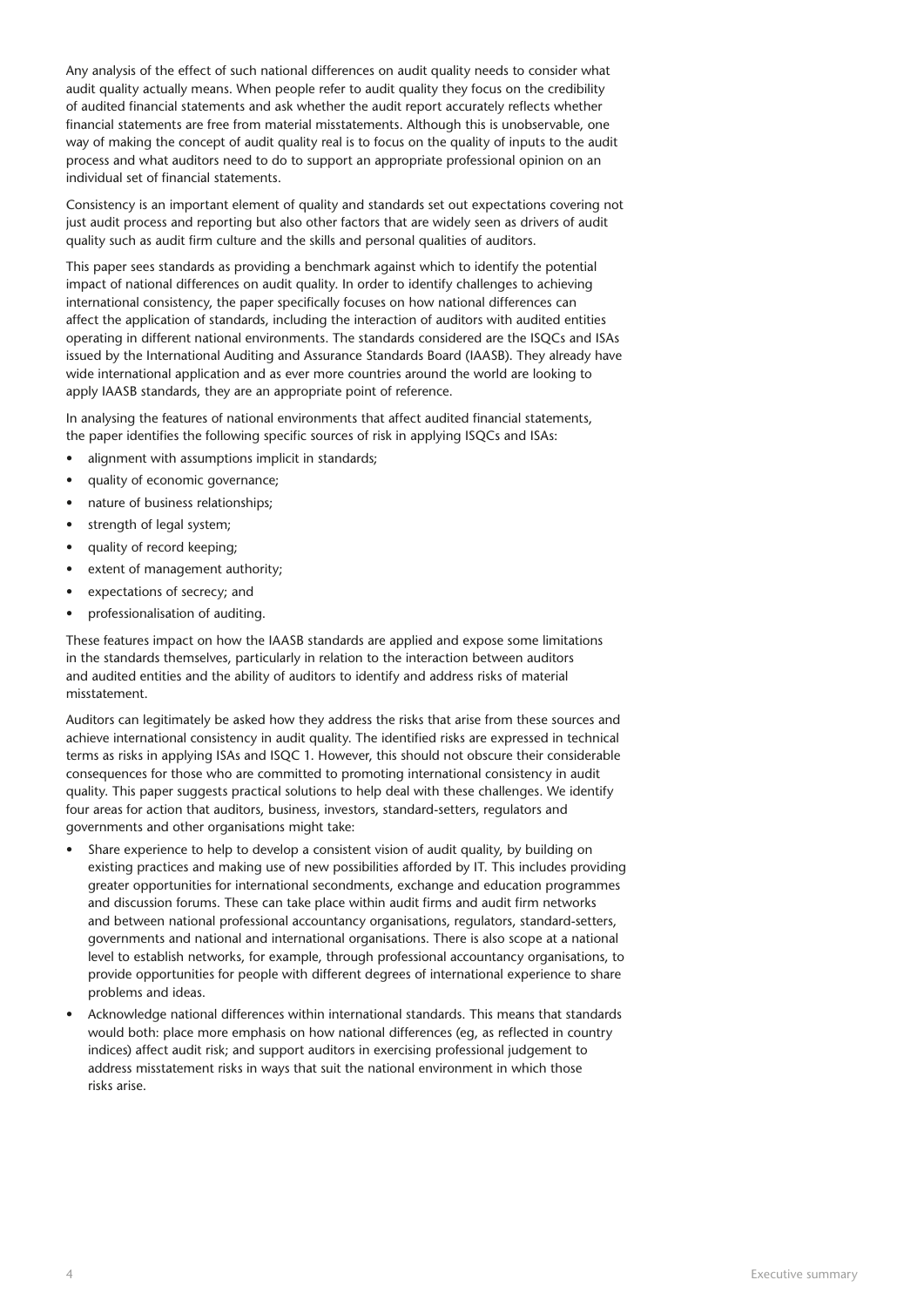- Promote the role of audit in economic development. When auditors in a particular country face difficulties which cannot be solved by better sharing of experience or acknowledgement of national differences, it would indicate that there are wider issues relating to the political and business environment or the legal framework that need to be addressed. Indeed, the state of auditing in a country could potentially provide more objective insight into economic development issues than conventional country indices. Internationally applied auditing standards which buttress audit quality can play an important role in promoting economic development and institutional change by holding up a mirror to the quality of a country's financial reporting.
- Support research into national differences in audit. This recognises that academic and other research could make a vital contribution to learning in our three earlier areas for action by identifying effective ways of sharing international experience, critically analysing how international standards should acknowledge national differences, and exploring linkages between audit practice and wider issues of economic development.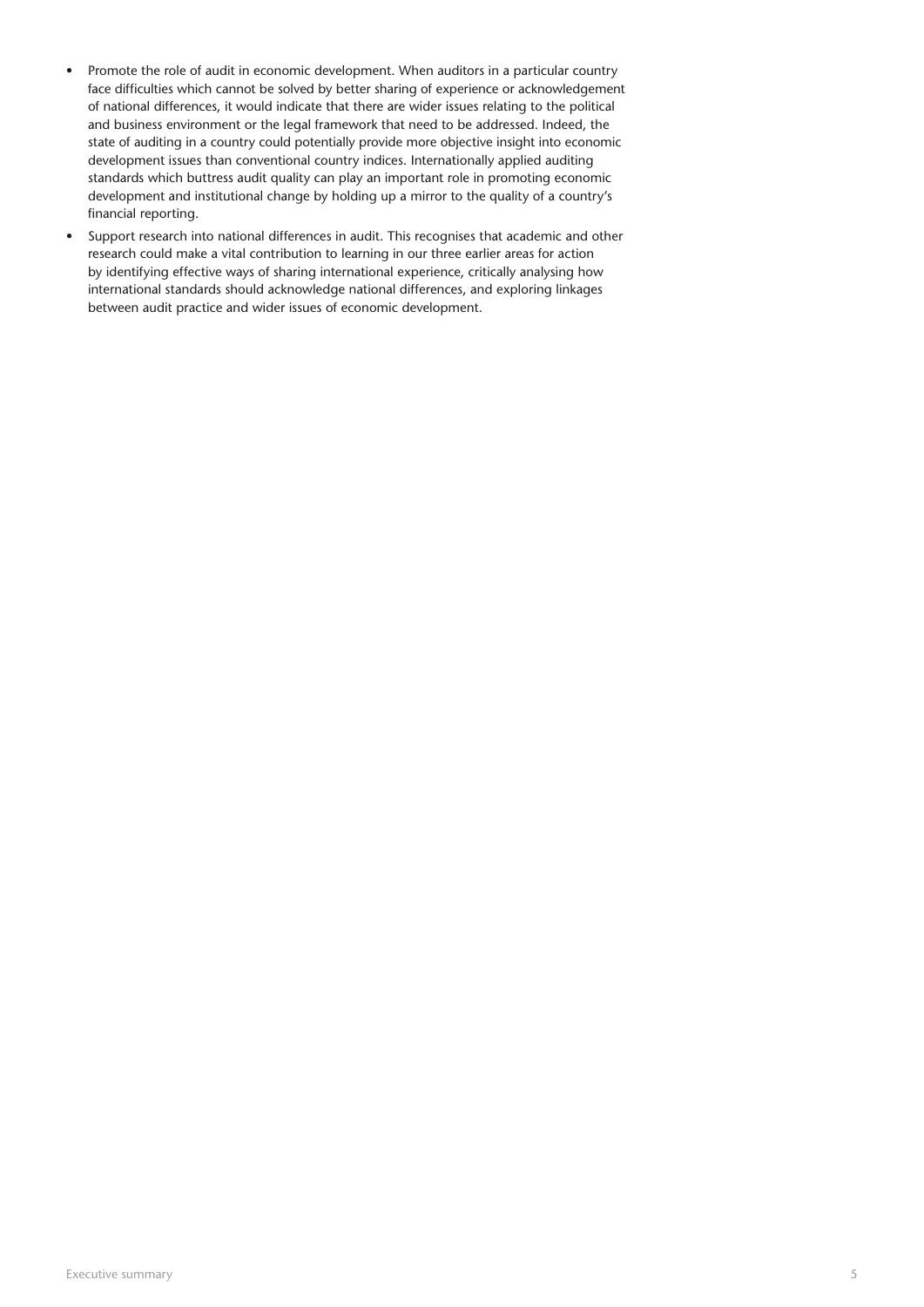# **1. Introduction**

## **1.1 Background**

Since the *Audit Quality Forum* was established, one of its key aims has been to promote confidence in financial reporting. The statutory audit reinforces confidence because auditors are expected to provide an objective opinion on the preparation and presentation of financial statements. While auditors need to be independent in the opinions they express, the work they do to form their opinions is highly dependent on, and rooted in, the real world. Different national environments are therefore likely to raise challenges for international consistency in audit quality.

In recent years audit practitioners, standard-setters and regulators have taken significant steps to enhance confidence in the quality of financial statement audits, particularly in the light of problems encountered in major capital markets. As a result of the global financial crisis, questions continue to be asked about the future evolution of audit and further changes can be expected. Recent initiatives have been international in scope and have sought to promote consistency across countries in terms of what auditors should do and what financial statement users should expect from audit. These initiatives include:

- strengthening and more widespread adoption of International Standards on Quality Control (ISQCs) and International Standards on Auditing (ISAs) issued by the International Auditing and Assurance Standards Board (IAASB);
- updating and implementation of the EU Statutory Audit Directive by the European Commission;
- establishment of national independent audit oversight bodies, with the US Public Company Accounting Oversight Board (PCAOB) being a leading example; and
- agreements under which national audit regulators agree to rely on each others' work.

We can expect these efforts to be reinforced in future years, for example through the activities of the International Forum of Independent Audit Regulators (IFIAR) and the continuing work of the International Federation of Accountants (IFAC) to support professional accountancy organisations' compliance with their IFAC membership obligations relating to international standards. These developments, coupled with initiatives such as the country action plans and recommendations arising out of the World Bank Reports on the Observance of Standards and Codes (ROSC), are important in enhancing audit quality.

However, there are deeply embedded features of national environments that pose challenges for international consistency in audit quality. Given that Francis (2009) identified differences in audit quality in different offices of firms in US states, it is easy to appreciate how differences in audit quality may be even greater between countries that have different legal and cultural environments and this is supported by Francis and Wong (2008). This *Audit Quality Forum* paper explores the particular challenges posed by differences in the national environments in which financial statements are prepared and audited. Recognising and addressing these challenges is critical to the success of international efforts to promote consistency in audit quality.

Analysis of legal, political and economic differences is difficult and referring to cultural differences can prompt negative reactions because it suggests that consistent quality can only be achieved by eliminating those differences. This paper recognises that achieving audit quality in any national environment is challenging and that no country's culture guarantees either success or failure.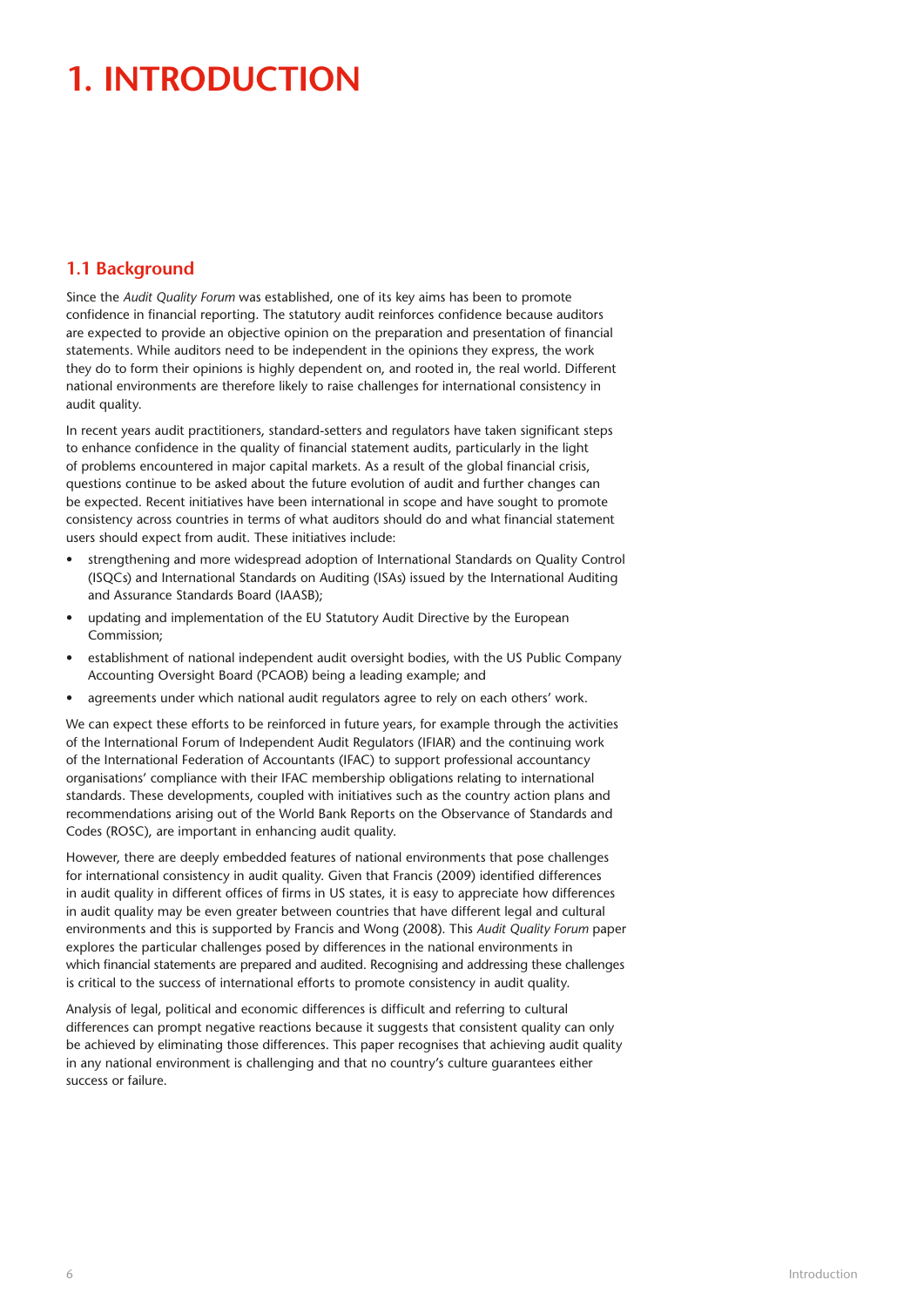## **1.2 Objectives**

The objective of this paper is to raise international awareness of the challenges posed by differences in national environments for initiatives to promote international consistency in audit quality. It provides direction by:

- considering how national differences affect the application of standards, including the interaction of auditors with audited entities;
- highlighting key risks that audit firms, standard-setters, regulators, governments, academics and others need to consider;
- identifying potential practical solutions to these challenges which may help those involved in initiatives to enhance audit quality, as well as auditors, regulators and others; and
- helping to stimulate further study and research of these issues.

The paper's analysis of national differences is not intended to be definitive but it should instigate discussion and debate about whether and how differences are being addressed. It should be of practical interest to:

- policy-makers concerned with the future evolution of audit and its contribution to confidence in financial reporting and wider economic development issues;
- audit firms, whether members of international networks or not, concerned with managing their reputations for quality;
- international businesses, including their audit committees who attach importance to international consistency when selecting auditors;
- those involved in international investment and credit decisions;
- international standard-setters and national authorities charged with implementing international standards; and
- national audit regulators with responsibilities for obtaining assurance about audit quality in other countries.

## **1.3 Approach**

This paper has been developed by ICAEW Audit and Assurance Faculty staff supporting the *Audit Quality Forum*.

Section 2 examines national differences and research on their effect on audited financial statements. On the basis that standards are generally seen as benchmarks of audit quality, Sections 3 and 4 examine audit quality and how national differences may give rise to risks in applying standards through their effect on audited entities and the interaction of auditors with audited entities as well as the limitations of the standards in helping auditors to address these risks. Section 5 considers the implications of our analysis for those involved in initiatives to enhance audit quality and audit firms, standard-setters, regulators, academic researchers, governments and intergovernmental organisations in terms of practical steps that they can take (and are already taking) to help to address these challenges and support audit quality.

The standards considered in the paper are the ISQCs and ISAs issued by the IAASB. These standards have wide international application.

In developing the paper we have sought to take account of:

- input from members of the *Audit Quality Forum* and its steering group;
- discussions with individuals in audit firms, regulators, academics, investors, businesses and other organisations with relevant experience to share;
- relevant academic and other research, highlighted in **Research findings** boxes, that looks at the impact of national differences on financial reporting and audit;
- sources of risk in applying international standards, highlighted in **Examples** boxes, as a result of national differences; and
- the need for a range of parties to take practical steps, highlighted in **Actions** boxes, to recognise and act on national differences and so address related risks to audit quality.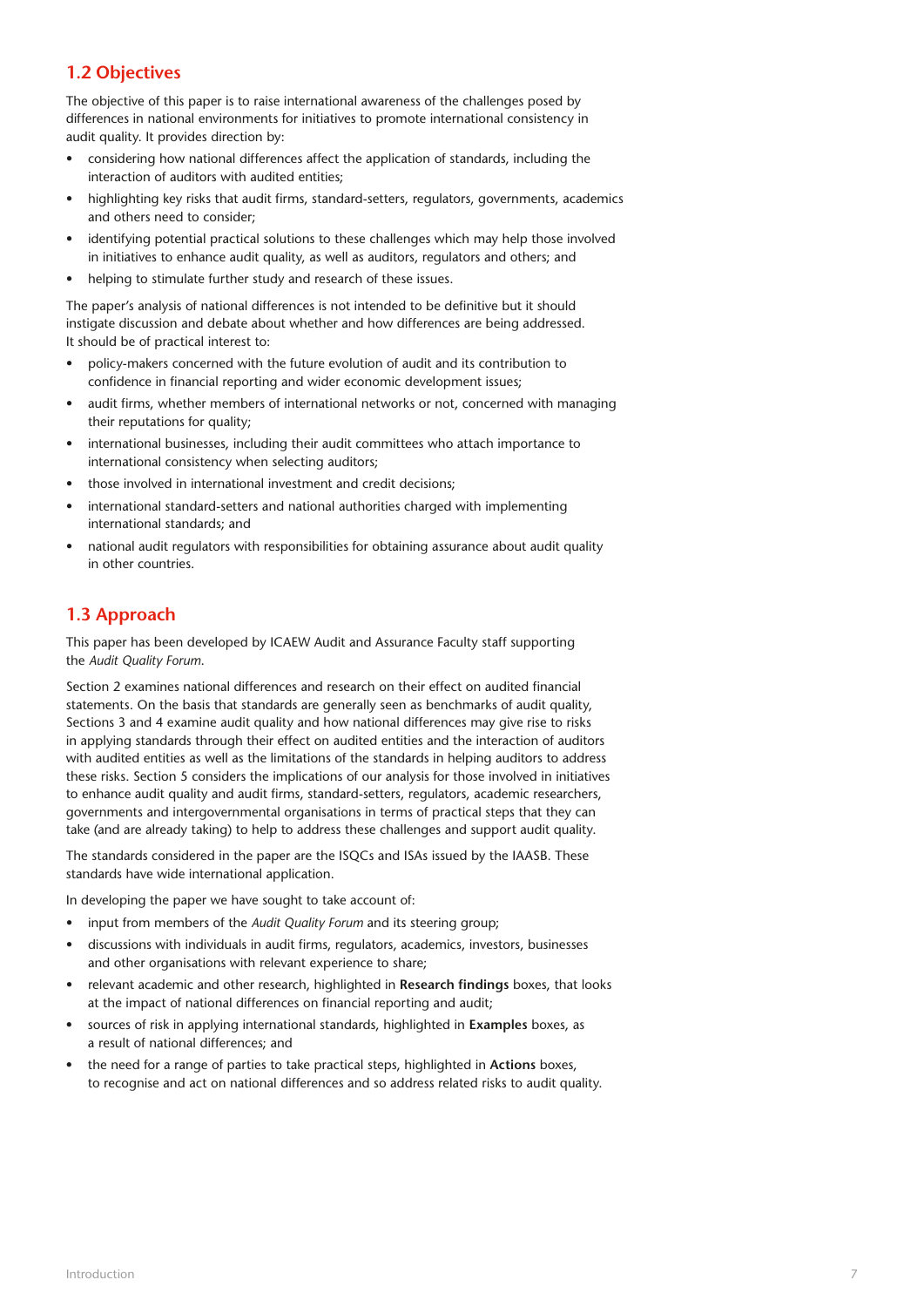## **1.4 Issues**

We acknowledge that our approach may give rise to a number of questions and concerns. For instance, people may question:

- the focus on audit quality rather than financial reporting quality;
- the focus on standards in enhancing audit quality;
- the analysis of national differences and how they may give rise to risks in applying the IAASB standards, rather than any other set of standards; and
- why there is no specific consideration of implicit assumptions in these standards.

The paper specifically looks at the challenges posed for international consistency in audit quality. However, we recognise that audit quality is interlinked with the quality of financial reporting and that many of the issues highlighted in Section 4 also have implications for financial reporting quality.

It is not the object of the paper to study the nature of audit quality in detail. But, as consistency is an important element of standards, the paper sees auditing standards as providing a suitable benchmark against which to identify the potential impact of national differences on audit quality. The application of standards is taken to be a necessary but not a sufficient condition for achieving audit quality.

As countries around the world are looking to apply IAASB standards in one form or another, they offer an appropriate reference point. The standards have not had a long history of use and the significant efforts that have gone into revising and strengthening them are in response to perceived problems in recent years with auditing in major capital markets. We are, therefore, still learning about how they may be adopted and adapted in different countries around the world. We could equally have conducted our analysis by reference to the US standards that are applied on a global basis to non-US corporations listed in the US as well as to non-US operations of US corporations. Indeed the national differences that we identify in this paper are likely to affect the application of any national set of standards insofar as those standards are applied to operations outside the country of origin.

In relation to implicit assumptions in standards, IAASB Board member Philip Cowperthwaite has recently made an original contribution through his paper 'Culture matters: how our culture affects the audit'. He explains that some countries might have difficulties with the implementation of international audit and assurance standards because of differences between their cultural assumptions and those embodied in the standards to be adopted. As a result, some practitioners may need help in interpreting ISAs and a useful first step would be for standard setting bodies to identify explicitly the cultural assumptions inherent in the standards they produce.

We recognise the sensitivities around this issue and while the paper has no intention of suggesting that any one national environment is better than another or of seeking to rank countries, if countries are moving to apply a set of international standards (with whatever implicit cultural assumptions may be attached to them), we believe the issues raised in this paper are relevant. We have therefore taken the view that certain features of the reporting environment (for example, lack of an effective legal framework) may undermine confidence in the information in financial statements. Notwithstanding this, we also recognise that implementing certain aspects of the standards in some national environments might not only prove challenging, but could potentially have an adverse effect on businesses, for example, requiring formal documentation in situations where business relationships have been built on trust.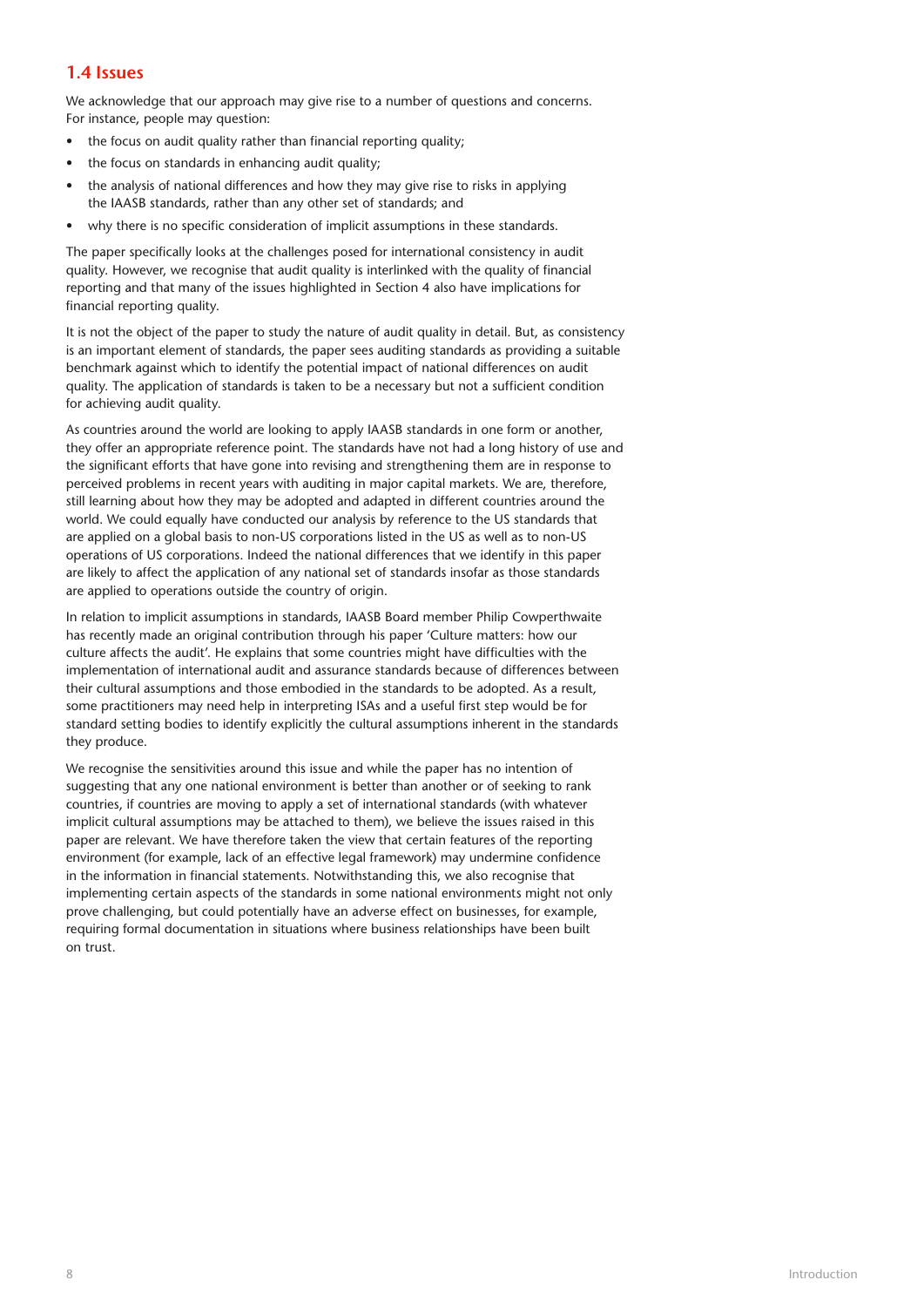# **2. Recognising national differences**

## **2.1 Limits to harmonisation**

Great progress has been achieved in recent years in producing a set of high-quality international standards covering audit performance and regulators have made continuing efforts to harmonise oversight of auditing and enforcement of standards. Nevertheless, there are limits to what these endeavours can achieve on their own. Parallels can be drawn with the development, adoption, implementation and enforcement of International Financial Reporting Standards (IFRS). The success of IFRS should be judged in the context of what it is realistic to expect of international harmonisation of standards rather than an ideal of absolute consistency in financial reporting quality.

#### **Research findings 2.1: IFRS and accounting convergence**

Based on his 2005 PD Leake lecture at ICAEW, Ball (2006) reviews research on the international implementation of IFRS and concludes that it will not eliminate national differences in financial reporting practice and quality since the incentives of preparers and enforcers, including auditors, remain primarily local.

Similarly, Leuz (2010), in a paper for the ICAEW 2009 Information for Better Markets Conference, concludes: 'the role of accounting standards is much more limited in bringing about global reporting convergence than often thought. Moving to a single set of accounting standards is not enough to produce comparability of reporting and disclosure practices, even if standards were strictly enforced in all countries. […] true convergence in reporting practices seems far away and would require a much broader convergence of countries' institutional frameworks, which is unrealistic in the near future (and probably not even desirable).'

International indices providing country rankings in areas such as the ease of doing business show how certain national characteristics vary enormously between countries. Such characteristics all affect the context in which audits are carried out and how auditing standards are applied. Appendix 2 provides some examples of country indices.

In this section, we consider the following features of national environments and their effect on audited financial statements:

- political, economic and business environment;
- legal framework;
- education;
- culture; and
- perceptions of audit.

These are illustrated with examples of academic and other research. We focus on the effect on audited financial statements, recognising that audit quality and financial reporting quality are interlinked. While it is tempting to focus on poor quality, it is also important to recognise that auditing facilitates learning through the interaction of auditors and audited entities and ultimately high-quality auditing can drive up the quality of financial reporting.

## **2.2 Political, economic and business environment**

Features of the political, economic and business environment can affect the quality of audited financial statements and pose challenges for the audit. These national differences include the level of business ethics, the accountability and transparency of governments, the sophistication of capital markets, the number and rights of foreign investors and the quality of governance in all aspects of economic activity.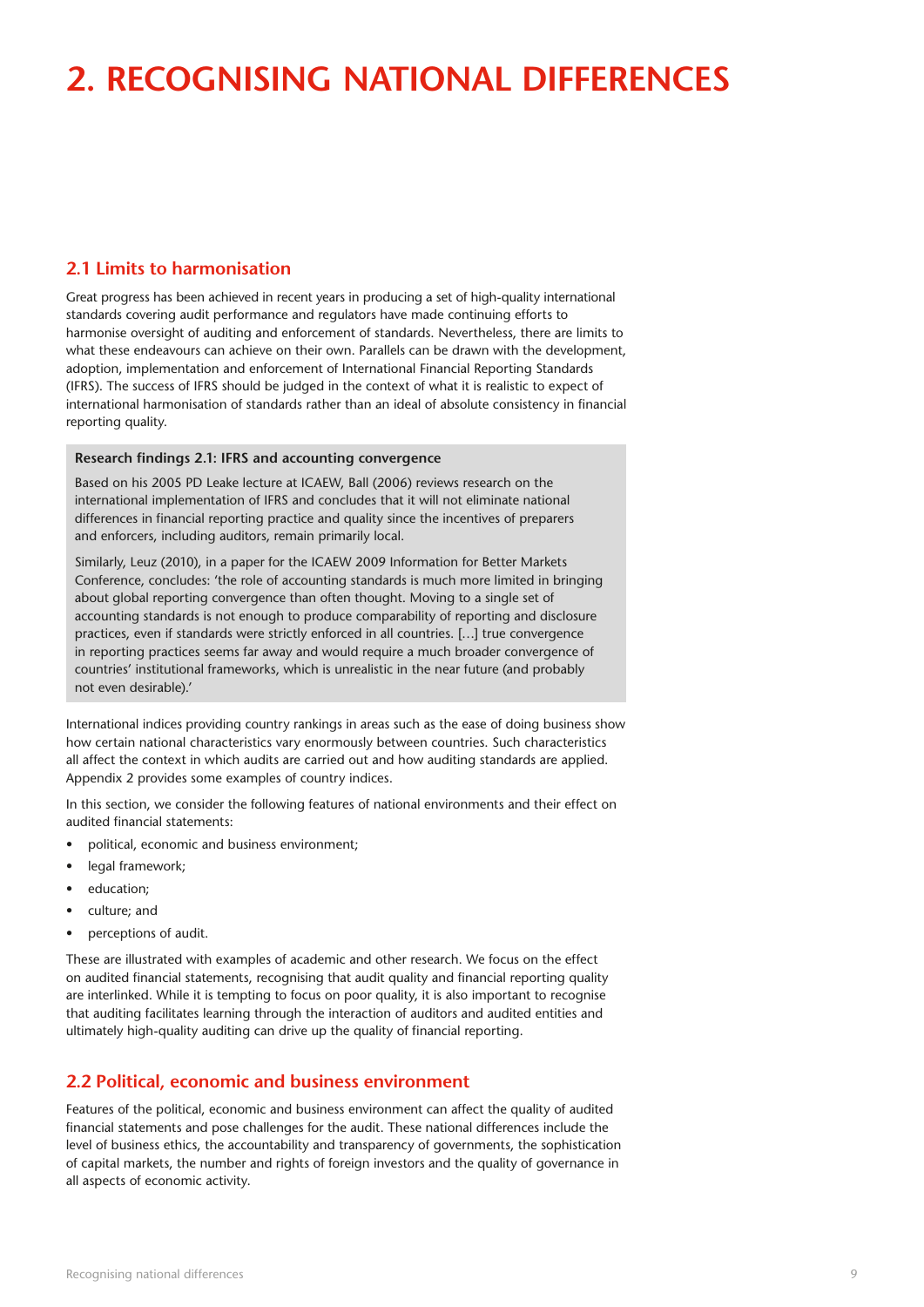The business environment affects the motivations of preparers of information. Businesses that are part of larger groups might see a range of disconnected external reporting requirements and regard them as not adding value to the business with the result that preparers may have less incentive to provide reliable information. Moreover, if the concepts of accountability and transparency are not well established in national institutions then this has implications for financial reporting and the audit. Likewise, lack of enforcement mechanisms or clear legal responsibilities aimed at preparers of information affect motivation.

#### **Research findings 2.2: Incentives and the reporting environment**

- Ball, Robin, Wu (2003) looked at the interaction between accounting standards and incentives and argued that it is misleading just to classify countries by standards, ignoring incentives.
- Gul (2006) tested the hypothesis that there will be a greater increase in audit effort and audit fees for Malaysian businesses with political connections, as a result of the Asian financial crisis, than for non-politically connected businesses because these businesses have a higher risk of financial misstatements. Results supported the hypothesis.
- Faccio, Masulis and McConnell (2006) provided evidence that in some countries, political connections influence the allocation of capital through the mechanism of financial assistance when connected companies confront economic distress.
- Samsonova (2008 and 2009) highlighted the local institutional factors that have affected developments in auditing in Russia including: the effect of the revision regime (Soviet system of financial control over state-owned enterprises) on the audit profession; the effect of limited professional investments and the weakness of the capital market on the demand for audited financial statements; and the steadily growing emphasis on public trust in auditing.
- Chaney, Faccio and Parsley (2010) conclude that the quality of earnings reported by politically connected firms is significantly poorer than that of similar non-connected companies. Their results suggest that, because of a lesser need to respond to market pressures to increase the quality of information, connected companies can afford disclosing lower quality accounting information. This conclusion is based on an analysis of accounting data from more than 7,000 firms in 21 countries.
- Abdullatif and Al-Khadash (2010) surveyed the views of Jordanian auditors about how an international approach, with emphasis on the currently popular business risk approach is applied in practice by Jordanian audit firms and how appropriate and practical the application of such an international approach to auditing is in different contexts. Audit clients in Jordan face too many business risks, especially because of poor control systems, poor corporate governance structures and unclear or non-existent corporate strategies and objectives. These risks have to be addressed by the business risk approach under very low audit fees. Such factors have led to the business risk approach not being applied in the way that the large international audit firms intended.

### **2.3 Legal framework**

Laws play an important part in the business environment because they help govern the behaviour of business and help protect other parties such as investors and creditors. A country's legal framework can provide rules or principles for how business should be practised and place responsibilities on business people. An effective legal framework may also help to resolve disputes as well as addressing issues such as property rights.

Where laws are non-existent or weak or vary significantly between countries then this has a potential impact on the application of international accounting and auditing standards and the quality of audited financial statements. In some instances, businesses and individuals may need to rely on other mechanisms and the audit might need to be responsive to the different means by which objectives are achieved.

These issues are illustrated in the *Audit Quality Forum* publication *Fundamentals – Third parties*  which outlined the need for legal and regulatory as well as ethical incentives in countries if auditors are to obtain relevant and reliable information from third parties. It highlights the difficulties of achieving audit quality without a supportive legal framework. A further publication in the same series, *Fundamentals – Making global auditing standards local*, emphasised the need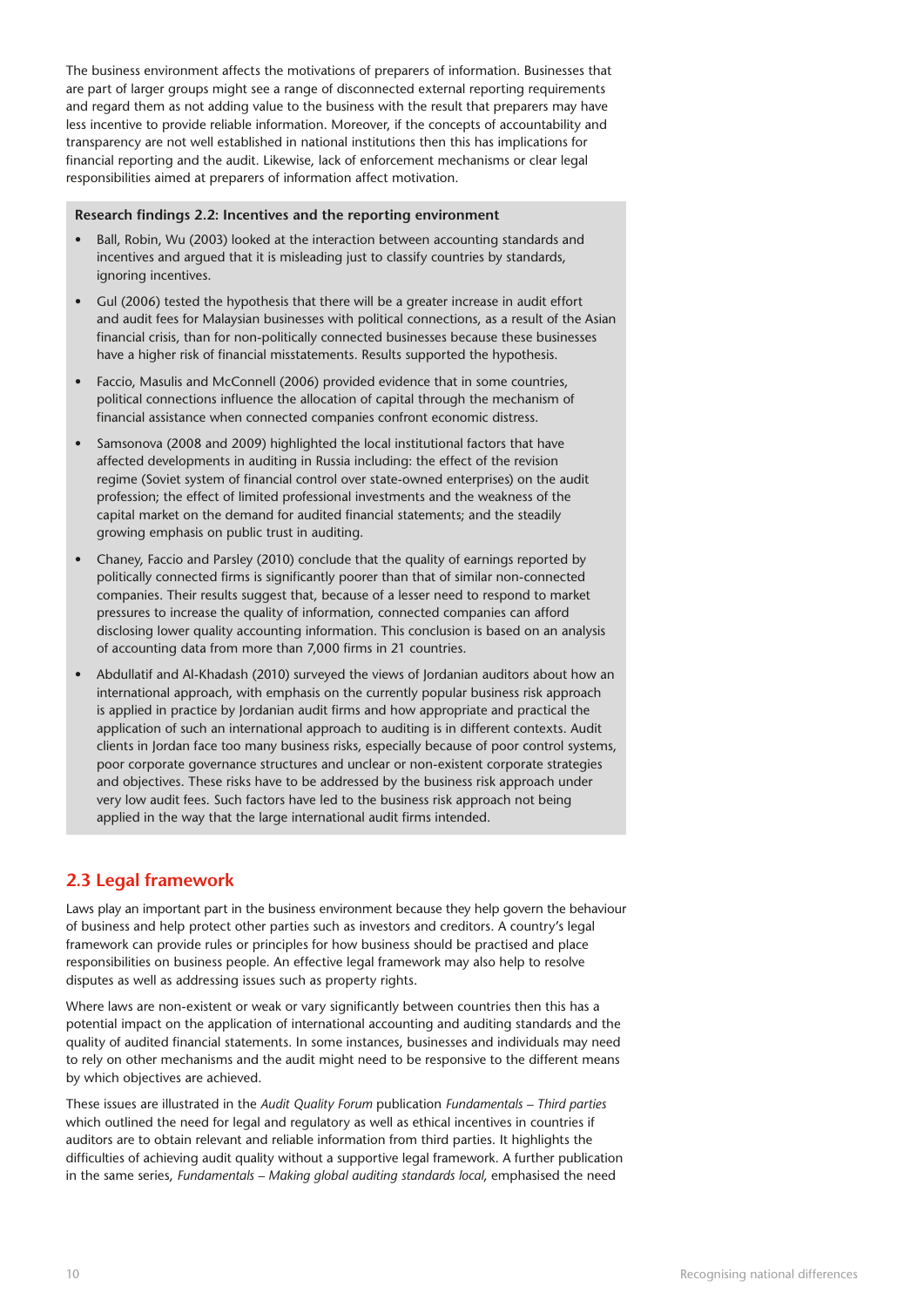for ISAs to be legal framework-neutral so that they can be supplemented by national material that ensures that auditors respond to the regulatory and legislative needs of individual jurisdictions. This point was emphasised in relation to corporate governance frameworks and requirements for audit committees in the subsequent *Audit Quality Forum* publication, *Evolution – the impact of audit committees on auditing*.

Countries may be bound by constitutional and administrative laws which significantly limit their ability to give domestic legal force to international standards issued by non-governmental international organisations. Specific issues may arise for countries with a tradition of reliance on laws and regulations in that there may be a need for new statutory measures to amend or adopt a standard. This can be time-consuming and costly and in turn has an impact on compliance, monitoring and enforcement efforts. Likewise, if external quality assurance systems (operated either by governments, regulators or professional accountancy organisations) are not enforced then this will have implications for audit quality.

The paper *Implementation of International Accounting and Auditing Standards: Lessons Learned from the World Bank's Accounting and Auditing ROSC Program* (2004) by Hegarty, Gielen and Barros highlights some of these issues. It explains that for international standards to be effective, they require the force of law or regulatory backing. Unfortunately, it found that the necessary legal, institutional and policy conditions are often undeveloped or absent in many countries.

It is important for people to have the ability to enforce their rights (whether in law or otherwise) and a way of doing this is through litigation which provides a means of recourse. However, this can become counterproductive. In an environment where everything is subject to the threat of litigation and legal liability is a great source of risk, it is very difficult to achieve full transparency and audit quality can be adversely affected. For example, greater litigation may result in defensive auditing and a tendency to treat standards as rigid rules instead of using judgement in their application. Also, greater litigation may act as a disincentive for, or impediment to, evolution and innovation in standards and practice.

#### **Research findings 2.3: Impact of legal frameworks**

- Salter and Doupnik (1992) reported empirical work that indicates that the nature of the legal system strongly influences accounting practice.
- La Porta et al (1997 and 1998) found that common law countries have stronger investor protection laws and more developed financial markets than civil law countries.
- Jaggi and Low (2000) looked at the impact of legal systems on financial disclosures by businesses. The results indicate that businesses in common law countries had higher disclosures than businesses in code law countries.
- Francis, Khurana and Pereira (2003) found that national accounting standards are more timely and transparent in common law countries, which is consistent with a greater role played by the public disclosure of accrual-based accounting information under corporate governance regimes in these countries.
- Bushman and Piotroski (2006) found that a country's legal system, securities laws and political economy create incentives that influence the behaviour of corporate executives, investors, regulators and other market participants and such incentives ultimately shape the properties of reported accounting numbers.

### **2.4 Education**

At a national level, education is necessary for ensuring effective public administration and efficient economic activity. More specifically, in the business environment, it is important to have financially literate people in finance roles who have the relevant skills and experience to oversee the financial operations of organisations and who understand and can apply relevant accounting standards and law.

Some countries do not have appropriate education systems for these purposes and the level of financial literacy is low. Resulting poor quality financial reporting affects the ability of auditors to perform an audit. Even where the quality of the underlying financial reporting systems is good, auditors too must possess the relevant skills and experience to perform audits with appropriate professional scepticism and judgement.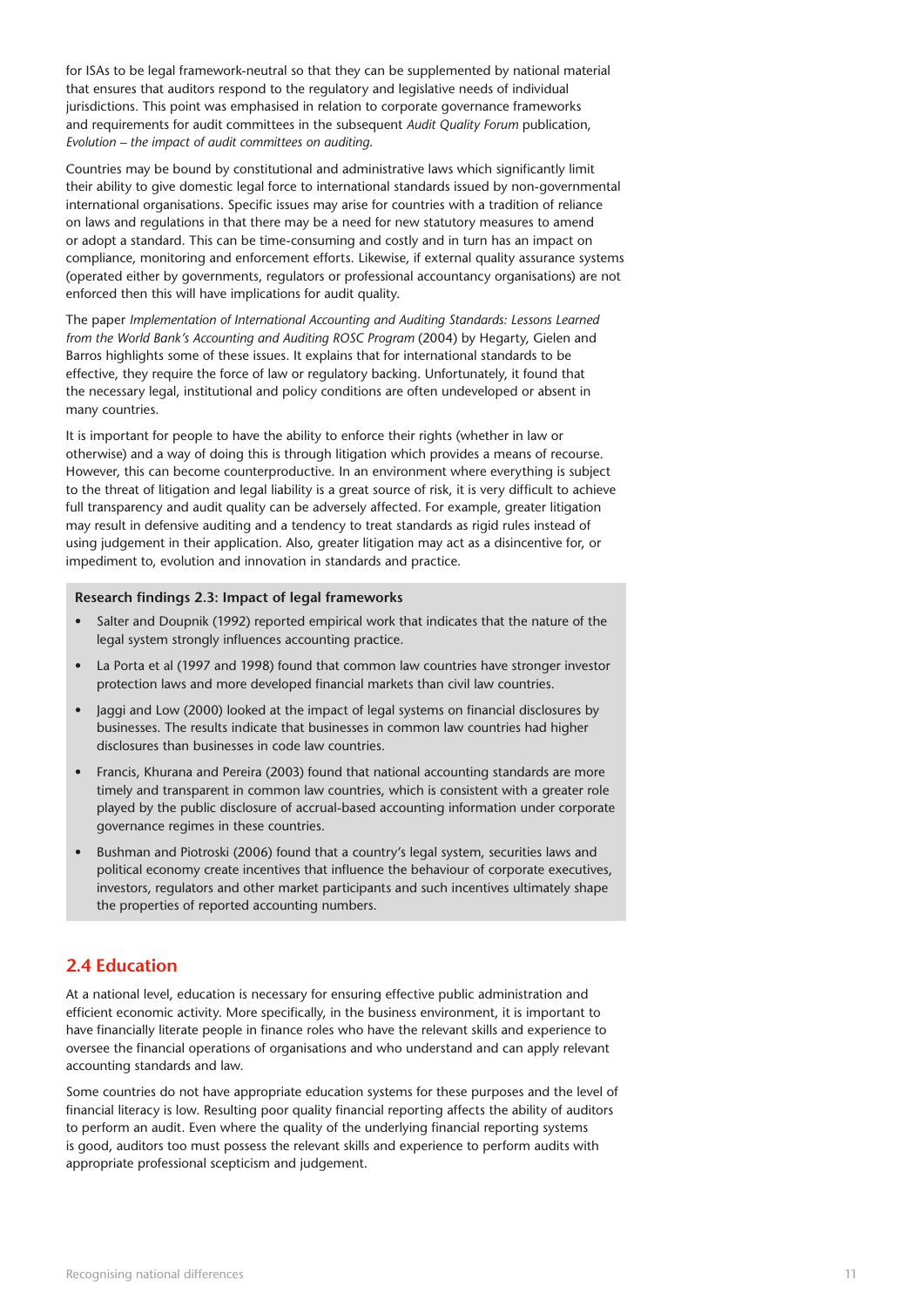Levels of education, skills and experience are affected not only by countries' education systems but by other factors, such as their degree of global connectivity, including the extent of cross-border communications, relationships and mobility. Opportunities to experience other countries and work and train in them might be affected by many considerations including language barriers and ease of physical entry and exit.

#### **Research findings 2.4: Importance of education**

The role of education is highlighted in *Implementation of International Accounting and Auditing Standards: Lessons Learned from the World Bank's Accounting and Auditing ROSC Program* (2004). It suggests that lack of human and financial resources is an impediment to the implementation of international standards:

'The application of international standards requires certain minimum levels of capacity (i.e., appropriately qualified individuals), which depends on the availability of opportunities for relevant and adequate education, training and experience…Systems, methodologies, application guidance, curricula, teaching and training materials, examination and certification procedures, and much else must be adapted to support the new obligations. Differences in language can limit the application of resources developed elsewhere, as well as the transfer of knowledge and experience from one country to another.'

### **2.5 Culture**

Any discussion of the impact of national culture on accounting and auditing has to acknowledge Hofstede's seminal 1980 work, *Culture's consequences: International differences in work-related values*. Between 1967 and 1973 employees in IBM were asked to complete an attitude survey in order to provide a management tool for organisation development. This survey process resulted in 117,000 responses from 88,000 employees in 66 countries. Geert Hofstede, the head of the international team conducting the survey, used the results of this data gathering to develop cultural indices which provided four dimensions of national culture for each one of the countries surveyed.

More recently, Schwartz (1994) and the GLOBE study by House et al (2004) have provided an update on Hofstede's work as well as more rigorous methodologies.

Hofstede defined culture as the 'collective programming of the mind which distinguishes the members of one human group from another'. The four main dimensions of national culture identified were:

- Individualism versus collectivism a society's preference for a loose knit social fabric or a more interdependent tightly knit social fabric.
- Strong versus weak uncertainty avoidance the degree to which individuals feel uncomfortable with uncertainty and ambiguity.
- Large versus small power distance the extent to which hierarchy and unequal power distribution in institutions and organisations are accepted.
- Masculinity versus femininity the extent to which gender roles are differentiated within a society and the extent to which traditional masculine values of performance and visible achievement are emphasised relative to traditional feminine values of relationships, caring and nurturing.

Cultural differences can be observed between different countries through the way in which business is conducted and what might be acceptable in given circumstances and what is not. Different cultural orientations are observed in business etiquette, manners, protocols, customs, negotiating tactics, communication, dress and views on gifts. For example, in some countries business is carried out formally through legally binding contracts whereas in others an informal handshake might be acceptable. Cultural differences are also evidenced through professional judgements and preferences for transparency and information sharing or secrecy and confidentiality.

The accounting and auditing academic community picked up on Hofstede's work and has frequently used his classification and quantification of cultural differences in research. Furthermore, Hofstede's research underpins Cowperthwaite's analysis of cultural assumptions inherent in the IAASB's standards.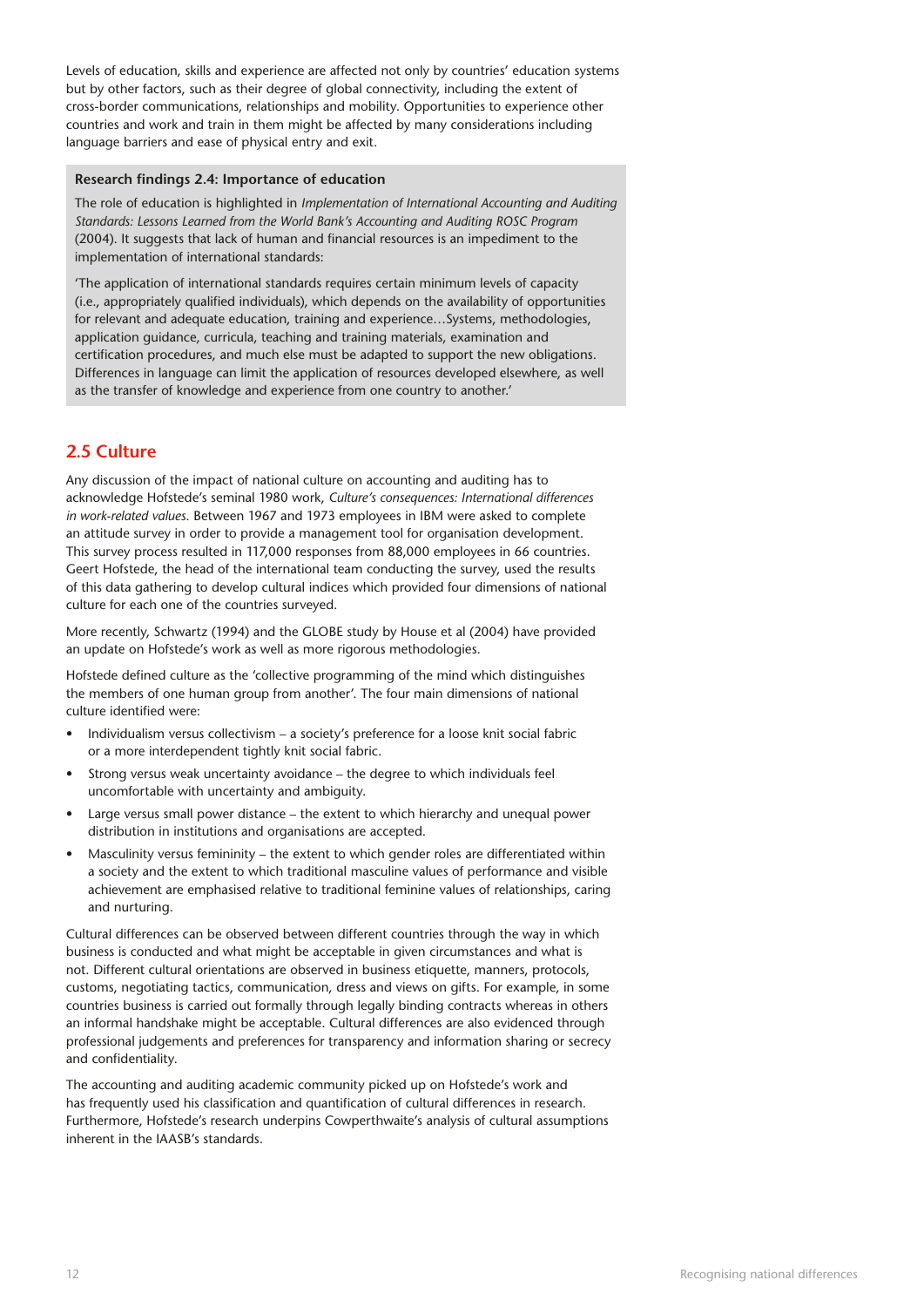There are a number of criticisms of Hofstede. For example, McSweeney (2002) considers the adequacy of his research methodology and highlights a number of methodological flaws and a limited characterisation of culture in his work. Baskerville (2003) challenges the way Hofstede equates nations with cultures and highlights difficulties in understanding culture by means of numerical indices. She also describes possible alternative explanations of national differences in accounting systems.

There are many arguments about what culture is, but the concept of 'national culture' is useful in helping to identify specific features of national environments that might pose risks to international consistency in audit quality. However, we recognise that to rely solely on the concept of national culture is too simplistic. Different cultures co-exist within countries and culture is affected by and entwined with other social and economic characteristics of a national reporting environment such as those already referred to in Section 2 of this paper.

Examples of academic research on the effect of culture on accounting and audit is summarised below.

#### **Research findings 2.5: Impact of culture**

Gray (1988) explored the extent to which international differences in accounting may be explained and predicted by differences in cultural factors. He argued that shared cultural values within a country lead to shared accounting values which in turn influence the nature of a nation's accounting system. He links four accounting values and systems with Hofstede's cultural dimensions: professionalism versus statutory control (ie, professional judgement versus prescription): uniformity versus flexibility (uniform accounting practices between companies or flexibility in accordance with the perceived circumstances of a company); conservatism versus optimism (caution versus risk taking); and secrecy versus transparency (confidentiality and restriction of information versus transparent public accountability). The first two values relate to authority and enforcement of accounting practice and the second two relate to the measurement and disclosure of accounting information.

There have been empirical tests of the resulting framework:

- Gray and Vint (1995) looked at the attitudes of local partners of an international accounting firm to understand secrecy with respect to disclosure practices. Correlations were found that supported Gray's original hypotheses with respect to secrecy that it was significantly related to uncertainty avoidance and individualism.
- Salter and Niswander (1995) found that while Gray's model has significant explanatory power in terms of differential financial reporting practices, it is relatively weak in explaining professional and regulatory structures from a cultural base.
- Zarzeski (1996) studied 2,256 corporate annual reports from France, Germany, Hong Kong, Japan, Norway, the UK and the US and found that the secretive nature of a culture relates to the level of accounting disclosure practices.
- Wingate (1997) and Jaggi and Low (2000) found no significant relationship between culture and accounting disclosure.
- Hope (2003) found that culture was significant after controlling for legal factors, using a larger sample of countries, and provided a critique of Jaggi and Low.
- Mohamed Zain and Mohammad (2006) found that cultural factors in Malaysia, such as modesty, secrecy and religion are a major hindrance to corporate social responsibility disclosure.
- Tsakumis (2007) looked at the influence of culture on accountants' application of financial reporting rules in Greece and the US.
- Askary, Pounder and Yazdifar (2008) investigated the effects of cultural values on accounting uniformity and consistency in Arab countries. They found support for the Hofstede-Gray hypothesis of accounting uniformity in Arab countries. The study indicated that in Arabic nations with a Muslim majority, cultural factors affect accounting development generally and accounting uniformity in particular.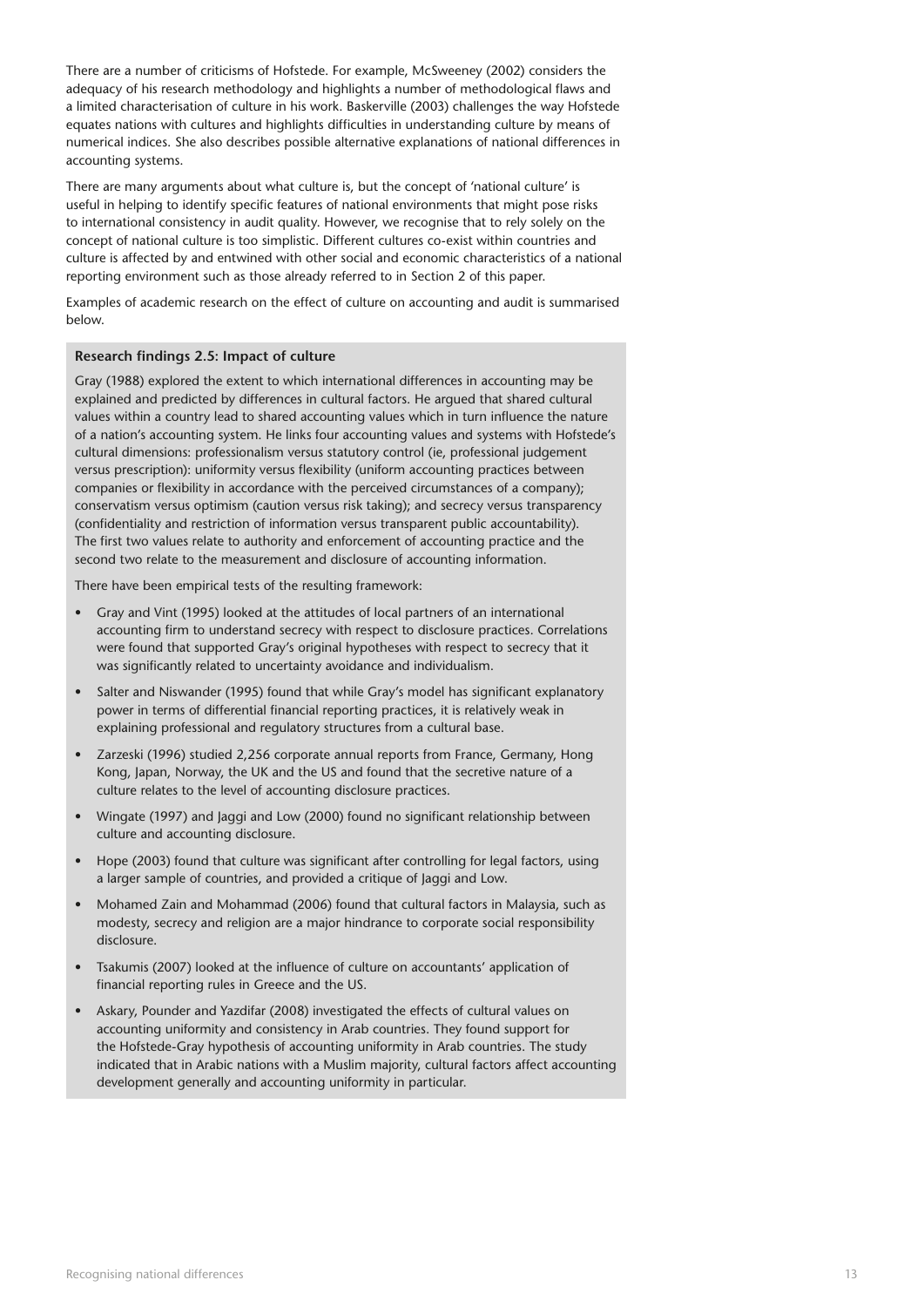#### **Research findings 2.5: Impact of culture (continued)**

The following are examples of research on national differences in perceptions of auditor independence and auditors' ability to make judgements and resolve client conflicts:

- Patel and Psaros (2000) studied differences among final year undergraduate accounting students in the UK, Australia, India and Malaysia with respect to perceptions of external auditors' independence.
- Patel, Harrison and McKinnon (2002) examined cultural influences on professional judgements of Australian, Indian and Chinese Malaysian accountants in relation to auditor-client conflict resolution.
- Lin and Fraser (2008) looked at perceptions of auditors' ability to resist client pressure in China and the UK. They drew on cultural differences to explain differences in auditors' perceptions in their respective countries.

## **2.6 Perceptions of audit**

A particular feature of the reporting environment that may affect the quality of audited financial statements and pose challenges for audit quality is the perceived value of audit in different countries. It is important to understand the national institutional history of the audit as this might go some way to explaining how the audit is positioned and whether there is pressure and demand for it.

The length of time over which accounting and auditing regulations and systems have developed is likely to have a significant effect on how auditors are expected to perform their audits. In some countries, the independent role of the auditor and the nature of the audit are clearly established whereas in other countries the auditor might traditionally have had a much closer relationship with management. For example, countries with greater orientation towards external shareholders and creditors (ie, those with an 'outsider' capital model) are likely to have established a significant and independent role for external audit. Those countries with 'insider' capital models might place less emphasis on the audit and perceive it as part of the internal governance structure of businesses.

The origins of the audit and its development vary across countries. For example, in some countries the audit has its origins in serving government needs rather than those of owners, investors and creditors. Different views on the nature and objectives of the audit and what is meant, for example, by auditor independence and objectivity affect the ability to achieve consistent audit quality.

The role of audit also changes over time. It might be challenging for auditors to adjust to new objectives and it takes time for education systems and training organisations to reflect in full such changes in their syllabuses.

It is also important to consider the motivations of auditors which may be affected by factors such as:

- the degree of regulation and disciplinary rigour over auditors;
- the status and perception of the auditing profession; and
- whether those being audited think auditors are their equals or not.

In relation to the last point, some people warn that if the audit becomes increasingly regimented and tick box in nature, with more emphasis on inspection rather than adding value, there is a danger that high-quality people will be deterred from joining or staying in the auditing profession.

Auditors' own backgrounds may also affect how they implement auditing standards and communicate with clients. Auditors may question whether they can rely on audit work performed elsewhere if they believe that there is a risk that the messages and instructions they send may be misinterpreted by those receiving them.

In summary, if the audit is seen as having limited value and there are only weak incentives for auditors to do a good job, then achieving audit quality will prove challenging.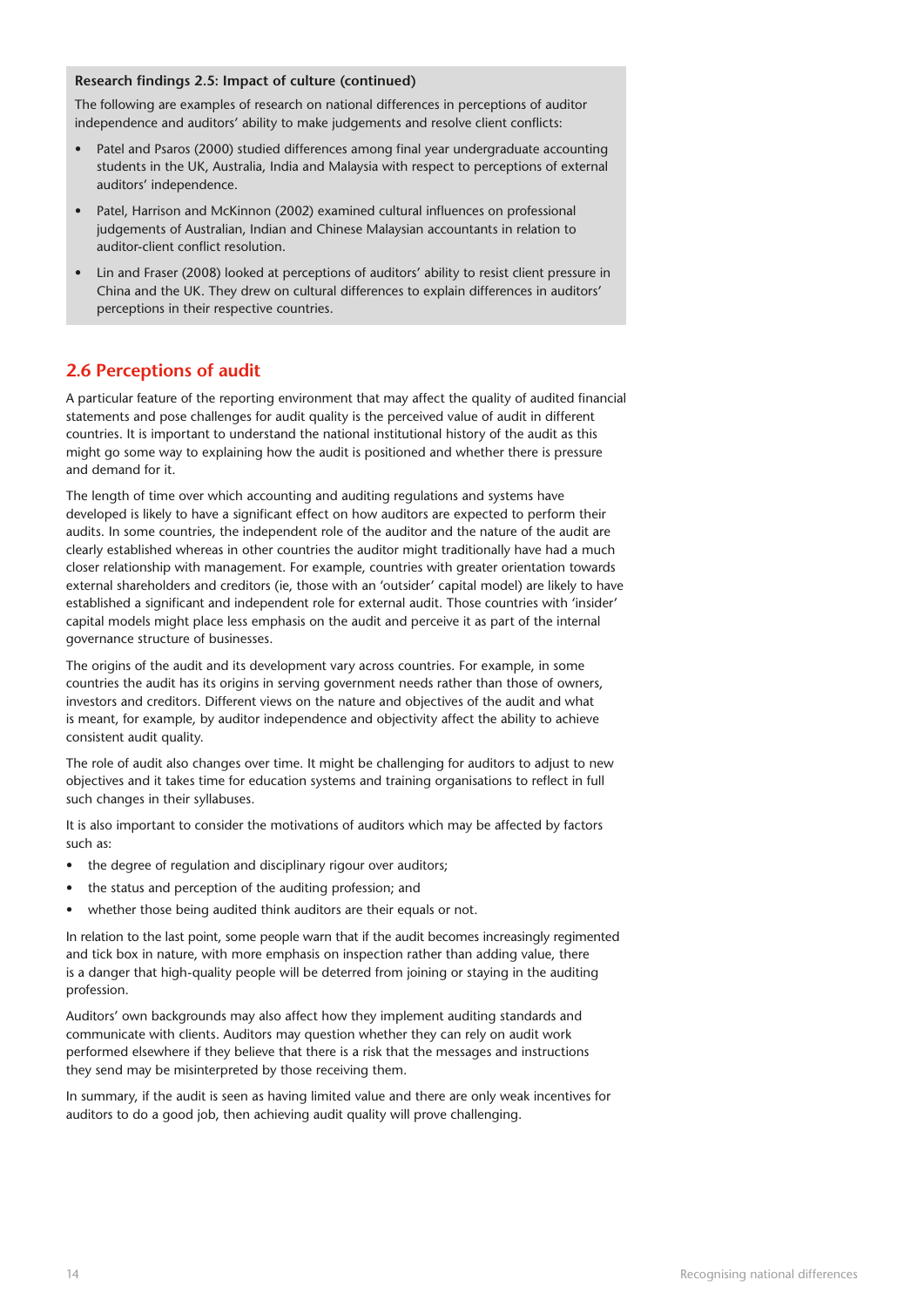#### **Research findings 2.6: Different perceptions of audit**

There is research on the impact of historical and international influences on the level of conformity with ISAs. Mennicken (2008) analysed the use and circulation of international auditing standards within a large post-Soviet Russian audit firm in 2002 as it faced up to the challenges of international harmonisation. The paper highlights how ideals of international comparability may be challenged by global divisions of audit labour, problems and practices of power and exclusion, struggles for intra-professional distinction and discrepancies between local accounting and accountability cultures. The paper draws attention to the fragile nature of processes of translation and standardisation.

Other relevant work includes the following:

- DeFond, Wong, Shuhua (1999) identified a 'flight from audit quality' in China where larger accounting firms experienced a decline in market share as a result of adopting standards to increase auditor independence. They conjecture that this resulted from the absence of market-based incentives for Chinese managers to demand independent auditors.
- Samsonova (2009) studied the evolution of a legislative framework for auditing in Russia and analysed how transnational communications have influenced the development of Russian audit legislation.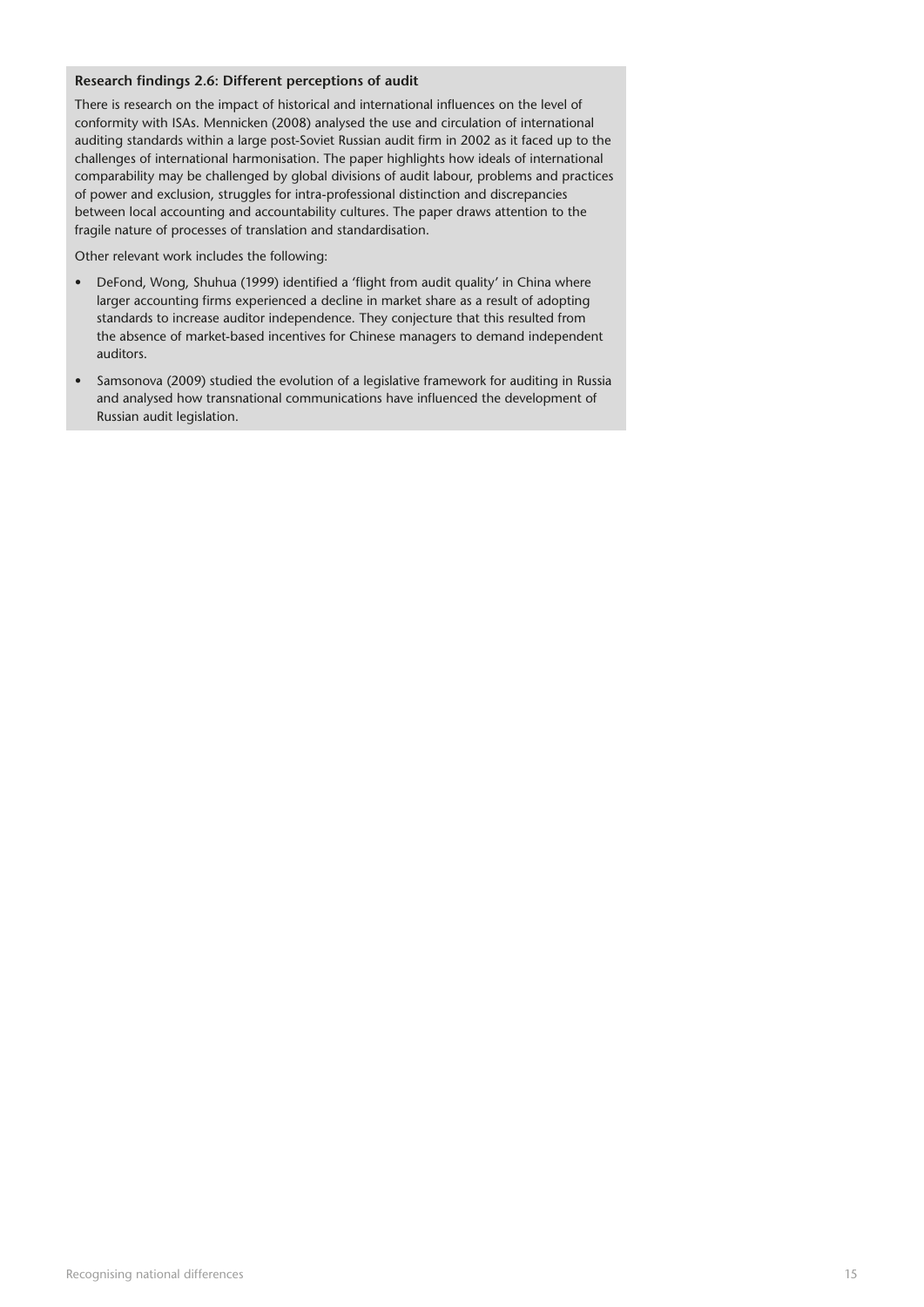# **3. Quality and standards**

## **3.1 Achieving audit quality**

Any analysis of the effect of national differences on audit quality needs to consider what audit quality means to people and, although the paper is not a detailed study of the nature of audit quality or how to measure it, this section highlights some of the practical issues in seeking to understand what is meant by audit quality.

When people refer to audit quality they focus on the credibility of audited financial statements within the reporting regime in which they have been prepared. Does the audit report accurately reflect whether financial statements are free from material misstatements? In academic research, for example Elifsen and Willekens (2008), audit quality is often related to the competence and independence of auditors in being able to detect material misstatements and being prepared to issue appropriate audit reports to reflect their findings. In more formal terms, a commonly quoted definition of audit quality from DeAngelo (1981) is the 'Market-assessed joint probability that a given auditor both discover (a) a breach in the client's accounting system and (b) report the breach.'

However, at his inaugural lecture at Maastricht University in September 2009, Knechel highlighted particular problems with this; firstly that DeAngelo is trying to define the unobservable and secondly, this definition contradicts auditing theory by seeing audit quality as, in essence, unbounded with more assurance always considered better than less.

Neither a user of audited financial statements nor an academic researcher can tell whether a specific audit report accurately reflects the presence or absence of material misstatements. Even when misstatements that were not reported by an auditor subsequently come to light, that does not represent conclusive evidence of a failure in audit quality, since audits are not intended to provide absolute assurance.

While there is a widespread desire to try to develop universal measures of audit quality, this is extremely challenging. The approach taken in this paper focuses on the quality of inputs to the audit process. However, we acknowledge that audit quality is generally seen as an abstract concept, which could just as easily be about the quality of outputs or the quality of both outputs and inputs. Alongside this, while inputs are relatively easy to measure, there may not necessarily be a correlation between the quality of inputs and output quality. A good audit process can result in a bad outcome, just as a good outcome can result from a bad audit process.

ICAEW's 2002 *Audit Quality* publication explained that '…at its heart, [audit quality] is about delivering an appropriate professional opinion supported by the necessary evidence and objective judgements.' One way of making the concept real is to try to establish clear expectations of what auditors need to do to support an appropriate professional opinion on an individual set of financial statements.

The *Audit Quality Framework* published by the UK Financial Reporting Council (FRC) in 2008 helps with this by identifying the following key drivers of audit quality:

- the culture within an audit firm;
- the skills and personal qualities of audit partners and staff;
- the effectiveness of the audit process;
- the reliability and usefulness of audit reporting; and
- factors outside the control of auditors.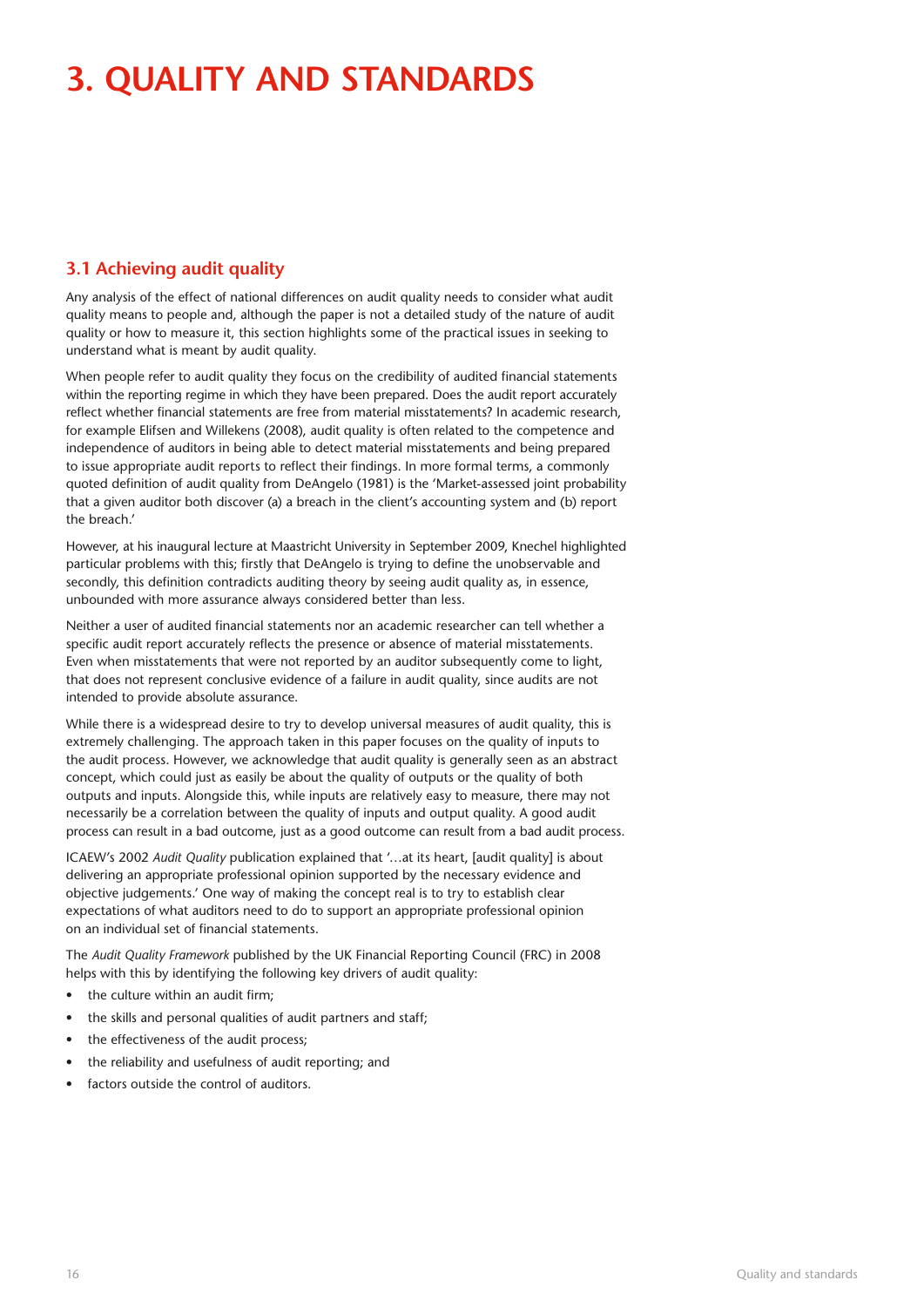Ultimately, the level of audit quality depends on the perceptions of users of audited financial statements and is evidenced by the level of trust and respect that users have for auditors and auditing practice. For users to have trust, they also need to see credible inspection and enforcement mechanisms for holding auditors to account.

Consistency is an important element of quality. The mantra of 'an audit is an audit' is widely used to emphasise the importance of consistency in ensuring that audits of small and medium enterprises are not seen to be of inferior quality simply on the basis of size. Likewise, the mantra may also be used to emphasise that the quality of an audit should not be judged on the basis of the country where it is performed.

## **3.2 Role of international standards**

Significant efforts have gone into developing internationally recognised standards that contribute to audit quality and explain what auditors need to do to achieve it. Standards set out expectations covering many aspects of the drivers of audit quality: audit firm culture, skills and personal qualities, audit process, and audit reporting.

This paper sees IAASB standards as providing a widely accepted benchmark against which to identify the potential impact of national differences on audit quality. They have wide international application and as ever more countries around the world are looking to apply IAASB standards, they are an appropriate point of reference.

In March 2009, the IAASB completed its Clarity Project to review and update its International Standards on Quality Control and Auditing. As a result, the standards now clearly establish the objectives of the auditor and distinguish paragraphs containing requirements (1, 2, 3, etc) from paragraphs containing application and other explanatory material (A1, A2, A3, etc). Relevant standards are summarised in Sections 3.3 to 3.5 below with additional material included in Appendix 1 to provide a context for subsequent discussion.

Alongside the IAASB standards are the ethical requirements of *The Code of Ethics for Professional Accountants* (the IESBA Code) issued by the International Ethics Standards Board for Accountants (IESBA). While this paper makes reference to aspects of the IESBA Code to set the context in which IAASB standards may be implemented, the auditor independence requirements in the IESBA Code are not covered in detail.

## **3.3 International Standards on Quality Control**

Auditors are assumed to have a certain range of skills when applying auditing standards; indeed, auditing standards start from this basic premise. However, the levels of education in some places are such that additional training might be required to enable audit firms to find people with the right skills to do the work. These challenges, while not specifically addressed in auditing standards, are closely related to some of the elements of the IAASB's ISQC1 *Quality Control for Firms that Perform Audits and Reviews of Financial Statements, and Other Assurance and Related Services Engagement*s (ISQC1).

Paragraph 11 of ISQC1 states that the objective of the firm is to establish and maintain a system of quality control to provide it with reasonable assurance that:

- the firm and its personnel comply with professional standards and applicable legal and regulatory requirements; and
- reports issued by the firm or engagement partners are appropriate in the circumstances.

Paragraph 16 specifies that the elements of a system of quality control include:

- leadership responsibilities for quality within the firm;
- relevant ethical requirements;
- acceptance and continuance of client relationships and specific engagements;
- human resources;
- engagement performance; and
- monitoring.

Paragraph 18 of ISQC 1 goes on to require the firm to establish policies and procedures designed to promote an internal culture recognising that quality is essential in performing engagements.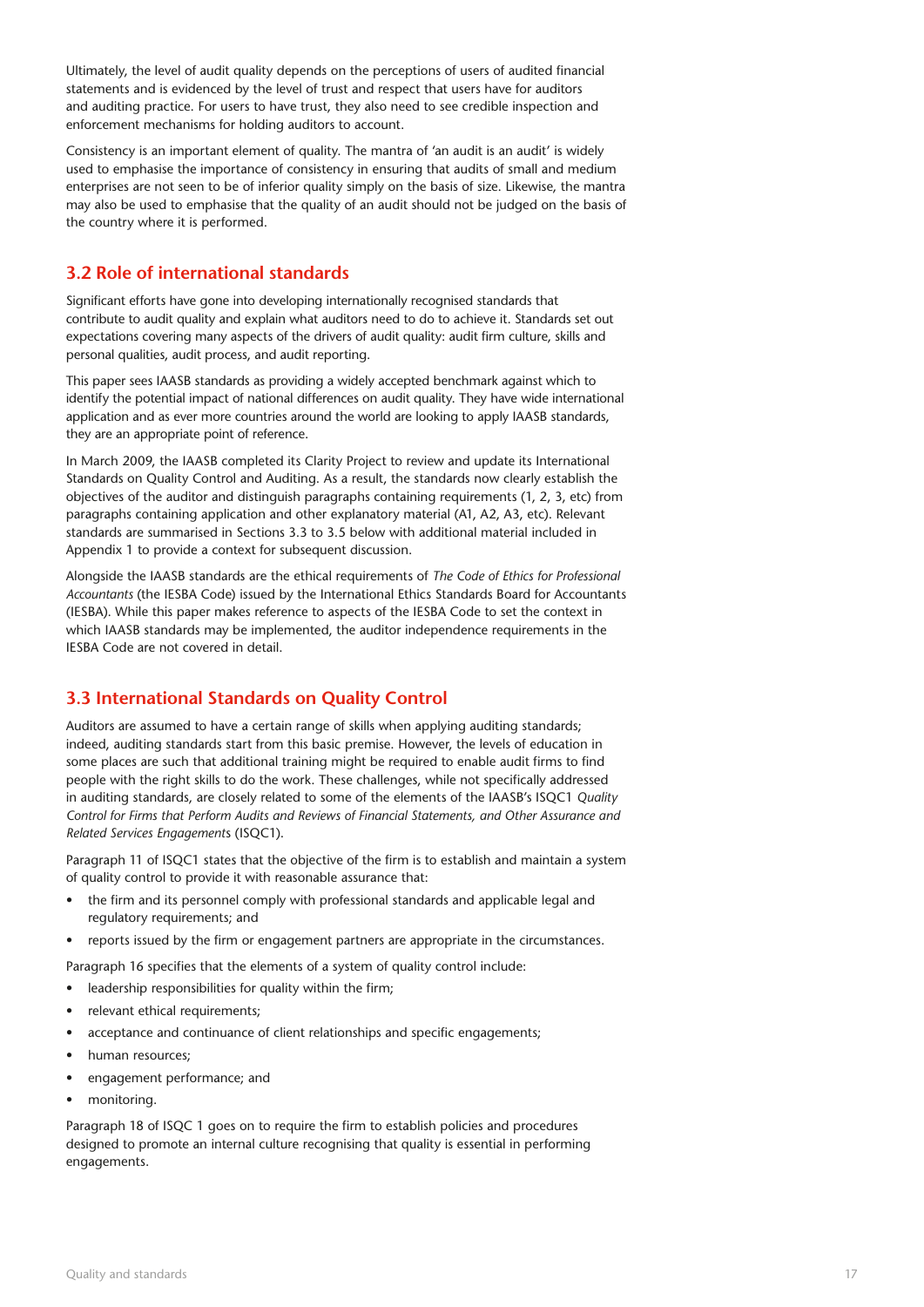## **3.4 International Standards on Auditing**

The IAASB's terms of reference state that ISAs are developed to enhance the quality and consistency of audit practice throughout the world (www.iaasb.org). ISAs require auditors to obtain reasonable assurance about whether financial statements as a whole are free from material misstatement, whether due to fraud or error and this forms the basis of the auditor's opinion.

A fundamental characteristic of ISAs is their risk-based approach to auditing. Particularly relevant here is ISA 315, which sets out requirements for identifying and assessing risks of material misstatements through understanding the entity and its environment. Such an approach is very different to how some audits might have been performed in the past in some countries. It is not about ticking boxes and carrying out a list of procedures. It requires real judgement and will mean that different work will be performed for different types of businesses in different environments. This philosophy might not, therefore, be easy to follow or be liked by all.

Auditors need to be aware of the risks arising from different environments. However, as we outline later, there are features of national environments which are not specifically addressed in ISAs and which affect how ISAs are applied and how auditors interact with audited entities.

As the UK Auditing Practices Board explains in a statement on the scope of a financial statement audit (www.frc.org.uk/apb):

'An audit involves obtaining evidence about the amounts and disclosures in the financial statements sufficient to give reasonable assurance that the financial statements are free from material misstatement, whether caused by fraud or error. This includes an assessment of: whether the accounting policies are appropriate to the group's and the parent company's circumstances and have been consistently applied and adequately disclosed; the reasonableness of significant accounting estimates made by the directors; and the overall presentation of the financial statements.'

The statement goes on to explain that some ISAs address the core aspects of the audit process such as:

- planning;
- understanding the company and its environment (including internal controls);
- assessing the risks of material misstatement; and
- responding to assessed risks.

Other ISAs establish requirements in specific areas where it is important that the views of auditors and users on the nature and extent of work to be performed are aligned. These specific areas include:

- going concern;
- the auditor's responsibility to consider fraud in an audit; and
- consideration of laws and regulations.

## **3.5 ISAs particularly affected by national differences**

The following ISAs address core aspects of the audit process and we see them as particularly relevant when considering the impact of national differences:

- *ISA 200 Overall Objectives of the Independent Auditor and the Conduct of an Audit in Accordance with International Standards on Auditing* – covers issues in relation to professional scepticism and judgement.
- *ISA 315 Identifying and Assessing the Risks of Material Misstatements through Understanding the Entity and its Environment* – sets out requirements for risk assessment procedures.
- *ISA 330 The Auditor's Responses to Assessed Risk*  covers auditors' responses to assessed risks, including tests of control.
- *ISA 500 Audit Evidence*  requires auditors to design and perform audit procedures to obtain sufficient appropriate audit evidence.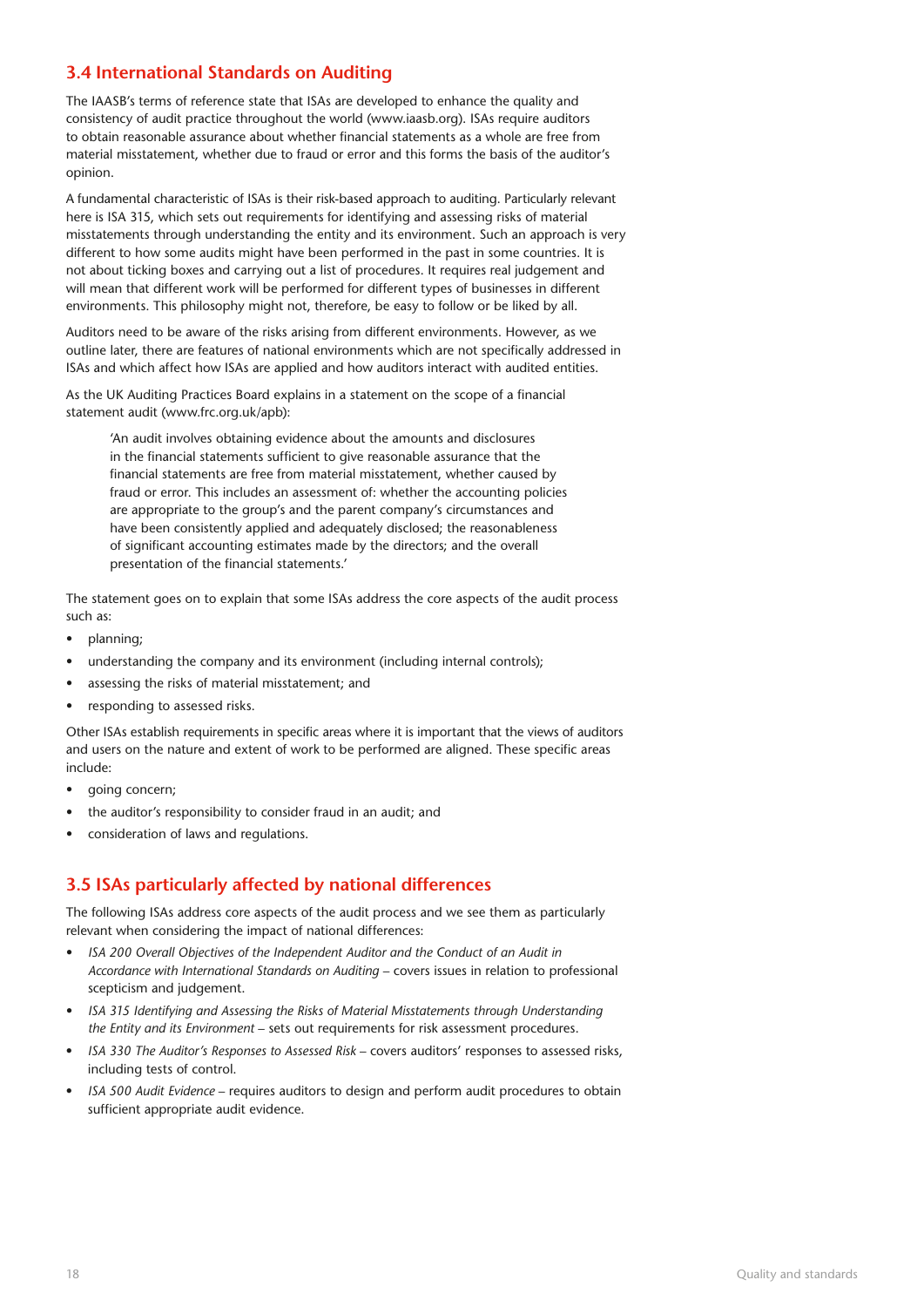Further information on the requirements of these ISAs is included in Appendix 1. National differences might also impact significantly on the application of standards that deal with specific areas or issues, such as:

- ISA 240 *The Auditor's Responsibilities Relating to Fraud in an Audit of Financial Statements;*
- ISA 250 *Consideration of Laws and Regulations in an Audit of Financial Statements;*
- ISA 260 *Communication with those Charged with Governance;*
- ISA 501 *Audit Evidence Specific Considerations for Selected Items;*
- ISA 505 *External Confirmations;*
- ISA 520 *Analytical Procedures;*
- ISA 540 *Auditing Accounting Estimates, Including Fair Value Accounting Estimates, and Related Disclosures;*
- ISA 550 *Related Parties;*
- ISA 560 *Subsequent Events;*
- ISA 570 *Going Concern;* and
- ISA 580 *Written Representations.*

Specific references in a number of the standards to financial reporting frameworks might also be relevant.

## **3.6 National risks**

Drawing on our analysis in Section 2 of national differences and relevant research, we identify eight principal sources of risk in applying ISQCs and ISAs which are analysed in Section 4:

- alignment with assumptions implicit in standards;
- quality of economic governance;
- nature of business relationships;
- strength of legal system;
- quality of record keeping;
- extent of management authority;
- expectations of secrecy; and
- professionalisation of auditing.

Auditors can legitimately be asked how they address the risks that arise from these sources and achieve international consistency in audit quality.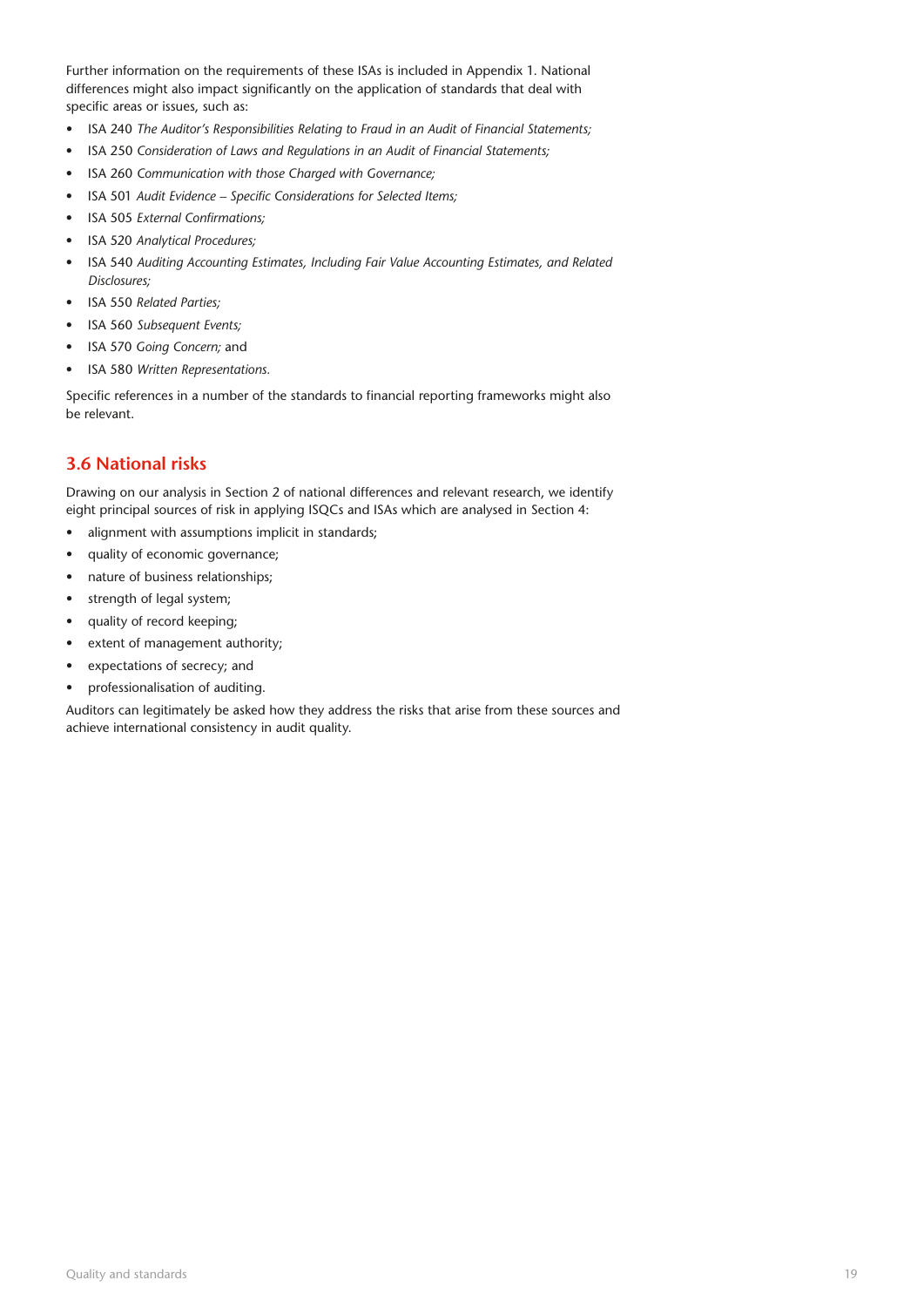# **4. Applying standards internationally**

## **4.1 Alignment with assumptions implicit in standards**

A country's values and norms may not be aligned with those that are implicit in international standards. In terms of ISAs, we have already highlighted their risk-based philosophy and explained that this might be markedly different to how auditing has historically been performed in some countries. Likewise, while this paper does not specifically address implicit cultural biases in standards, we note Cowperthwaite's contribution to this issue and how, as a result, some countries might have difficulties with their implementation.

Differences in the cultural characteristics of auditors may affect auditors' application of ISAs to multinational groups. As noted in Mennicken (2008): 'Although the adoption of ISAs is often motivated by attempts to imagine and create auditing as a uniform, internationally homogeneous whole, differences between the local and non-local, between the big international and the smaller indigenous audit firms, can never be completely erased'.

There may also be differences between local assumptions and those embodied in the accounting standards applied at a consolidated level. This could affect the application of accounting principles and the ability of people in finance roles to use professional judgement which in turn may lead to differences in financial reporting practices and the incorrect accounting treatment and classification of transactions. For example, if IFRS is to be applied, this may be at odds with, or not sufficiently supported by, local laws and regulatory frameworks or a multinational group may have locally employed staff without the level of knowledge or experience needed for group reporting purposes as well as for local filing requirements.

#### **Examples 4.1: International alignment risks**

- In some countries there may be an expectation that certain procedures are performed regardless of whether or not specific risks have been identified or whether suitable controls are in place.
- Risk identification and assessment (ISA 315) in some countries, entities may be used to record transactions according to their form rather than their substance in terms of effect or outcome. This creates risks of incorrect recognition, measurement and classification.
- Accounting estimates (ISA 540) selecting suitable accounting policies and determining accounting estimates involve judgement and a clear understanding of the relevant standards and how they should be applied.
- Related parties (ISA 550) paragraphs A11-13 explain that local frameworks might not establish requirements for related party transactions and so an entity might not have information systems in place for management to be aware of the existence of all related parties.

## **4.2 Quality of economic governance**

To provide a basis for the identification and assessment of the risks of material misstatement at the financial statement and assertion levels, ISA 315 on identifying and assessing risks requires auditors to obtain an understanding of the entity and its environment. According to paragraph A19, this includes the legal and political environment. Key features of a country's legal, political and business environment, such as access to justice and security of property rights, affect the quality of economic governance in the broadest sense (not just corporate governance) and the quality of audit.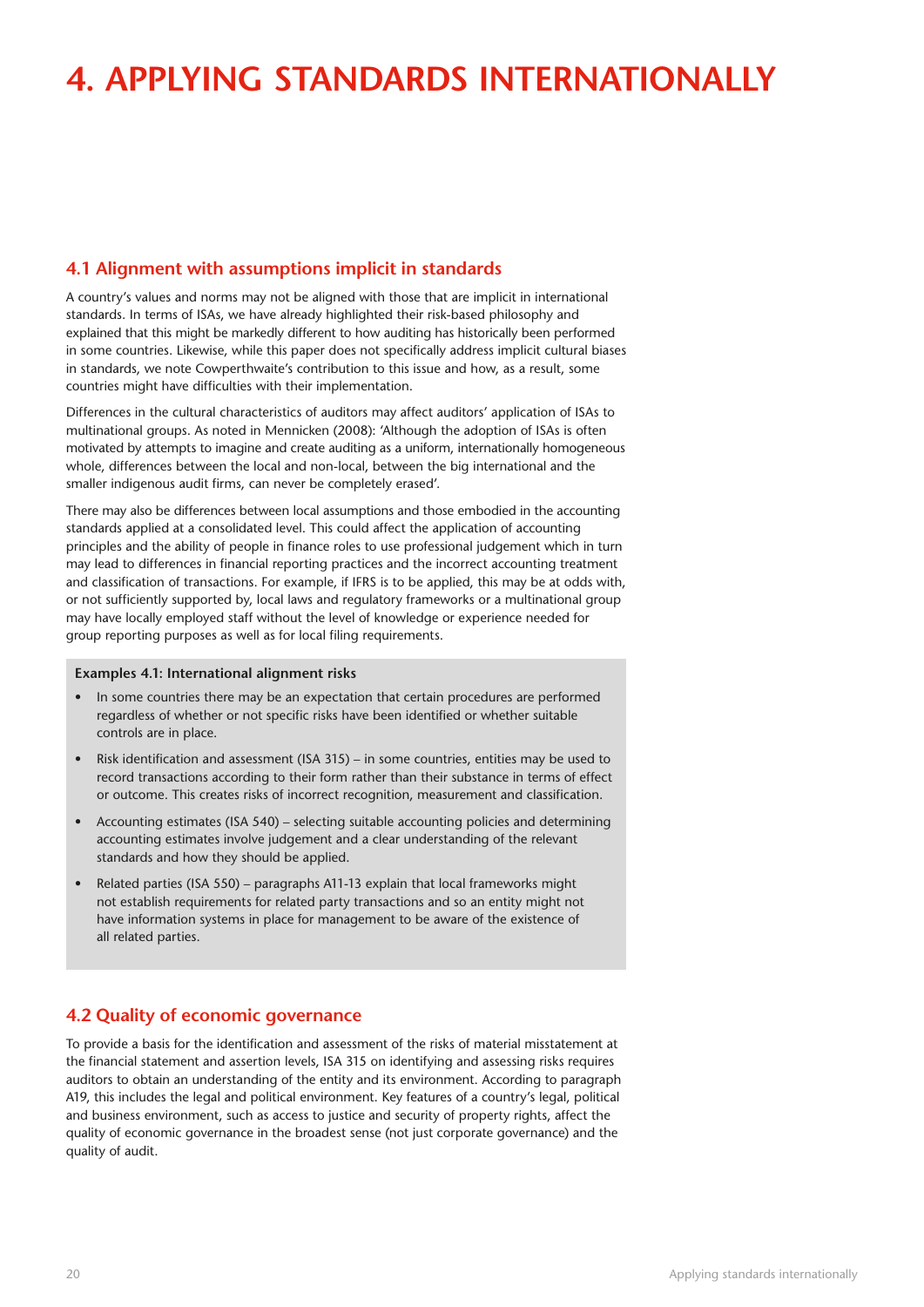Another key feature may be the incentives for preparing accurate financial information. In some countries financial statements might not be on the public record or they may be prepared primarily for a very specific purpose, for example tax assessment. Directors' legal duties may be limited and there may be a lack of accountability to the entity (and other stakeholders) and poor or non-existent corporate governance practices. All these factors can affect the value and quality of the information provided in the financial statements and, as a result, the importance and focus of an audit.

It is important to understand reasons for having an audit in a particular country, where the audit sits in the legal framework and the incentives for encouraging high-quality auditing. A limited demand for audit or a perception that the audit is of limited value will affect the ability to achieve high quality. Limited outsider ownership or institutional shareholdings, the state of national capital markets and a lack of professional investors all affect the demand for, and the value of, audit. Where there are higher levels of foreign investment in countries there tend to be higher levels of disclosure of information because providing transparent and reliable information is seen as important. However, in multinational audited entities, there may be a feeling that audit work on national entities is disconnected from local filing requirements and so auditors may experience difficulties in getting engagement.

Governance aspects of the business environment should therefore affect the auditor's risk assessment process and the auditor's ability to obtain sufficient appropriate audit evidence, for example in relation to the:

- assessment of the entity's control environment;
- risks of fraudulent financial reporting;
- quality of financial information and records, including the completeness of transactions and how audited entities account for transactions; and
- adequacy of disclosures.

Specific examples of how features of the reporting environment might affect the application of standards other than ISA 315 are summarised below.

#### **Examples 4.2: Economic governance risks**

- Fraud (ISA 240) this standard explains the responsibilities of management and those charged with governance with regard to fraud prevention and detection. Paragraph 4 explains the importance of management, with the oversight of those charged with governance, placing a strong emphasis on fraud prevention, which may reduce opportunities for fraud to take place, and fraud deterrence, which could persuade individuals not to commit fraud because of the likelihood of detection and punishment. This involves a commitment to creating a culture of honesty and ethical behaviour which can be reinforced by active oversight by those charged with governance. The standard is based on a presumption that fraudulent activity should not be normal. For example, paragraph 22 requires auditors to evaluate whether unusual or unexpected relationships that have been identified in performing analytical procedures may indicate risks of material misstatement due to fraud. ISA 240 also refers to significant transactions outside the normal course of business. Corruption may, however, be pervasive in the environment in which a business operates and while a strict application of the ISAs might suggest that the auditors should withdraw from the engagement this might not always be possible. Some of the sources in Transparency International's corruption indices use criteria such as adequate laws requiring financial disclosure, ineffective audits or that the external auditor must be independent and equipped with strong diagnostic skills to assess the levels of corruption in a country.
- Laws and regulations (ISA 250) this standard only looks at non-compliance with laws and regulations rather than what to do in circumstances where there are no specific laws and regulations in place. The standard deals with non-compliance as a one-off or unusual transaction rather than contemplating circumstances where non-compliance is commonplace and expected. The standard highlights withdrawal from engagement as a last resort in such circumstances without considering whether this is possible in relation to systemic problems.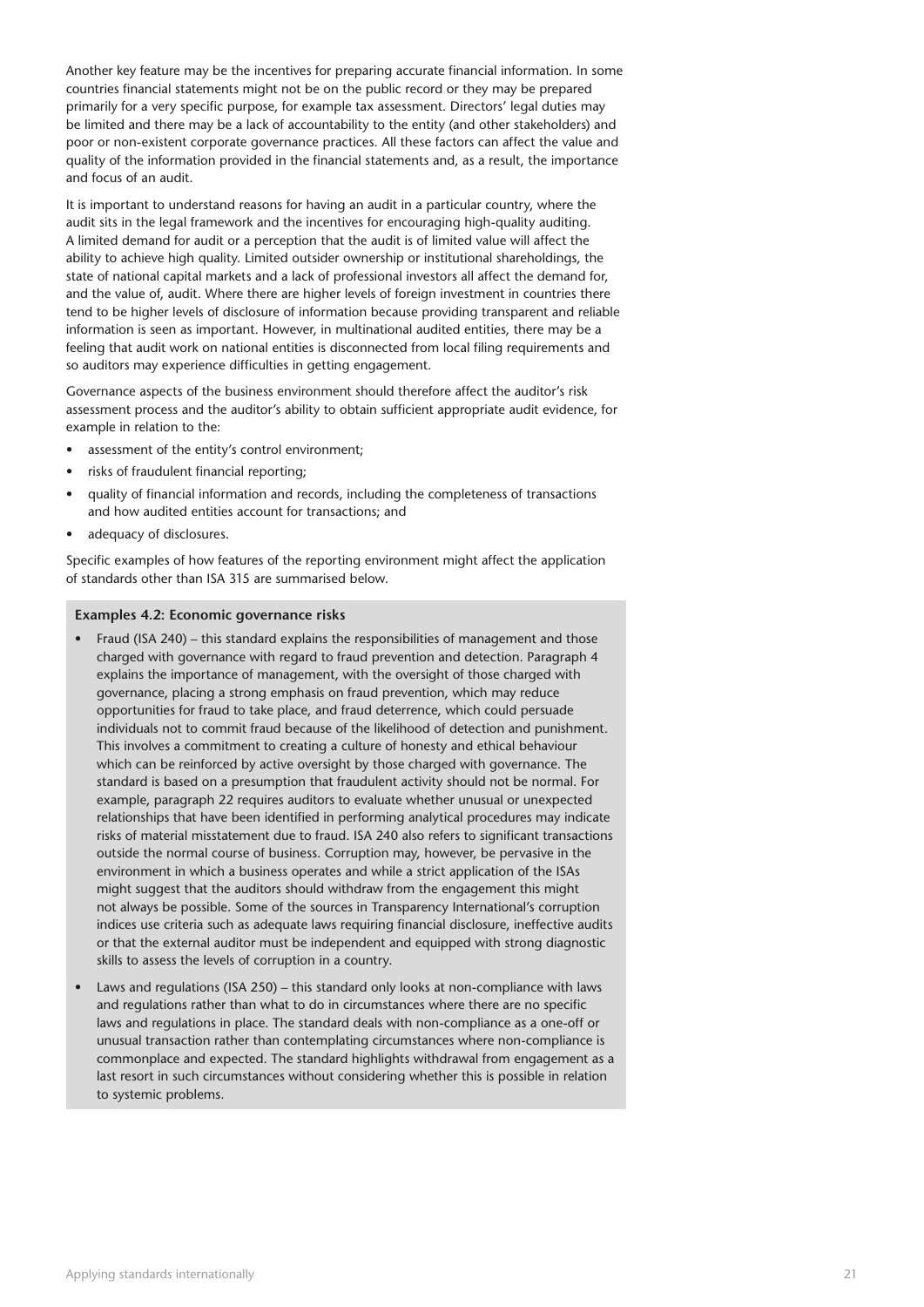#### **Examples 4.2: Economic governance risks (continued)**

- In addition, though recognising that written representations do not provide sufficient appropriate audit evidence on their own, ISA 250 requires auditors to request management and, where appropriate, those charged with governance, to provide written representations that all known instances of non-compliance or suspected non-compliance with laws and regulations whose effects should be considered when preparing financial statements have been disclosed to the auditor. In certain countries the reliance that can be placed on such management representations must, however, be doubtful.
- Accounting estimates (ISA 540) scope for management bias and its impact on the reliability of management representations may impact on the ability to obtain sufficient appropriate audit evidence about accounting estimates. Paragraph A46 of ISA 200 explains that the preparation of financial statements involves judgement by management in applying the requirements of the entity's applicable financial reporting framework to the facts and circumstances of the entity. In addition, many financial statement items involve subjective decisions or assessments or a degree of uncertainty, and there may be a range of acceptable interpretations or judgements that may be made. Consequently, some financial statement items are subject to an inherent level of variability which cannot be eliminated by the application of additional auditing procedures. For example, this is often the case with respect to certain accounting estimates. Nevertheless, ISAs require the auditor to give specific consideration to whether accounting estimates are reasonable in the context of the applicable financial reporting framework and related disclosures, and to the qualitative aspects of the entity's accounting practices, including indicators of possible bias in management's judgements.

### **4.3 Nature of business relationships**

In some countries, complex business structures and trading relationships are very common. These relationships rely heavily on trust rather than formal contracts and employing or trading with family members and other connected parties may be the norm rather than the exception. These features of the reporting environment may affect the quality of accounting records as considered under ISA 315 and also affect the application of other standards.

#### **Examples 4.3: Business relationship risks**

- Fraud (ISA 240) complex relationships may be a fraud risk factor.
- Laws and regulations (ISA 250) complex relationships might give rise to concerns about an entity's compliance with relevant laws and regulations.
- Related parties (ISA 550) the hiring of relatives is commonplace in collectivist cultures. If in some cultures related party transactions are the norm and not the exception then it might be difficult to apply ISA 550 and it could impact on how auditors obtain sufficient appropriate audit evidence. For example, if auditors need external confirmations but these would be from related parties, there may be issues with their reliability. Appendix 1 of ISA 240 does recognise that there might be significant related party transactions when significant operations are located abroad in jurisdictions where different business environments and cultures exist.
- Furthermore, in relation to ISA 550, in some cultures, business relationships are built on notions of trust and honour. These characteristics of relationships might not fit easily with the definition of related parties in international standards and the assessment of whether they should be treated as related parties or not might prove difficult.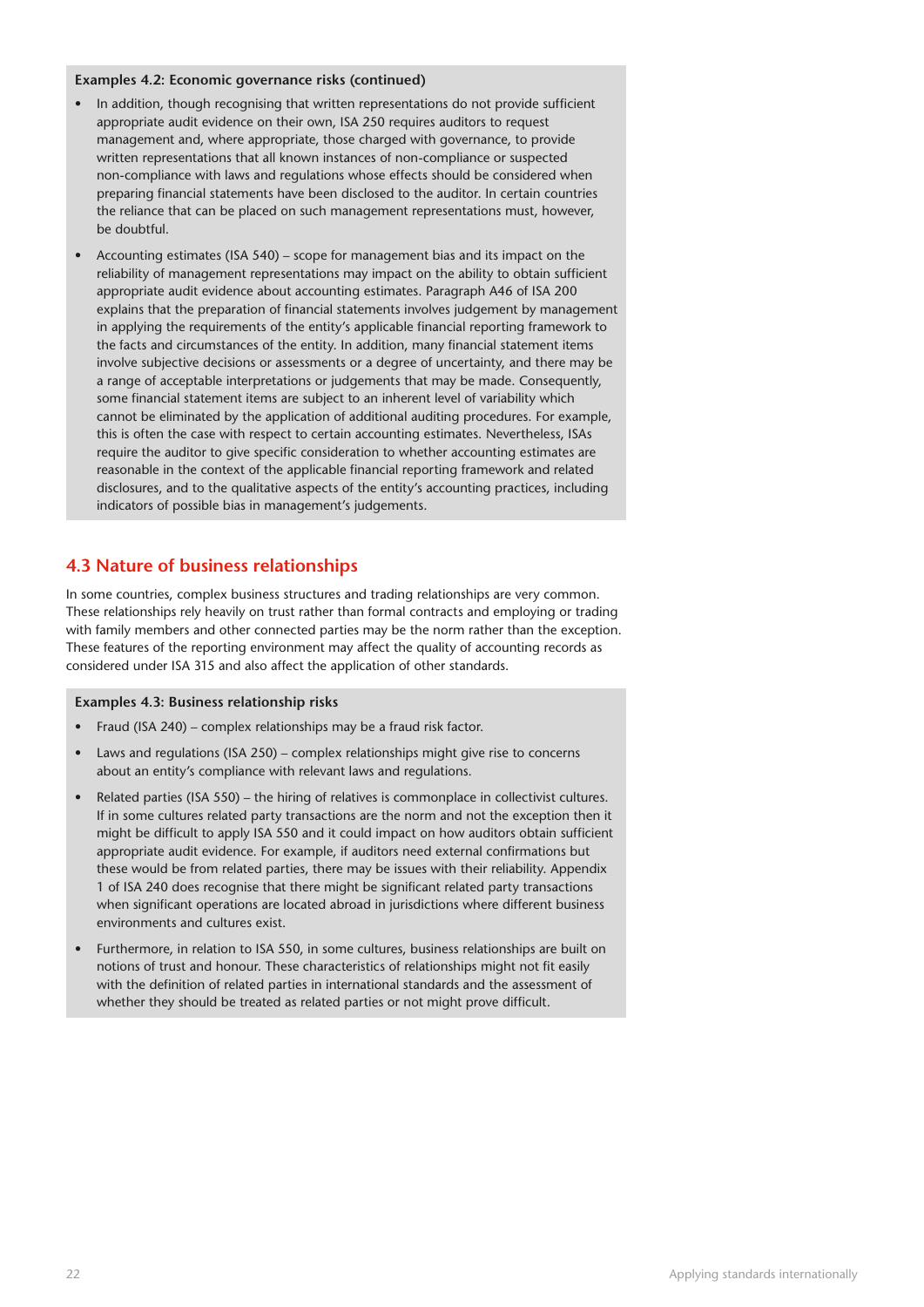## **4.4 Strength of legal system**

The audit risk assessment process may be affected by the nature of national legal systems. If property ownership rights are not clearly established or enforced in the laws of a country and if the government or other bodies have the power or authority to seize property, then this can prove particularly challenging for auditors in making judgements about asset recognition and confirming ownership rights and obligations relating to assets and liabilities.

Legal protection issues such as the extent of recourse provided to investors or creditors who have been harmed as part of the country's legal and regulatory system may indirectly impact the audit. In business environments where investors have limited powers of recourse, it may lead to the creation of a dominant position for management to exercise influence, abuse power, override controls and distort the assessment of liabilities.

#### **Examples 4.4: Legal system risks**

- Audit evidence (ISA 500) paragraphs A14 to A16 look at inspection as a form of audit evidence but recognise that while inspecting assets and some documents may provide evidence of the existence of assets, they may not necessarily provide audit evidence about an entity's rights and obligations or the valuation of assets. If ownership rights are not clearly established then it is unlikely that any form of external confirmation will be available. Auditors might therefore struggle to obtain sufficient appropriate audit evidence in this respect.
- Laws and regulations (ISA 250) paragraph 16 requires auditors to obtain written management representations of all known instances of non-compliance or suspected non-compliance but if management are in a position to avoid the consequences of non-compliance, they may not disclose this information.
- Audit evidence for selected items (ISA 501) in relation to the completeness of litigation and claims involving the entity, auditors must make enquiries of management and review minutes and legal expense accounts. Paragraph 12 requires a written representation from management that all known actual or possible litigation and claims that may affect the financial statements have been disclosed to the auditors and disclosed or accounted for in the financial statements. If the auditor assesses a risk of material misstatement regarding litigation or claims that have been identified, or when audit procedures performed indicate that other material litigation or claims may exist, the auditor is required to seek direct communication with the entity's external legal counsel. All these requirements presume a stable and well-developed legal framework.
- Accounting estimates (ISA 540) if investor protection rights are weak relative to the pressure to meet market expectations then there may be greater incentive for management to hide or manipulate information and accounting estimates is an area where there may be scope to do this.

## **4.5 Quality of record keeping**

Auditors might not have reliable accounting records to use for audit purposes for a number of reasons relating to the national reporting environment, for example:

- a lack of financial expertise and suitably experienced and qualified staff in the audited entity; or
- a tradition of mechanistic bookkeeping where transactions are recorded according to form rather than substance.

The cultural characteristics and complexity of business structures and relationships might also affect the completeness and detail of accounting records in audited entities. In some countries, business relationships may be conducted on a less formal basis than others. Terms of agreements may be vague or not followed and what ultimately determines the commercial outcome of an arrangement might be the relationship of trust between the parties and not what is written on paper. Trading with family members may be common and some audited entities may rely on this. Agreements may only be made orally.

A lack of formal documentation poses problems for auditors in terms of risk assessment and obtaining sufficient appropriate audit evidence.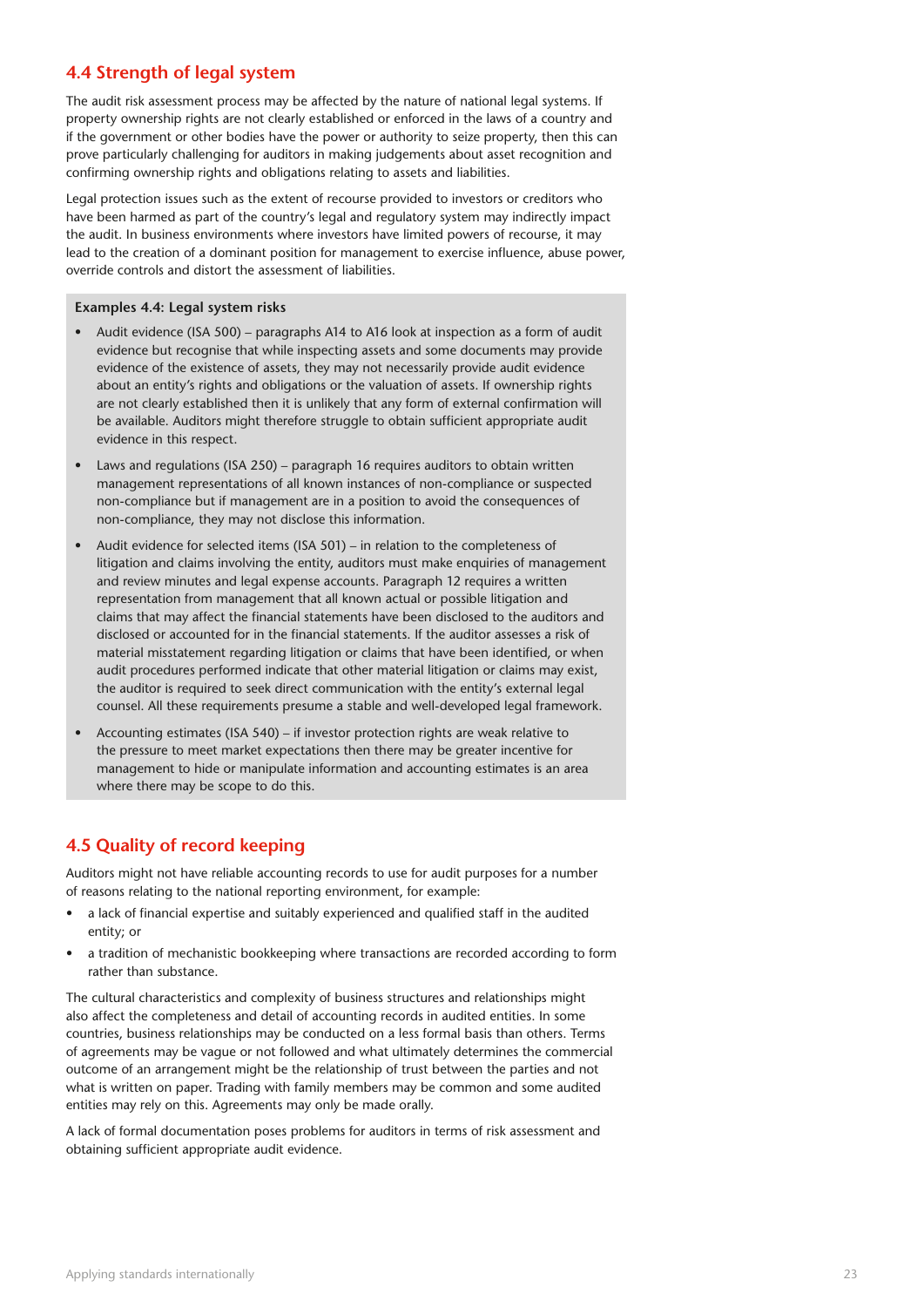#### **Examples 4.5: Record-keeping risks**

- Risk identification and assessment (ISA 315) required procedures include observation and inspection of documents such as business plans and strategies, internal control manuals and other records. Paragraph A107 of ISA 315 highlights that where auditors have concerns about the quality of records, they may judge that sufficient appropriate audit evidence will not be available.
- Audit evidence (ISA 500) paragraph A2 clarifies that inquiry alone is not sufficient appropriate audit evidence and there is a need, for example, to inspect documents. Paragraph A31 reinforces the idea that documentary evidence is more reliable than oral evidence. Consequently, where there is little or no formal documentation or poor quality accounting records, it will be difficult to rely on controls or to perform the analytical procedures and substantive tests of detail required under ISA 330 on responding to assessed risks.
- Analytical procedures (ISA 520) the standard requires auditors to evaluate the reliability of data which means taking account of the source, comparability, nature and relevance of information and controls over its preparation.
- Related parties (ISA 550) paragraph 15 requires auditors to remain alert during the audit when inspecting records or documents, for arrangements or other information that may indicate the existence of related party relationships or transactions that management has not previously identified or disclosed to the auditors. However, identification and disclosure of related parties and related party transactions may be particularly challenging where records are poor or incomplete and where controls over related party relationships and transactions are deficient or non-existent. Paragraph A18 identifies a number of reasons for this, such as management attaching low importance to identifying and disclosing related party relationships and transactions. This is more likely in environments where trading with family members and other connected parties is common.

## **4.6 Extent of management authority**

The acceptability of communication between people of different levels of authority varies greatly between countries. There are different views of what might be deemed acceptable. Auditors face a challenge in knowing how to react and deal with this inequality particularly in situations where cultural assumptions may preclude the audit team from interacting directly with senior management. The audit team and, in some circumstances, the engagement partner may be unable to ask sensitive questions of management or request supporting evidence. Differences in levels of respect have implications for auditors' assessment of management integrity and the trust they place in information provided and judgements made by management.

In addition, there may be cultural characteristics which determine the acceptability of challenging management. For example, at one extreme it might be perfectly acceptable and, in fact, commonplace for audited entities to book audit adjustments to the financial information they have prepared. At the other extreme, any audit adjustments might imply weakness in the financial reporting function of the audited entity and could be used as evidence that someone is not competent to do their job.

These issues may be of far greater significance for auditor effectiveness than the threats to independence set out in the IESBA Code. They have implications for obtaining sufficient and appropriate audit evidence, particularly in areas where auditors need to make inquiries of management, question accounting policies or ask for management representations. Consequently, there is a risk that disagreements on the adequacy of disclosures in financial statements or the accounting treatment of transactions are not properly resolved because auditors are not able to challenge management. Auditors will experience difficulties in complying with specific requirements of ISAs where auditors are required to make inquiries of management and such issues arise.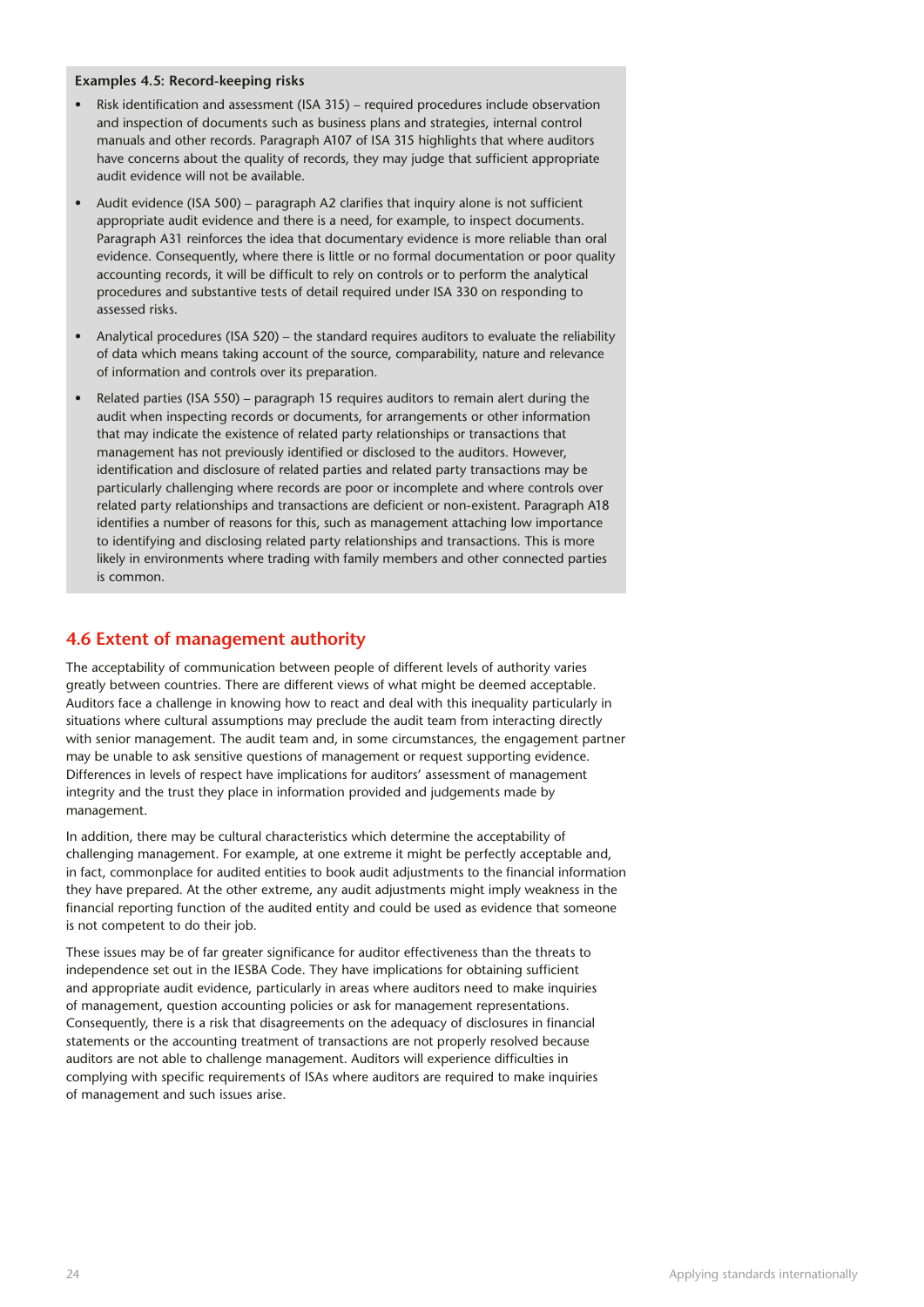#### **Examples 4.6: Management authority risks**

- Fraud (ISA 240) paragraph 17 requires auditors to make inquiries about management of the risk that financial statements may be materially misstated due to fraud, management's process for identifying and responding to risks of fraud, management communications to those charged with governance regarding processes for identifying and responding to risks of fraud, and management's communication to employees regarding views on business practices and ethical behaviour. Moreover, paragraph 18 requires auditors to make inquiries of management and others in the entity to determine whether they have knowledge of any actual, suspected or alleged fraud. In some countries this is a particularly sensitive area and one where auditors might find it difficult to know how to approach management.
- Laws and regulations (ISA 250) paragraph 14 requires auditors to make inquiries of management as to whether the entity is in compliance with laws and regulations and paragraph 19 requires auditors, if they suspect non-compliance, to discuss the matter with management and those charged with governance.
- Communication with those charged with governance (ISA 260) paragraph 16(a) requires auditors to communicate their views about significant qualitative aspects of accounting practices, including accounting policies, accounting estimates and financial statement disclosures and ISA 265 requires auditors to communicate deficiencies in internal controls to those charged with governance.
- Accounting estimates (ISA 540) auditors make inquiries of management to understand how management identify transactions and conditions that may give rise to accounting estimates that are recognised or disclosed in financial statements as well as how management make accounting estimates and the data they use. This can be a judgemental and sensitive area and auditors may experience difficulties in getting information or challenging judgements as a result of features of the reporting environment.
- Subsequent events (ISA 560) auditors are required to make inquiries of management related to events after the balance sheet date.
- Going concern (ISA 570) auditors must discuss management's assessment of going concern with management and if there is no assessment they discuss the basis for the intended use of the going concern assumption.
- Written representations (ISA 580) this standard and others contain requirements for written representations from management which may be difficult to obtain.

## **4.7 Expectations of secrecy**

The secretiveness of cultures where information is closely guarded and seen as confidential can affect the auditor's assessment under ISA 315 of the risk of material misstatement. Unwillingness of management (or lack of incentives) to provide transparent financial information in financial statements increases risk in a number of areas and may affect the audit process. In addition, auditors may have difficulties obtaining sufficient and appropriate audit evidence that is required by ISA 500 because management may collude to hide information from auditors and override controls.

A secretive culture may generate concerns about the adequacy of disclosures in financial statements. Paragraph 24 of ISA 330 on responding to assessed risks requires auditors to perform audit procedures to evaluate whether the overall presentation of the financial statements, including the related disclosures, is in accordance with the applicable financial reporting framework. Auditors might be fully aware of a particular issue and what the appropriate disclosures should be but may find the audited entity unwilling to make them as they consider the information to be confidential.

In a different vein, the secretiveness of some cultures may make it difficult for some audit firms to form or join international networks or to experience other cultures and share information and experience. This lack of global connectivity can hinder the development of skills such as the ability to challenge and think of alternative solutions to problems and to make professional judgements.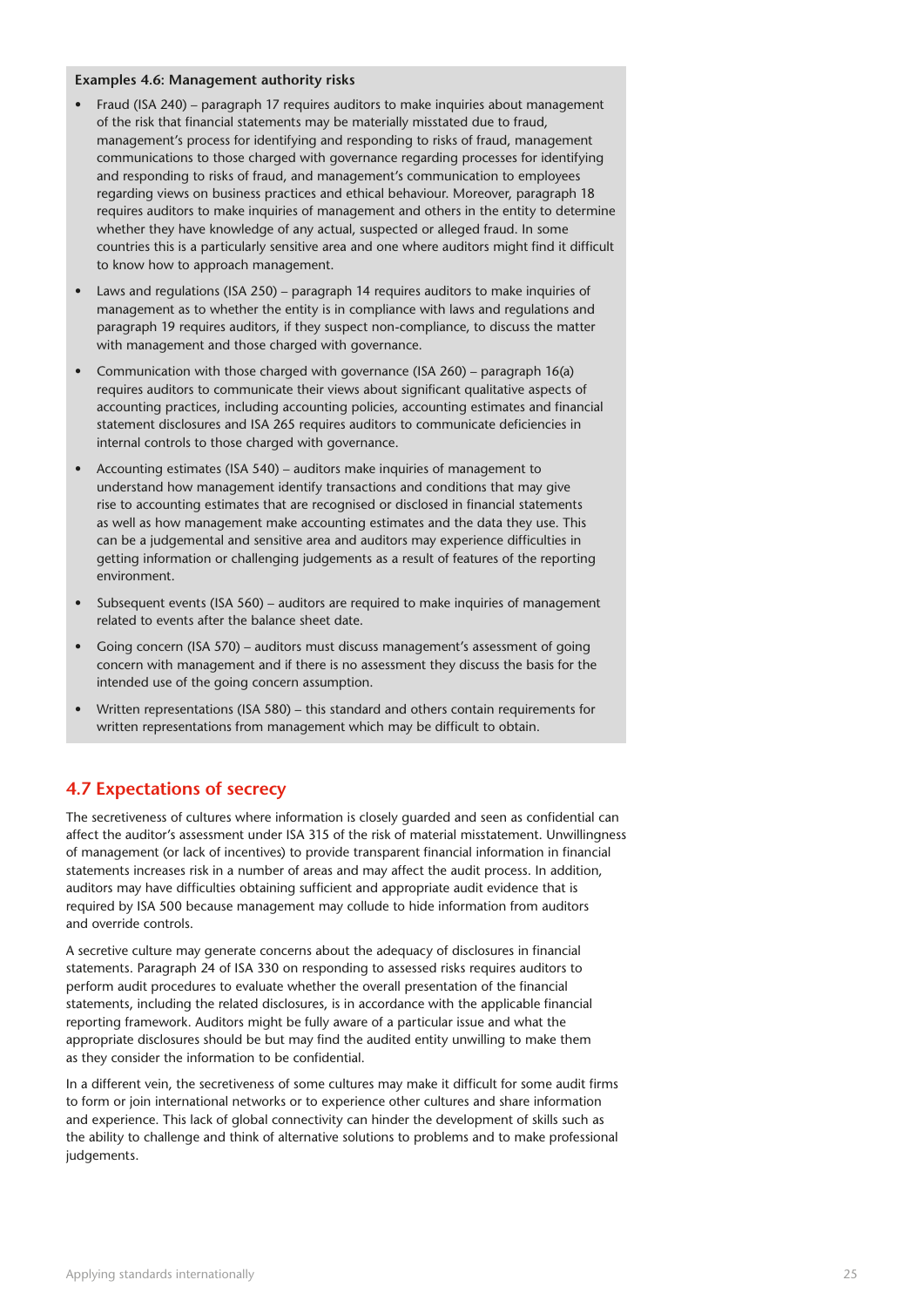#### **Examples 4.7: Secrecy risks**

- Accounting estimates (ISA 540) management may not be prepared to make suitable disclosures or adjustments as they may wish to keep information confidential.
- Related parties (ISA 550) auditors might struggle to obtain sufficient appropriate audit evidence about whether related party relationships and transactions have been appropriately identified, accounted for and disclosed in the financial statements. Paragraph 13 requires auditors to make inquiries of management regarding the identity of related parties, nature of relationships, whether the entity has entered into any transactions and if so, their type and purpose, as well as controls in place. But as this may reveal sensitive information, management may be unwilling to share information and the controls in place might be non-existent or deficient.
- Written representations (ISA 580) auditors may assess management representations as providing low value audit evidence. A number of other ISAs require written representations such as ISA 240 on fraud, ISA 250 on laws and regulations, ISA 501 on audit evidence, ISA 550 on related parties, ISA 560 on subsequent events and ISA 570 on going concern.

## **4.8 Professionalisation of auditing**

Because of the need to apply professional scepticism and judgement on audits, Cowperthwaite (2010) argued that auditing is more of an art than a science and as art is always the product of an individual artist so the audit process too will be affected by the individual qualities of auditors.

Recruiting auditors with the necessary financial expertise might be difficult in countries with poor education systems and where there are limited cross-border activities, communications and opportunities to gain relevant experience and financial literacy skills. If there are only limited facilities to train, to share knowledge and experience and to develop these necessary skills then this is likely to affect the quality of audits performed. Even in the absence of those problems, a poor perception of the auditing profession may mean that a career in auditing does not attract enough high-quality candidates. This might be especially so if there is a perception that auditing is just about ticking boxes and complying with regulation and not about performing a valuable activity.

In some countries, auditors may be less comfortable about making judgements and being sceptical, particularly where there is a rules-based culture and process has always been more important than outcome and reliability more important than relevance. Using Hofstede's cultural dimensions, auditors in high uncertainty avoidance countries where rules are prevalent may be less confident about making judgements based on principles than auditors in low uncertainty avoidance countries. This could have a significant effect on the level of work deemed necessary by auditors.

Auditors' own cultural background will affect their views on the acceptability of transactions and whether they are at arm's length and give rise to national risks to international consistency in audit quality. Likewise, there may be differences in approach to auditor independence based on established cultural assumptions about what is deemed acceptable and the purpose of the audit. Indeed, in very small countries, it may be extremely difficult for auditors to be able to demonstrate to others that they are sufficiently independent to apply the level of objectivity that is required.

There may be cultural barriers to communications, for example, the acceptability of an audit team member approaching the engagement partner with an issue or concern. In recognition of the importance of communication in the audit team, a number of ISAs (eg, ISA 240 on fraud and ISA 315 on identifying and assessing risks) include specific requirements for discussions among the engagement team. However, if audit team members are not encouraged to raise issues or if culturally this is seen as unacceptable then it would be difficult for audit firms to comply with all the requirements in ISAs and ISQC 1.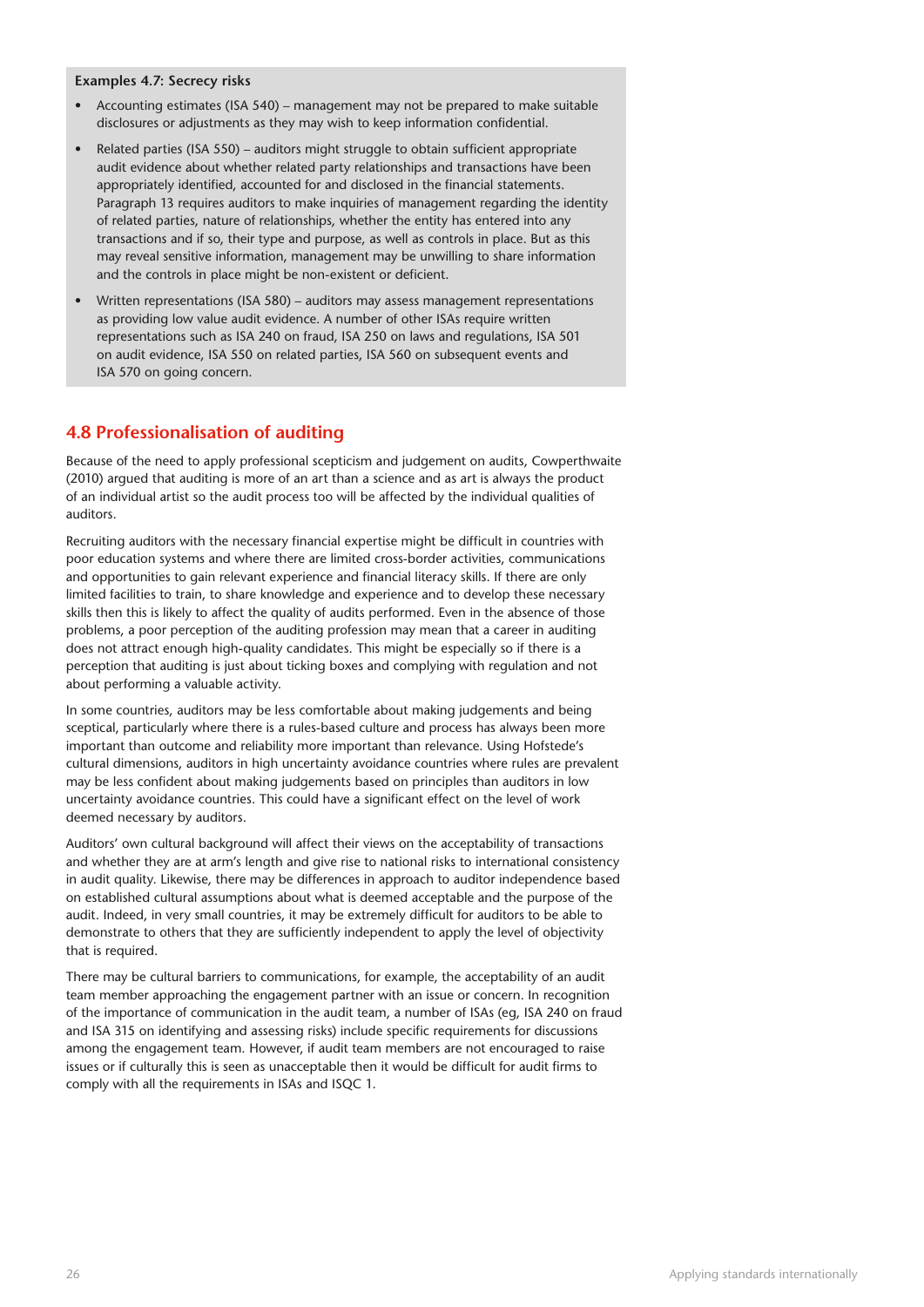#### **Examples 4.8: Professionalisation risks**

- Because the subject matter of ISQC 1 is the quality control systems of audit firms, it imposes professional requirements which will be more difficult to satisfy in certain countries. These requirements cover the following matters:
	- paragraph 20 establish policies and procedures designed to provide reasonable assurance that audit firms (and their personnel) comply with relevant ethical requirements.
	- paragraph 29 establish policies and procedures to provide reasonable assurance that audit firms have sufficient personnel with the competence, capabilities and commitment to ethical principles necessary to perform engagements in accordance with professional standards and applicable legal and regulatory requirements. Paragraph A24 explains that the relevant policies and procedures cover recruitment, capabilities and competence and paragraph A25 explains that competence can be developed through a variety of methods, including professional education, continuing professional development, training, work experience, coaching by more experienced staff and independence education.
	- paragraph 32 establish policies and procedures for engagement performance and responsibilities in respect of review and supervision.
	- paragraph 34 establish policies and procedures designed to provide reasonable assurance that appropriate consultation takes place on difficult and contentious matters. Paragraph A37 explains that appropriate recognition of consultation in the firm's policies and procedures helps to promote a culture in which consultation is recognised as a strength.
- Paragraph A2 of ISQC 1 explains that encouraging firm personnel to communicate their views or concerns on quality control matters recognises the importance of obtaining feedback on the firm's system of quality control. However, there may be cultural barriers to such communication.
- In addition, some requirements of ISA 200 on the overall objectives of an audit might be difficult to satisfy in some countries because of the state of development of the auditing profession. For example, paragraph A23 of ISA 200 refers to the application of professional judgement in ISAs to:
	- materiality and audit risk;
	- nature, timing and extent of audit procedures;
	- evaluating the sufficiency and appropriateness of audit evidence;
	- evaluation of management judgements; and
	- drawing conclusions based on evidence obtained.
- Similarly, the IESBA Code makes demands based on assumptions about the professionalisation of auditing which might not be realistic in some countries. For example:
	- section 100.7 requires use of professional judgement in making determinations about whether appropriate safeguards are available to eliminate threats to compliance with the fundamental principles;
	- section 100.2 requires a professional accountant to use professional judgement in applying the conceptual framework; and
	- section 130.5 requires a professional accountant to take reasonable steps to ensure that those working under the professional accountant's authority in a professional capacity have appropriate training and supervision.

#### **4.9 Wider implications of national risks**

The national risks analysed above are expressed in technical terms as risks in applying ISAs and ISQC 1. However, this should not obscure their considerable consequences for those who are committed to promoting international consistency in audit quality, including audit firm networks, standard-setters and regulators. They are also critical to initiatives such as IFAC's compliance program and the country action plans and recommendations arising out of the World Bank ROSC work. Section 5 suggests practical solutions, by way of areas for action that auditors, businesses, investors, standard-setters, regulators, governments and other organisations might take to address these challenges.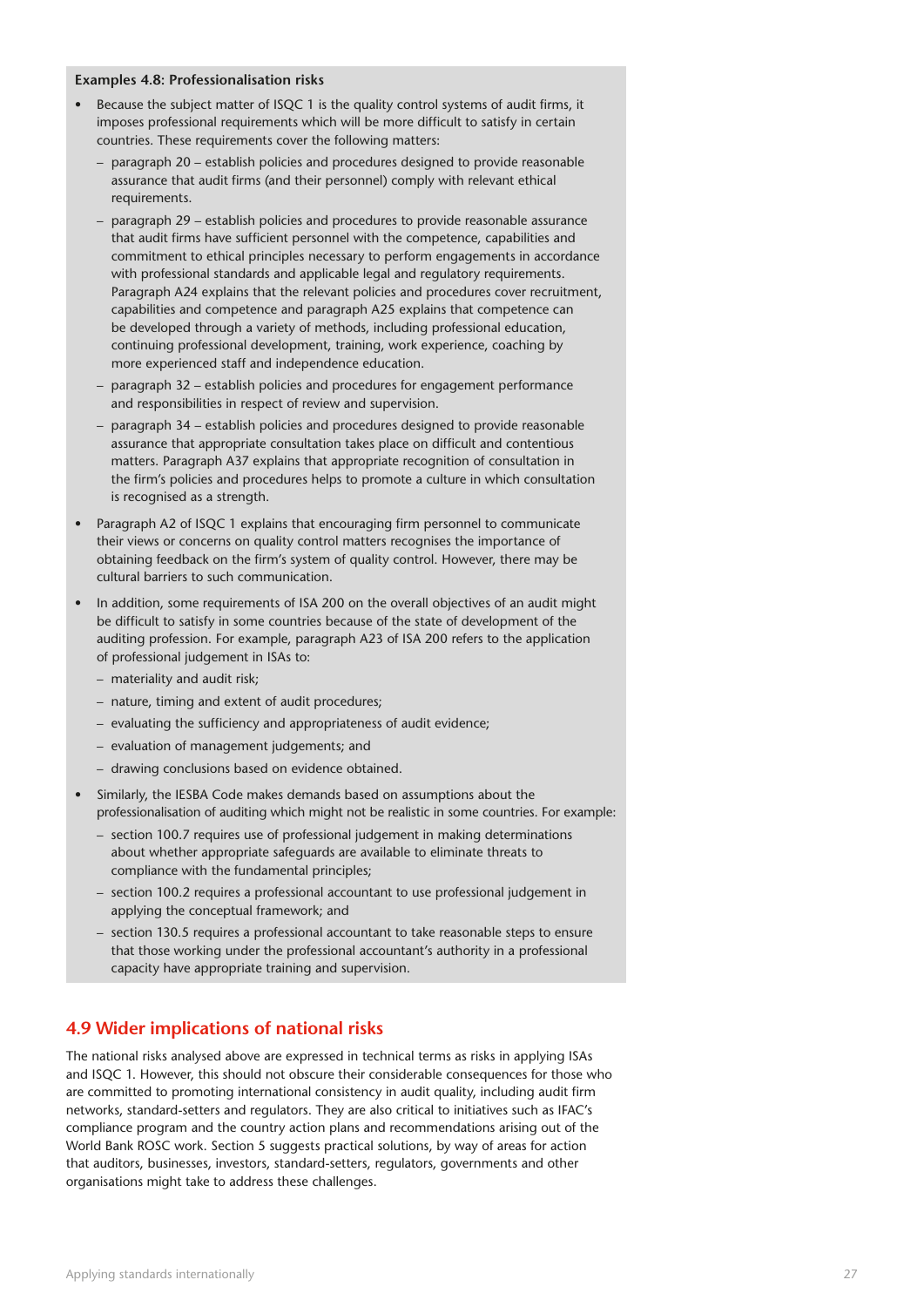## **5. Responding to risks arising from national differences**

## **5.1 Share experience**

Sharing practical experience and understanding of national differences across audit firms and networks, professional accountancy organisations, standard-setters, regulators, governments and national and international organisations can help to build a consistent vision of audit quality. A clear understanding of what is meant by audit quality allows people to recognise that there may be different ways to achieve this underlying objective in different countries. Enhancing experience and understanding of national differences should ultimately help with initiatives aimed at promoting international consistency in audit quality.

Audit firm risk assessment processes, methodologies and audit approaches can all help to deal with the risks identified in Section 4. However, some auditors may not even be aware of the risks and challenges raised by national differences and how they impact on the audit or they may lack the resources, communication channels and necessary experience to deal with them.

To enhance audit quality, it is therefore vital to share experience about how auditors assess and deal with country risks, build on existing practices and make use of new possibilities afforded by IT. For example, international secondments for audit staff and exposure to other national environments through exchange and education programmes are vital mechanisms for all sizes of firm in enhancing communication and understanding and developing the skills needed to achieve consistency and audit quality.

There are examples in countries of locally run networking organisations which bring together audit firms of all sizes to discuss relevant auditing issues. There is scope to build on these communication mechanisms at a national level, for example, through professional accountancy organisations, to provide opportunities for people with different degrees of international experience to share problems and ideas.

Such examples of sharing experience and practice extend beyond audit firms and audit firm networks and can take place between national professional accountancy organisations, regulators, standard-setters, governments and national and global organisations. For example, sharing experience is vital for national regulators to ensure that they are all working towards the same objectives. IFIAR was established in 2006 and according to the IFIAR Charter, its primary purpose is to enable independent audit regulators to share among each other their knowledge and experiences with a focus on inspections of auditors and audit firms. When ensuring that regulators are working to the same goal, it will be important to take account of national differences.

#### **Actions 5.1: Share experience of national differences**

- Share practical experience to help to develop a consistent vision of audit quality.
- Build on existing mechanisms for sharing practical experience by:
	- providing greater opportunities for international secondments, exchange and education programmes and discussion forums to benefit auditors in both perceived advanced and developing countries, national professional accountancy organisations, regulators and national and global organisations; and
	- setting up local network organisations eg, through professional accountancy organisations, to share practice and experience.
- Sharing practice and experience, eg, through IFIAR, is also vital for national regulators to ensure that they are all working towards the same objectives.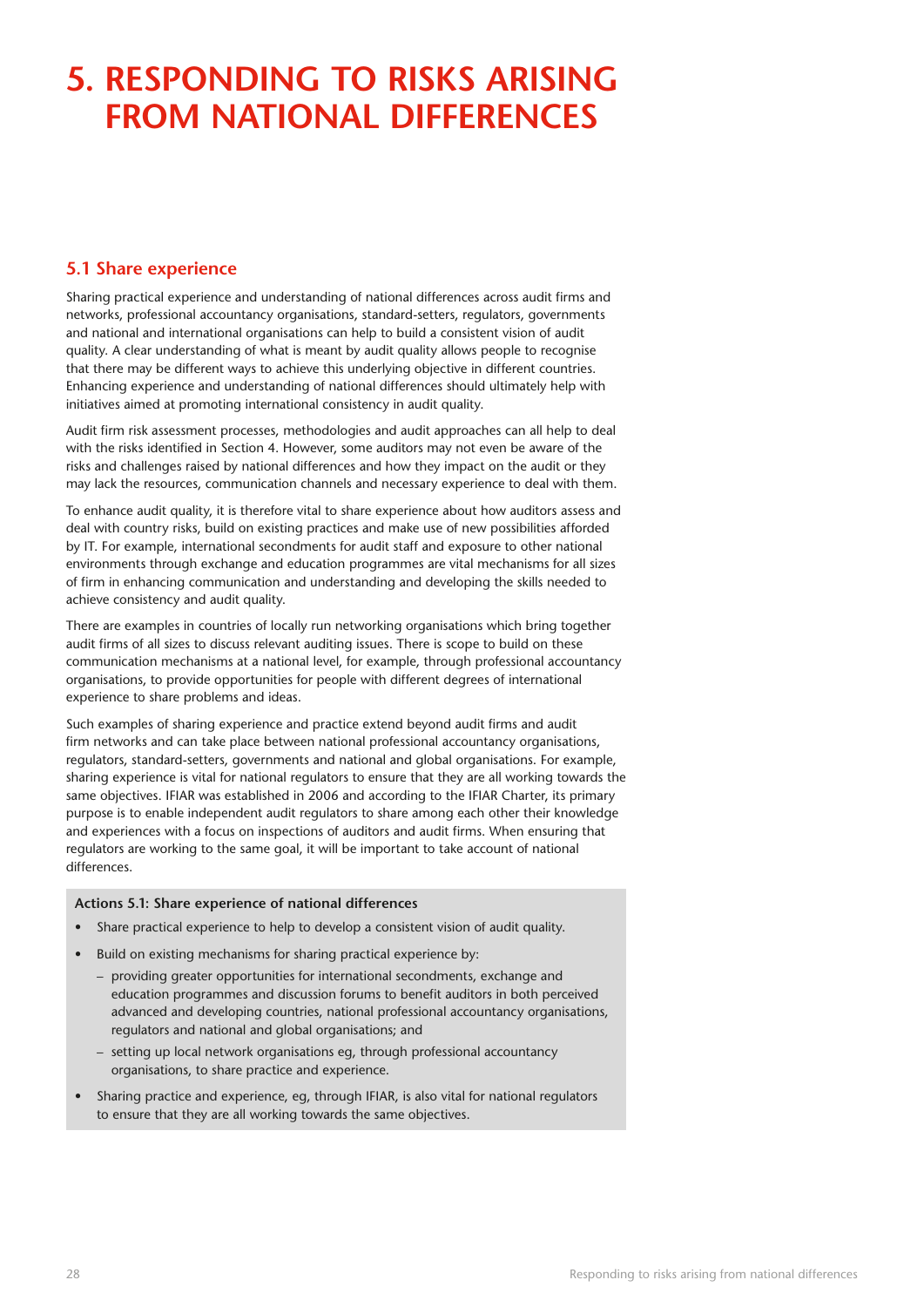### **5.2 Acknowledge national differences**

Building on the shared experiences of national differences in Section 5.1, auditors and standardsetters need to be responsive to the audit risks that arise as a result of national differences, reflecting on how these differences are currently addressed in international standards and in practice and how they can make improvements. National regulators should also find it useful to consider how they respond to risks in relation to national differences that arise in their areas of responsibility.

We suggest that more information is made available about the consideration of national risk factors by audit firms (eg, when looking to take new firms into their networks), and standardsetters and regulators (both national and international organisations). Appendix 2 provides some examples of country indices that may be helpful in identifying national risks. It is, however, important to understand that such indices are not themselves measures of audit quality. They point instead to potential country risks that a quality audit needs to address.

International standards could place more emphasis on how national differences, such as those reflected in country indices, affect audit risk. The application and other explanatory material in ISAs could usefully be extended to raise awareness of the risks and challenges that some features of national environments may pose for auditors. The existing standards do not specifically recognise some of the features of national environments identified in this paper. Moreover, in some cases, standards do not reflect the complexity of national environments and business relationships and structures. For example, there are frequent references to 'unusual transactions' but in certain environments the assumption that such transactions are unusual will be incorrect.

While there is scope for changes, such as those outlined below, to enhance the application and other explanatory material in ISAs to reflect features of national environments, we recognise that it is important for ISAs to remain principles-based. Greater prescription may prevent auditors in many countries from applying international standards effectively. As Mennicken (2008) notes: '…the ambiguity of the standards is both their strength and their weakness. To be connectable to a variety of different situations, worlds, dreams and ideals, ISAs necessarily have to maintain a level of abstraction that can only be made concrete by users themselves.'

Having identified and assessed specific risks related to national differences, such as complex business structures and relationships, a lack of personnel with appropriate accounting and financial reporting skills and cultural issues around seniority and challenging management, auditors also need to adapt their audit approaches to deal with them. For example, auditors may step up internal procedures for engagement acceptance and continuance, supervision and review responsibilities and expert involvement and, within this context:

- accept the substance of relationships based on inquiry with management and third parties rather than reliance on formal documentation;
- spend more time checking individual transactions and carrying out more substantive work to ensure that transactions have been correctly classified, including increasing sample sizes to address the risk of bookkeeping errors;
- obtain more corroborating information to increase the assurance auditors obtain from sources independent of the entity, recognising the potential need to go beyond conventional third party confirmations about account balances and terms of agreements where third parties have weak incentives to provide reliable audit evidence; and
- understand management behaviour and accepted communication methods and consider taking a less direct and more circumspect approach to challenging management.

Notwithstanding the need for auditors to be responsive to specific circumstances such as those highlighted above, auditors must also ensure that they are fully aware of, and continue to address the expectations and needs of external investors, parent company management and their auditors.

While national audit firms that belong to international networks can clearly make use of the opportunities those networks provide to share experience and raise awareness of national differences, there may be potential pitfalls if networks do not supplement global methodologies and approaches with country-specific material that helps auditors address national risks. Indeed, international networks might need to assess whether the use of a global audit methodology is actually the most effective approach in specific circumstances or whether they ultimately need to devote more time to reviewing the work of local firms and the judgements made.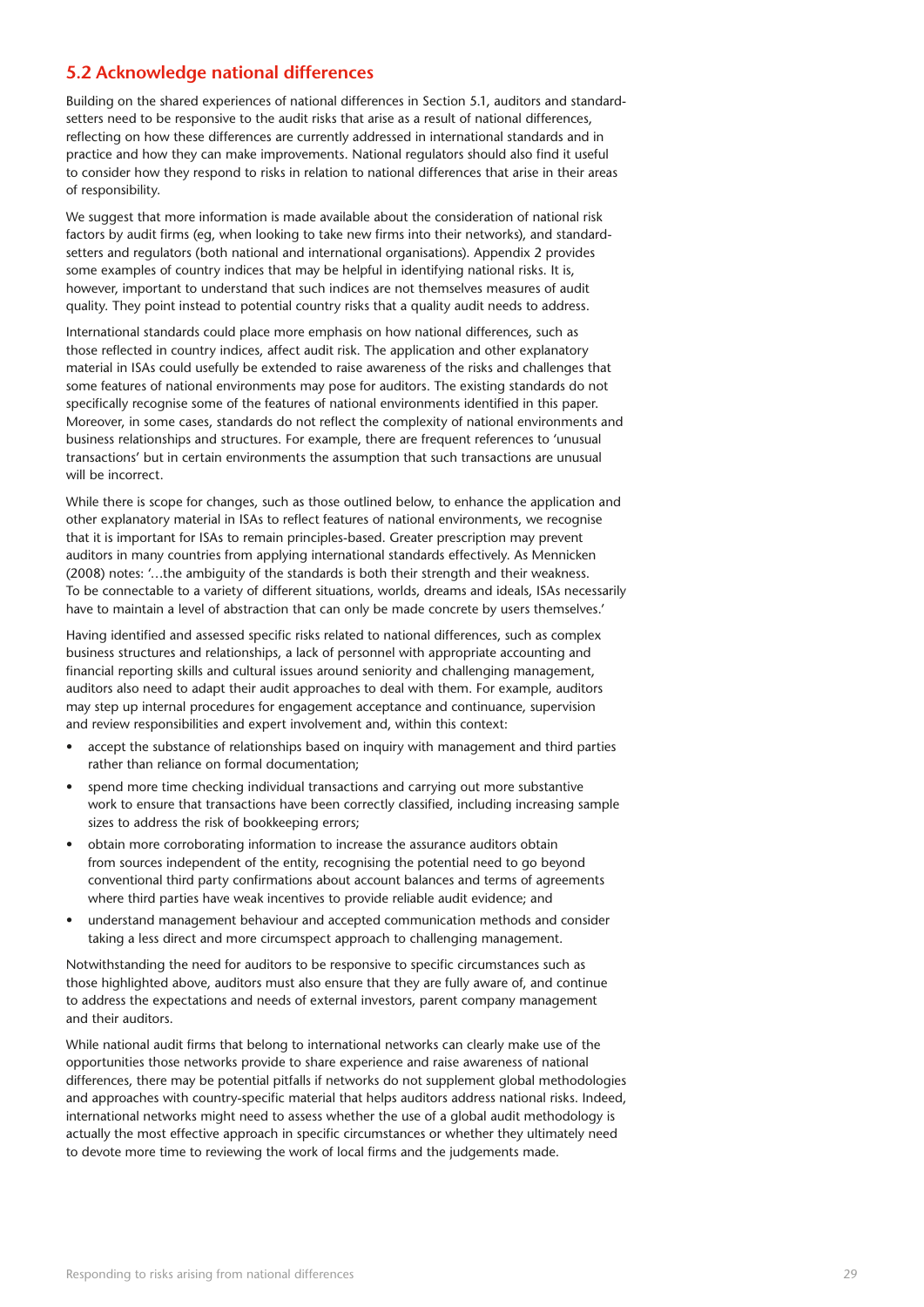Standards should support auditors in exercising professional judgement to address misstatement risks in ways that suit the national environment in which those risks arise. When setting standards, standard-setters therefore need to ensure that there is sufficient flexibility for auditors to decide what the most appropriate audit approach is for dealing with identified risk factors. The overriding objective should always be to obtain assurance rather than to complete particular procedures.

Ultimately, auditors need to be alive to the environment in which they are operating. In seeking to enhance standards it is important to emphasise this and for standard-setters to understand how their standards are being applied in practice. In his inaugural speech at Maastricht University in 2009, Knechel concluded 'In the end, the best source of audit quality may be the judgement and expertise of an experienced auditor in dealing with an uncertain and idiosyncratic environment of each individual client'.

Sharing experience and practice and being more responsive to audit risks arising from national differences are important steps for audit firms and standard-setters but such actions are also of value to international businesses. Ultimately they might help investors to understand and assess the risks posed by national differences to international businesses.

#### **Actions 5.2: Acknowledge national differences within international standards**

- Place greater emphasis in standards on how national differences (eg, as reflected in country indices) affect audit risk. This could involve amending the application and other explanatory material in ISAs to reflect the following issues:
	- ISA 315 on risk identification and assessment requires auditors to obtain an understanding of industry, regulatory and other external factors that affect the audited entity. These factors might include the legal, political and regulatory environment but the standard does not refer to broader issues such as culture, behaviour or levels of corruption associated with countries.
	- ISA 330 on responding to assessed risks could provide examples of the types of procedures that might be applied to help mitigate additional sources of risk that could be identified in ISA 315.
	- ISA 250 on laws and regulations addresses non-compliance with laws and regulations and suggests that auditors seek legal advice in situations where there is non-compliance. However, it does not address circumstances where laws and regulations are unclear or not enforced or where there are no laws and regulations in areas where they would be expected.
	- ISA 240 on fraud, ISA 250 on laws and regulations and ISA 550 on related parties all refer to unusual transactions but do not take account of the complexity of some national environments where such transactions, far from being unusual, may be prevalent or pervasive.
- Standards should support auditors in exercising professional judgement to address misstatement risks in ways that suit the national environment in which those risks arise.

## **5.3 Promote the role of audit**

Recent years have seen a new emphasis on the importance and interdependence of institutions in economic development, as exemplified by North in his influential book, *Understanding the Process of Economic Change*. In this context, institutions comprise practices, such as auditing, rather than organisations. Therefore, implementing international auditing and quality control standards where there are limited institutional infrastructures in a country to complement and support them will be extremely challenging.

When auditors in a particular country face difficulties in issuing clean audit reports and this cannot be solved by better sharing of experience or acknowledgement of national differences, it would indicate that there are wider issues relating to the political and business environment or the legal framework that need to be addressed eg, if the country is to attract international investment. However, different institutional models might work for different countries and achieve the same objective and so, provided that audit is seen to be important, it is inappropriate to be dogmatic about the form that institutional reform should take.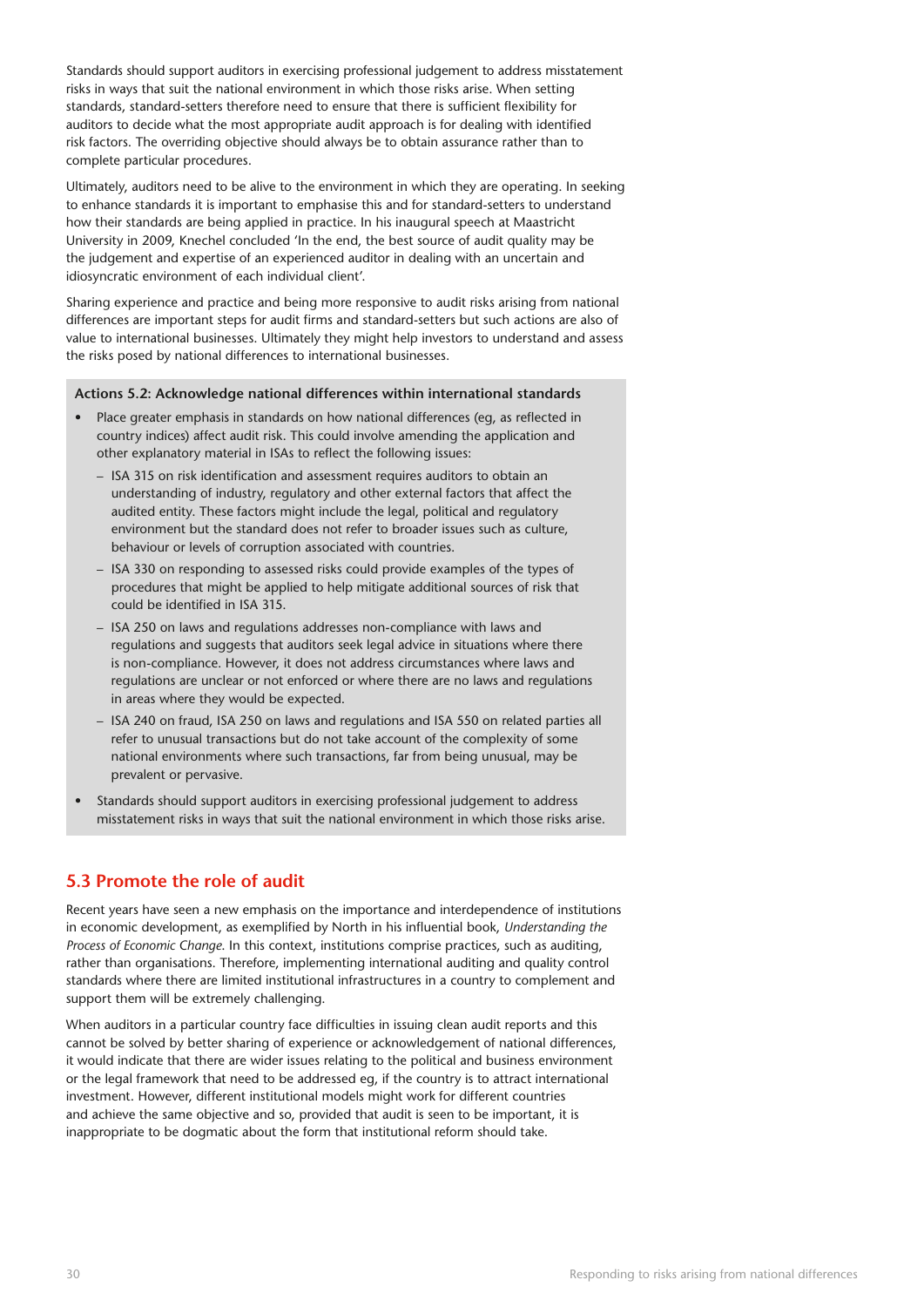Analysing ISA implementation and the challenges for achieving international consistency in audit quality raises many issues that have wide relevance to businesses, governments, inter-governmental organisations and international development agencies. Prompting debate in these areas might help to encourage a more critical analysis of the issues and, where relevant, pressure for these issues to be pushed up the reform agenda. Indeed, the state of auditing in a country could potentially provide more objective insight into economic development issues than conventional country indices. Likewise, initiatives undertaken by professional accountancy organisations to share experiences and support educational programmes in countries may help to foster change.

In the final analysis, internationally applied auditing standards which buttress audit quality can play an important role in promoting economic development and institutional change by holding up a mirror to the quality of a country's financial reporting. Audit firms as well as auditing standard-setters and regulators therefore play a vital role by supporting such standards.

#### **Actions 5.3: Promote the role of audit in economic development**

Global implementation of IAASB standards will help focus attention on national differences and support economic development and encourage change because the standards may:

- Instil a greater sense of responsibility in management for the quality of information in financial statements.
- Improve the spirit of learning and financial literacy, by strengthening educational systems and providing:
	- incentives to train as accountants or in finance roles;
	- encouragement to develop critical thinking skills;
	- opportunities to gain financial experience through on the job training; and
	- training courses in bookkeeping and accounting standards.
- Focus attention on ways to attract talented candidates to accounting and auditing by building professional accountancy organisations and improving public perceptions of the value of high-quality audited financial information.
- Highlight a need for strong quality assurance systems with appropriate sanctions.
- Require the implementation and enforcement of appropriate laws that protect property rights and the rights of investors and creditors.
- Prompt measures to uphold integrity and accountability in public and private life.

### **5.4 Support research**

This paper seeks to identify and raise awareness of the risks to international consistency in audit quality that arise from national differences. It draws on a wide range of academic research. However, there is very little academic research which bears directly on the issue of how national differences contribute to differences in audit quality. In supporting research into national differences in audit, we recognise that academic and other research could make a vital contribution to learning in our first three areas for action by identifying effective ways of sharing international experience, critically analysing how international standards should acknowledge national differences and exploring linkages between audit practice and wider issues of economic development.

The widespread international adoption and implementation of IFRS have recently led to a huge expansion of academic research into international comparisons of financial reporting quality. This is because the common platform of IFRS facilitates such comparisons. We hope to see a similar phenomenon in the field of auditing research. As more countries adopt and implement IAASB standards, and thereby establish a common quality benchmark, there will be more scope for both qualitative and quantitative research to analyse the extent to which national differences affect audit quality. Implementation of IAASB standards should provide new and more comparable information on matters such as audit report qualifications and modifications, published results of audit quality assurance regimes, audit costs, and auditors' and financial statement preparers' experience of the audit process.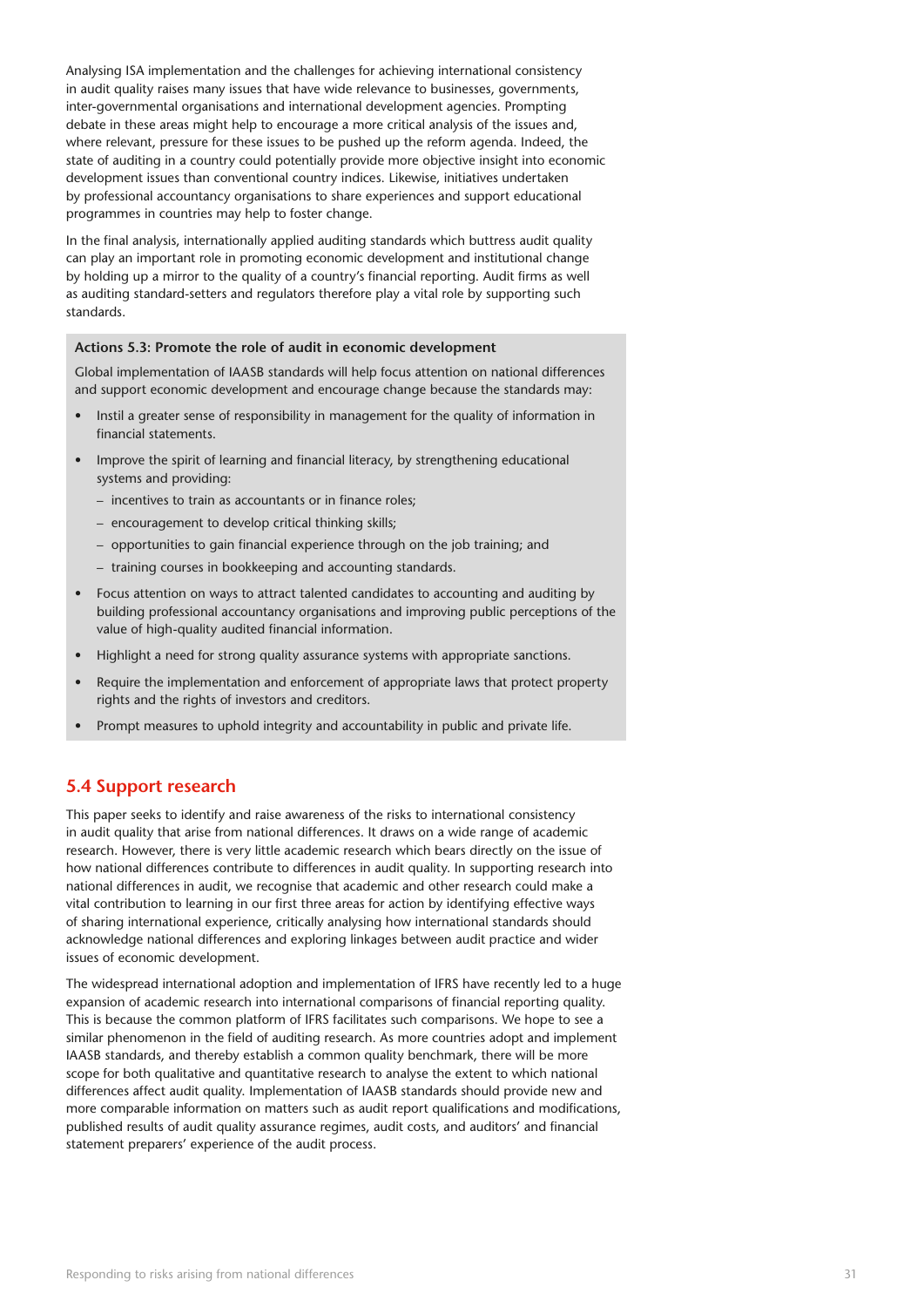Performing qualitative research in this area may prove quite daunting. Humphrey (2008) highlighted some of the challenges to performing research that gets closer to audit practice. Not only are there difficulties in gaining access to audit firms due to client confidentiality, but there is also a reluctance across parts of the academic discipline of auditing to undertake research of a more qualitative nature. Qualitative research that provides an understanding of audit practice is, however, important. Such research should ultimately be useful to auditors, investors, businesses, standard-setters and regulators.

#### **Actions 5.4: Support research into national differences**

- Academic and other research could make a vital contribution to international consistency in audit quality by:
	- identifying effective ways of sharing international experience;
	- critically analysing how international standards should acknowledge national differences; and
	- exploring linkages between audit practice and wider issues of economic development.
- Research could provide vital insights into:
	- the measures being taken by audit firms and networks to address risks arising from national differences;
	- the effectiveness of international secondments, global audit methodologies and other techniques to promote international consistency;
	- the impact of IAASB standards on actual and perceived audit quality and the quality of audited financial information across different countries;
	- the importance of various features of national environments in explaining differences in the impact of IAASB standards;
	- the effect of IAASB standards in helping to change features of national environments and narrow national differences;
	- the costs of implementing IAASB standards relative to the perceived benefits;
	- the limits of global standards as a necessary but not a sufficient condition for international consistency in audit quality;
	- cultural influences on standard-setting practices and procedures; and
	- auditing traditions, for example, how auditing as practised in different forms in different countries has developed.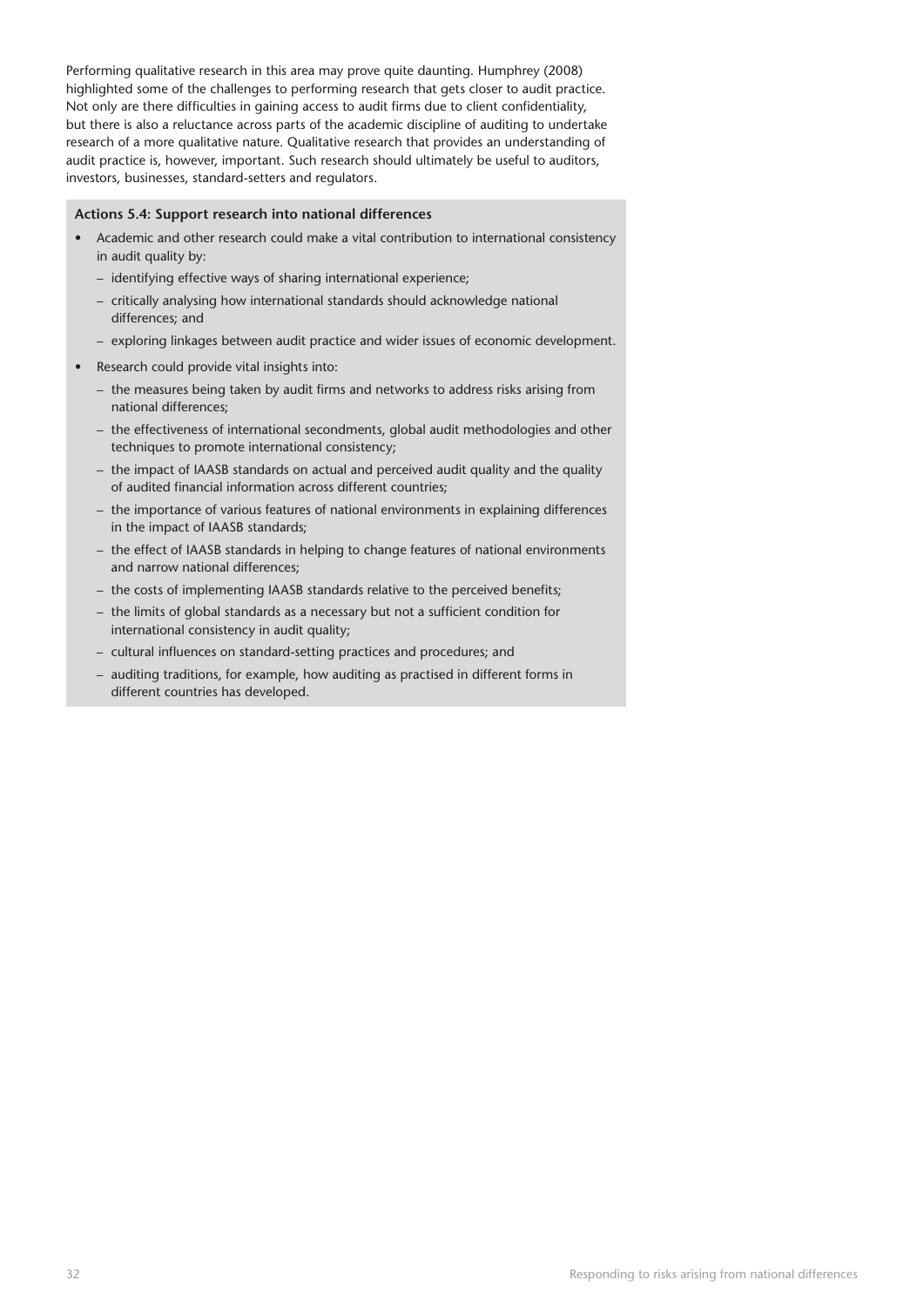## **Appendix 1 – Summary of selected ISAs**

#### **ISA 200 Overall Objectives of the Independent Auditor and the Conduct of an Audit in Accordance with International Standards on Auditing**

Paragraph 15 of ISA 200 explains that the audit should be planned and performed with professional scepticism which paragraph 13(l) defines as an 'attitude that includes a questioning mind, being alert to conditions which may indicate possible misstatement due to error or fraud, and a critical assessment of audit evidence'. Paragraph A19 goes on to explain that professional scepticism is important to help reduce the risks of:

- overlooking unusual circumstances;
- over generalizing when drawing conclusions from audit observations; and
- using inappropriate assumptions in determining the nature, timing, and extent of the audit procedures and evaluating the results thereof.

Examples of professional scepticism include questioning contradictory audit evidence, considering the sufficiency and appropriateness of audit evidence and assessing the honesty and integrity of an audited entity's management.

Paragraph 16 requires auditors to exercise professional judgement in planning and performing an audit. Professional judgement is needed to interpret ethical requirements and auditing standards and to make informed decisions by applying relevant knowledge and experience to the particular facts and circumstances of the engagement.

#### **ISA 315 Identifying and Assessing the Risks of Material Misstatements through Understanding the Entity and its Environment**

Paragraph 5 of ISA 315 requires auditors to perform risk assessment procedures to provide a basis for identifying and assessing risks of material misstatement at the financial statement and assertion levels. This risk assessment determines the nature, timing and extent of further audit procedures. Risk assessment procedures specified in paragraph 6 include:

- making inquiries of management and of others within the entity who in the auditor's judgement may have information that is likely to assist in identifying risks of material misstatement due to fraud or error;
- performing analytical procedures; and
- observation and inspection.

Appendix 2 of ISA 315 sets out conditions and events that may indicate risks of material misstatements.

#### **ISA 330 The Auditor's Responses to Assessed Risk**

ISA 330 covers auditors' responses to assessed risks, including tests of control. According to paragraph 3, the objective of the auditor is to obtain sufficient appropriate audit evidence regarding the assessed risks of material misstatement, through designing and implementing appropriate responses to those risks. Paragraph A62 explains that auditors' judgement as to what is sufficient appropriate audit evidence may be influenced by factors such as:

- the significance of the potential misstatement in the assertion and the likelihood of it having a material effect on the financial statements;
- the effectiveness of management responses and the controls to address risks;
- the source and reliability of available information; and
- understanding of the entity and its environment.

Irrespective of the assessed risks of material misstatement, paragraph 18 requires auditors to design and perform substantive procedures for each material class of transactions, account balances and disclosure.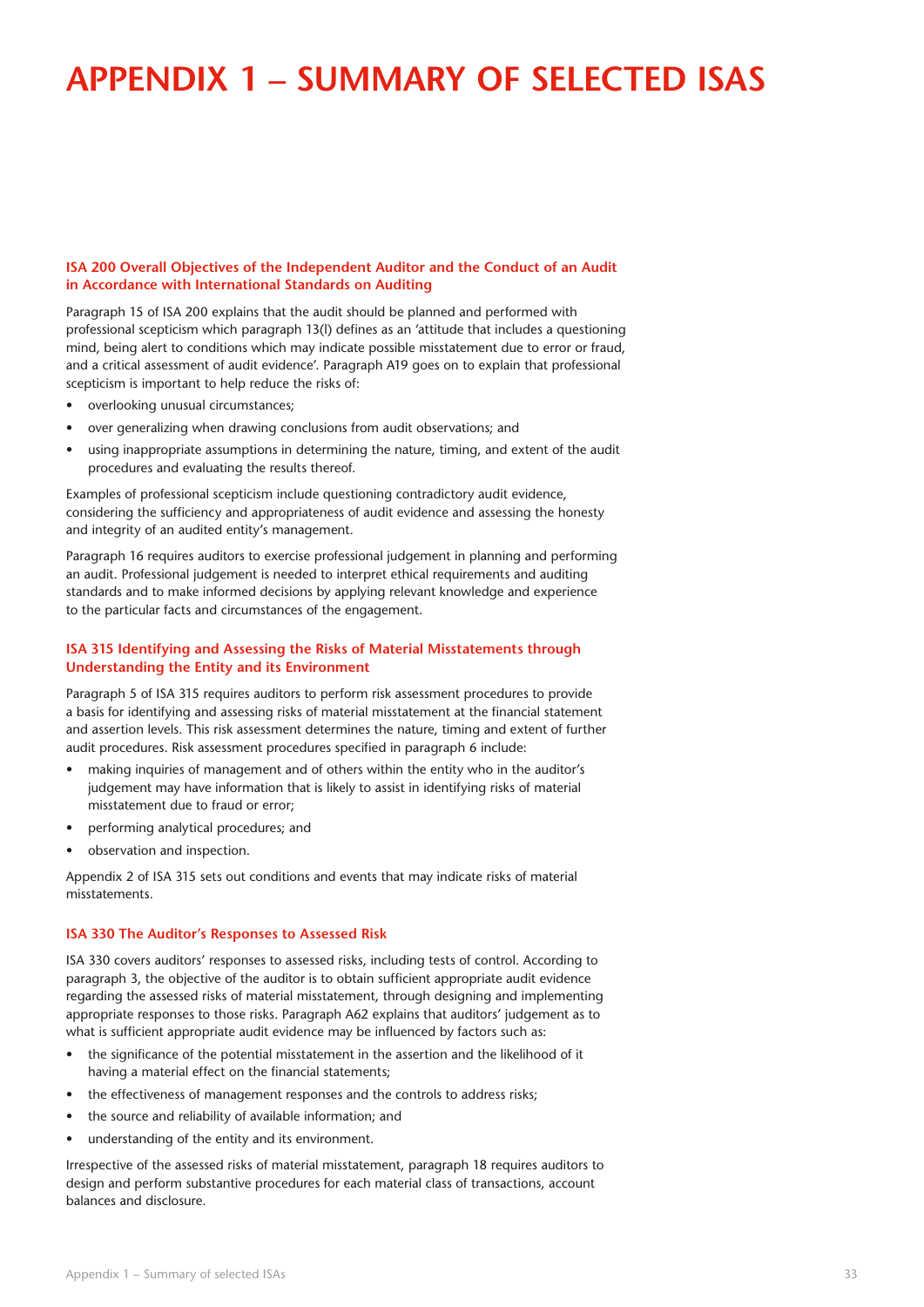#### **ISA 500 Audit evidence**

ISA 500 requires auditors to design and perform audit procedures to obtain sufficient appropriate audit evidence. Paragraph 5 c explains that audit evidence is information used by the auditor in arriving at the conclusions on which the auditor's opinion is based. Audit evidence includes both information contained in the accounting records underlying the financial statements and other information. Paragraph A2 of ISA 500 explains that the audit procedures to obtain audit evidence can include inspection, observation, confirmation, recalculation, re-performance and analytical procedures, often in some combination, in addition to inquiry.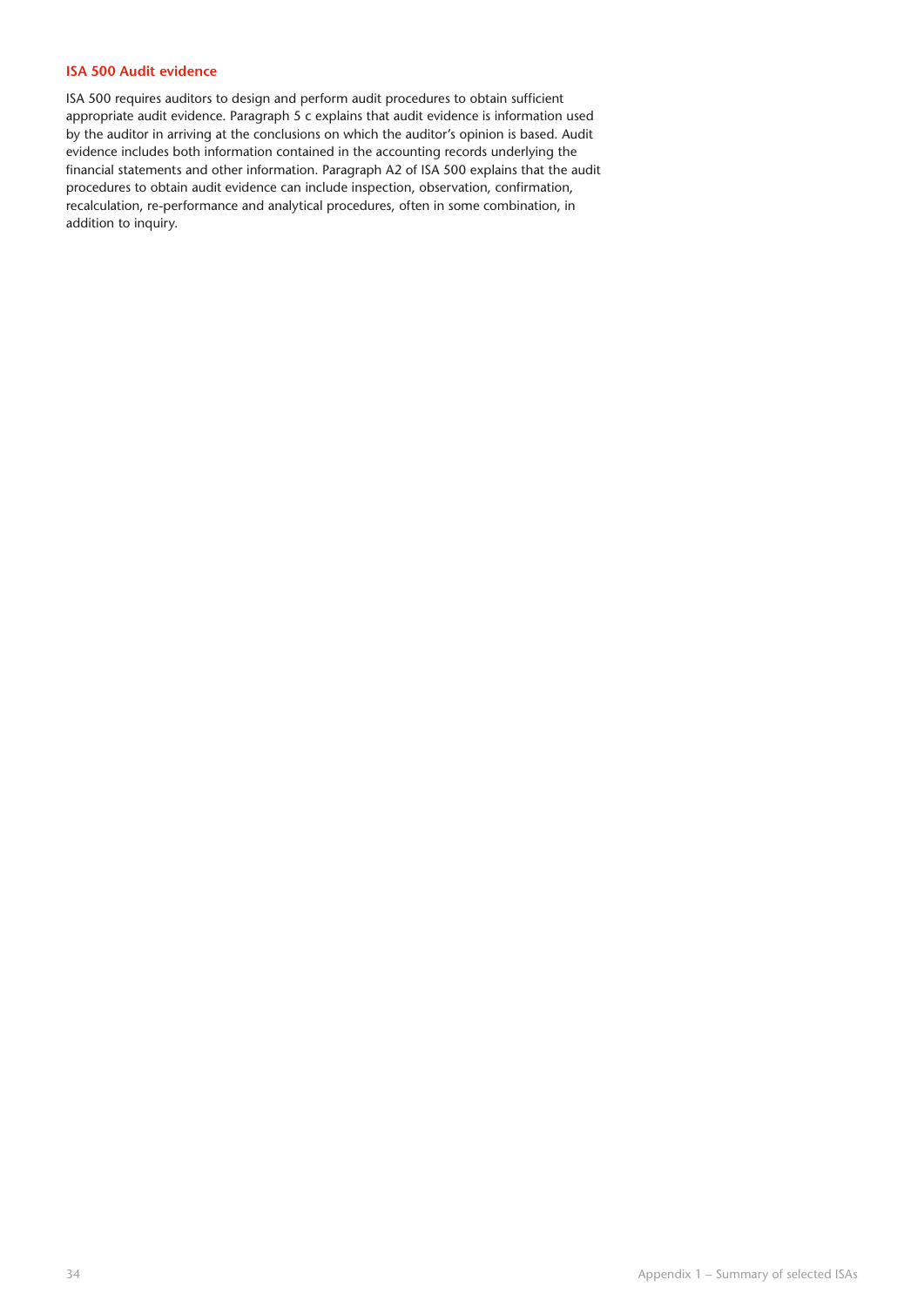# **Appendix 2 – Country indices**

The following country indices may be helpful in identifying national risks in relation to international consistency in audit quality:

- The World Bank's Doing Business Reports measure the ease of doing business in countries, based on criteria that include the ease with which property can be registered, protection of investors, transparency of transactions, extent of directors' liability and enforcement of contracts (www.doingbusiness.org).
- The Worldwide Governance Indicators (WGI) Project reports aggregate and individual governance indicators for 213 economies over the period 1996 – 2009 for six dimensions of governance (http://info.worldbank.org/governance/wgi/index.asp).
- The Legatum Prosperity Index assesses countries on, among other things, whether they have democratic institutions and on the governance and accountability of governments (www.li.com/prosperityindex.aspx).
- The Corruption Perceptions Index of Transparency International (www.transparency.org/ policy\_research) and the Global Integrity Index (http://report.globalintegrity.org) assess countries using criteria such as access to laws and institutions that are required to control corruption, anti-corruption mechanisms, the legal framework and practical implementation and government accountability.
- The Accounting Development Index (ADI) Research Initiative acknowledges the pivotal role accountancy plays in capital market development and the overall economic growth of a country and is working to provide for the first time, a simple, comprehensive quantitative summary about a country's accountancy environment and its adoption and implementation of accounting and auditing standards. The initiative is the result of a partnership between USAID, UNCTAD, Leiden University and Royal NIVRA and a pilot report was published in 2009 (http://www.minbuza.nl/dsresource?objectid=buzabeheer:80877&type=org).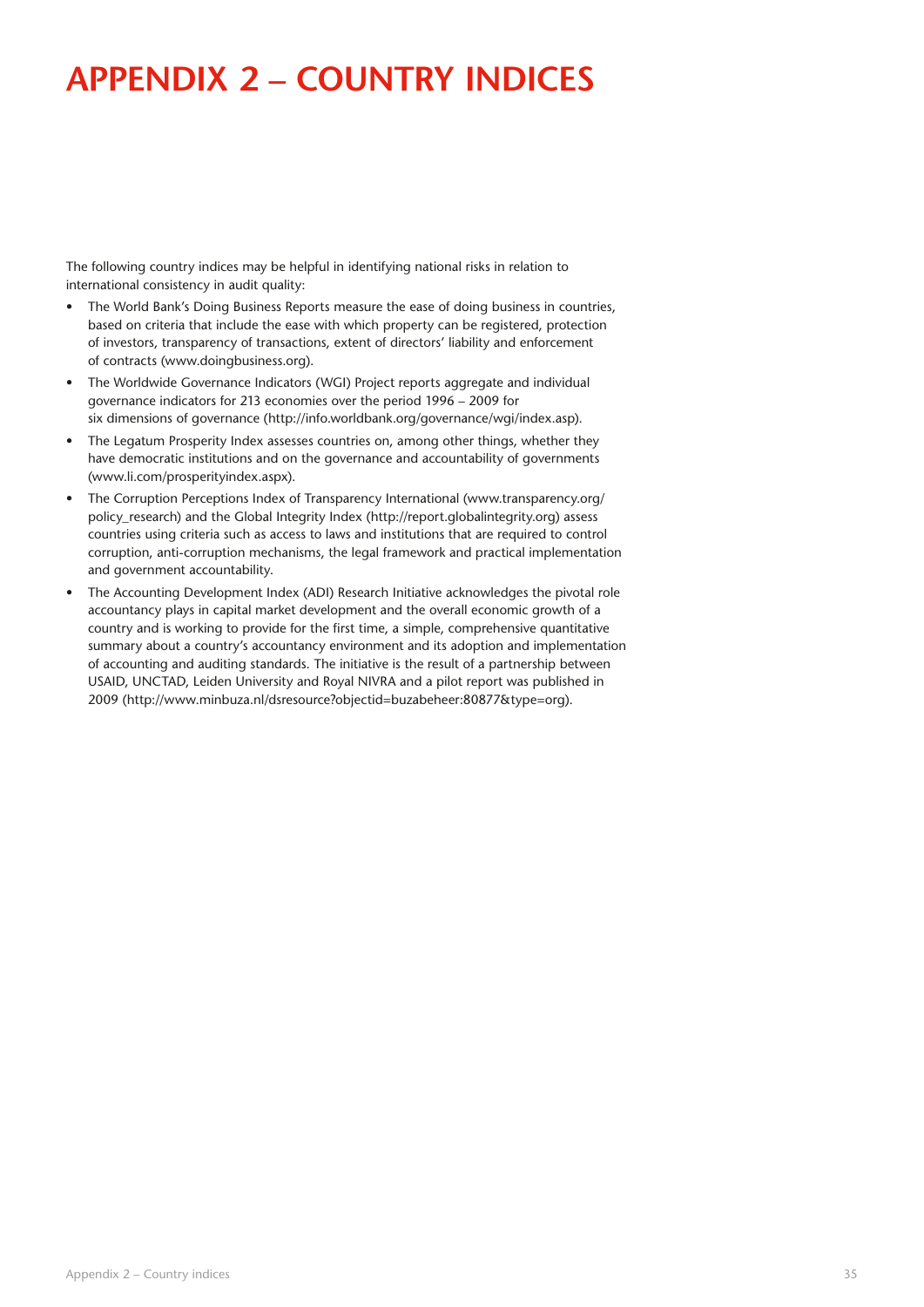## **Bibliography**

Abdullatif, M., and Al-Khadash, H.A., Putting audit approaches in context: the case of business risk audits in Jordan, *International Journal of Auditing*, vol 14, 2010, pp 1-24.

Askary, S., Pounder, J.S., and Yazdifar, H., Influence of culture on accounting uniformity among Arabic nations, *Education, Business and Society: Contemporary Middle Eastern Issues*, 2008, vol 1, issue 2, pp 145-154.

Audit Quality Forum, *Fundamentals – Making global auditing standards local*, 2006, London: ICAEW.

Audit Quality Forum, *Fundamentals – Third parties*, 2007, London: ICAEW.

Audit Quality Forum, *Evolution – The impact of audit committees on auditing*, 2008, London: ICAEW.

Ball, R., International Financial Reporting Standards (IFRS): Pros and cons for investors, *Accounting and Business Research*, 2006 (Special Issue), pp 5-27.

Ball, R., Robin, A., and Wu, J.S., Incentives versus standards: properties of accounting income in four East Asian Countries, *Journal of Accounting & Economics*, 2003, vol 36, issue 1-3, pp 235-270.

Baskerville, R., Hofstede never studied culture, *Accounting, Organizations and Society*, 2003, vol 28, pp 1–14.

Bushman, R.M., and Piotroski, J.D., Financial reporting incentives for conservative accounting: the influence of legal and political institutions, *Journal of Accounting & Economics*, 2006, vol 42, issue 1/2, pp 107-148.

Chaney, P.K., Faccio, M., and Parsley, D.C., The quality of accounting information in politically connected firms, *Journal of Accounting & Economics*, in press, available online.

Cowperthwaite, P., Culture matters: how our culture affects the audit, *Accounting Perspectives*, 2010, vol 9, no 3, pp 175-215.

DeAngelo, L., Auditor size and audit quality, *Journal of Accounting and Economics*, December 1981, pp 183-99.

DeFond, M.L., Wong, T.J., and Shuhua, L., The impact of improved auditor independence on audit market concentration in China, *Journal of Accounting & Economics*, 1999, vol 28, issue 3, pp 269-305.

Eilifsen, A., and Willekens, M., In the name of trust: Some thoughts about trust, audit quality and audit regulation in Europe in *Auditing, Trust and Governance: Developing regulation in Europe* edited by Quick, R., Turley, S., and Willekens, M., 2008, Abingdon: Routledge, pp 3-18.

Faccio, M., Masulis, R.W., and McConnell, J.J., Political connections and corporate bailouts, *The Journal of Finance*, 2006, vol LXI, no 6, pp 2597-2635.

Financial Reporting Council, *Discussion Paper: Promoting Audit Quality*, 2006, London: FRC.

Financial Reporting Council, T*he Audit Quality Framework*, 2008, London: FRC.

Finch, N., Towards an understanding of cultural influence on the international practice of accounting, *Journal of International Business and Cultural Studies*, vol 2, February 2010.

Francis, J.R., and Yu, M., The effect of big four office size on audit quality, *The Accounting Review*, 2009, vol 84, no 5, pp 1521-1552.

Francis, J.R., and Wang, D., The joint effect of investor protection and big four audits on earnings quality around the world, *Contemporary Accounting Research*, 2008, vol 25, no 1, pp 157-191.

Francis, J.R., Khurana, I.K., and Pereira, R., Investor protection laws, accounting and auditing around the world, *Asia-Pacific Journal of Accounting & Economics*, 2003, 10, pp 1-30.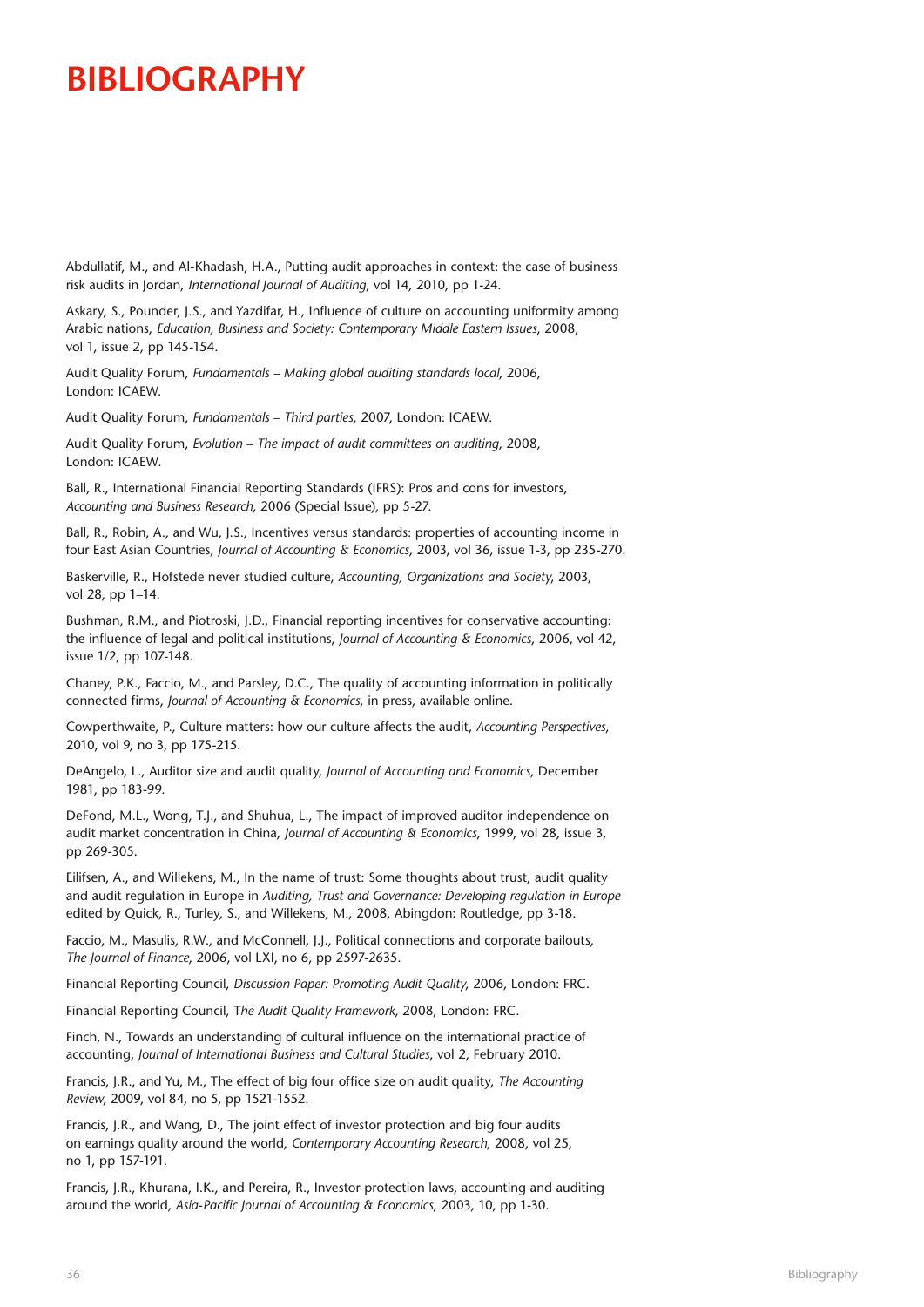Gray, S.J., Towards a theory of cultural influence on the development of accounting systems internationally, *Abacus*, 1988, vol 24, pp 1-15.

Gray, S.J., and Vint, H.M., The impact of culture on accounting disclosures: some international evidence, *Asia-Pacific Journal of Accounting,* 1995, vol 21, pp 33-43.

Gul, F.A., Auditors' response to political connections and cronyism in Malaysia, *Journal of Accounting Research*, 2006, vol 44, no 5, pp 931-963.

Hegarty, J., Gielen, F., and Barros, A.C.H., *Implementation of International Accounting and Auditing Standards: Lessons Learned from the World Bank's Accounting and Auditing ROSC Program*, 2004, Washington DC: World Bank.

Hofstede, G., *Culture's consequences: International differences in work-related values*, 1980, London: Sage Publications.

Hope, O.K., Firm-level disclosures and the relative roles of culture and legal origin, *Journal of International Financial Management & Accounting*, 2003, vol 14, pp 218-248.

House, R.J., Hanges, P.J., Javidan, M., Dorfman, P.W., and Gupta, V., *Culture, Leadership, and Organizations: The GLOBE Study of 62 Societies*, 2004, London: Sage Publications.

Hughes, S.B., Sander, J.F., Higgs, S.D., and Cullinan, C.P., The impact of cultural environment on entry-level auditors' abilities to perform analytical procedures, *Journal of International Accounting, Auditing and Taxation*, 2009, vol 18, pp 29-43.

Humphrey, C., Auditing research: A review across the disciplinary divide, *Accounting, Auditing & Accountability Journal*, 2008, vol 21, no 2, pp 170-203.

ICAEW Audit and Assurance Faculty, *Audit Quality*, 2002, London: ICAEW.

International Auditing and Assurance Standards Board, *Handbook of International Quality Control, Auditing, Review, Other Assurance and Related Services Pronouncements*, 2010, New York: IFAC.

Jaggi B., and Low, P.Y., Impact of culture, market forces, and the legal system on financial disclosures, *The International Journal of Accounting*, 2000, vol 35, pp 495-519.

Knechel, W.R., *Audit lessons from the economic crisis: rethinking audit quality*, inaugural lecture at Maastricht University on 11 September 2009, accessible from http://arno.unimaas.nl/show. cgi?fid=17203.

La Porta, R., Lopez-de-Silanes, F., Shleifer, A., and Vishny, R., Legal determinants of external finance, *Journal of Finance*, 1997, 52(3), pp 1131-50.

La Porta, R., Lopez-de-Silanes, F., Shleifer, A., and Vishny, R., Law and finance, *Journal of Political Economy*, 1998, 106(6), pp 1113-55.

Leuz, C., Different approaches to corporate reporting regulation: How jurisdictions differ and why, *Accounting and Business Research*, 2010, 40(3) (Special Issue), pp 229-256.

Lin, K., and Fraser, I.A.M., Auditors' ability to resist client pressure and culture: perceptions in China and the United Kingdom, *Journal of International Financial Management & Accounting*, 2008, vol 19, no 2, pp 161-183.

Maltby, I., A sort of quide, philosopher and friend: the rise of the professional auditor in Britain, *Accounting, Business & Financial History,* 1999, vol 9, issue 1, pp 29-50.

McSweeney, B., Hofstede's model of national cultural differences and their consequences: a triumph of faith – a failure of analysis, *Human Relations*, 2002, 55, p 89-118.

Mennicken, A., Connecting worlds: the translation of international auditing standards into post-Soviet practice, *Accounting, Organizations & Society*, 2008, vol 33, pp 384-414.

Mohamed Zain, M., and Mohammad, R., The reluctance to disclose social information: The effect of culture and religion in *Globalization and Social Responsibility* edited by Caliyurt, K.T. and Crowther, D., 2006, Newcastle upon Tyne: Cambridge Scholars Press, pp 116-134.

North, D.C., *Understanding the Process of Economic Change*, 2005, Princeton: Princeton University Press.

Patel, C., Harrison, G.L., and McKinnon, J.L., Cultural influences on judgements of professional accountants in auditor-client conflict resolution, *Journal of International Financial Management and Accounting,* 2002, vol 13, no 1, pp 1-31.

Patel, C., and Psaros, J., Perceptions of external auditors' independence: some cross-cultural evidence, *The British Accounting Review*, 2000, vol 32, issue 3, pp 311-338.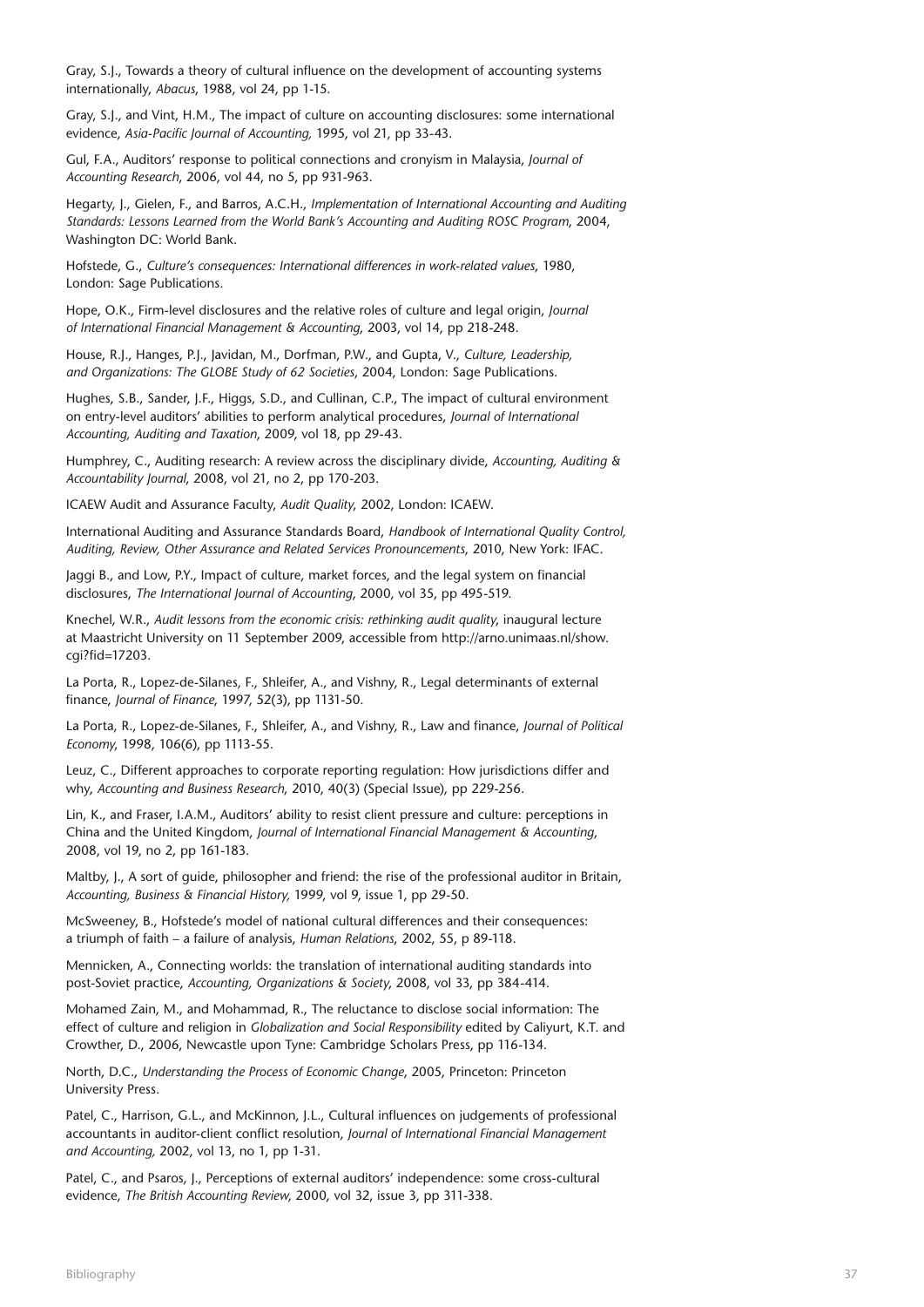Roberts, C.B., Weetman, P., and Gordon, P.D., *International Financial Reporting: a Comparative Approach*, 3rd edition, 2005, Harlow: Financial Times Prentice Hall.

Salter, S.B., and Doupnik, T., The relationship between legal systems and accounting practices: a classification exercise, *Advances in International Accounting*, 1992, vol 5, pp 3-22.

Salter, S.B., and Niswander, F., Cultural influence on the development of accounting systems internationally: a test of Gray's (1988) theory, *Journal of International Business Studies*, 1995, vol 26, pp 379-397.

Samsonova, A., Regulation and trust in auditing in Russia in *Auditing, Trust and Governance: Developing regulation in Europe* edited by Quick, R., Turley, S., and Willekens, M., 2008, Abingdon: Routledge, pp 223-242.

Samsonova, A.,Local sites of globalisation: a look at the development of a legislative framework for auditing in Russia, *Critical Perspectives on Accounting*, 2009, vol 20, pp 528-552.

Schwartz, S., Beyond Individualism/collectivism: New cultural dimensions of values in *Individualism and Collectivism: Theory Method and Applications* edited by Kim, U., Triandis, H.C., Kagitcibasi, C., Choi, S.C., and Yoon. G., 1994, London: Sage Publications, pp 85-119.

Tsakumis, G., The influence of culture on accountants' application of financial reporting rules, *Abacus,* 2007, vol 43, no 1, pp 27-48.

Wingate, M.L., An examination of cultural influence on audit environments, *Research in Accounting Regulation*, 1997, supplement 1, pp 129-148.

Zarzeski, M.T., Spontaneous harmonization effects of culture and market forces on accounting disclosure practices, *Accounting Horizons*, 1996, vol 10, no 1, pp 18-37.